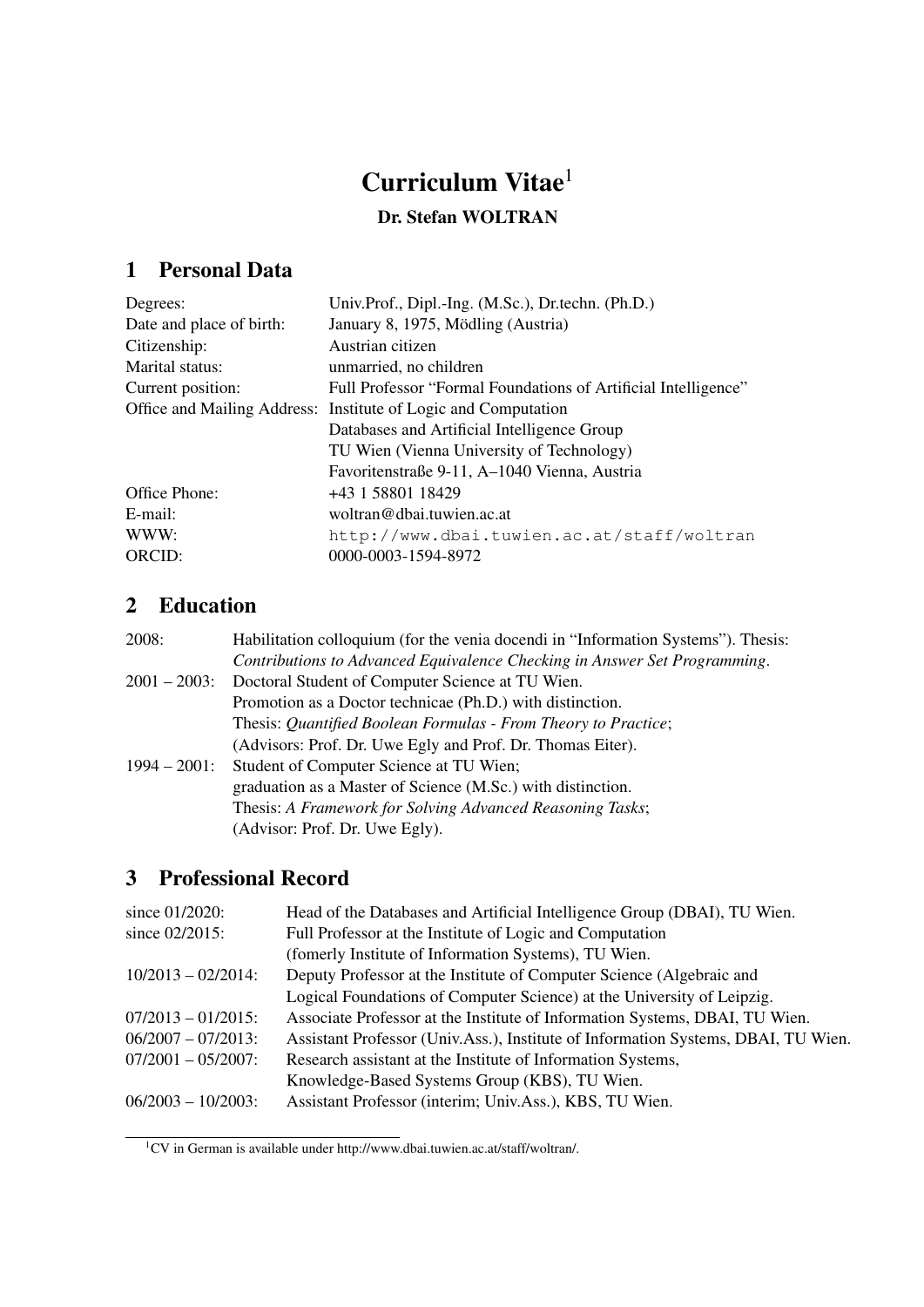### 4 Project Experience

### • Project leader:

*Decodyn: Treating Hard Problems with Decomposition and Dynamic Programming*; funded by *FWF – Fonds zur Förderung der wissenschaftlichen Forschung* (START Programme / Y698); Project start: June 2014. EUR 1,200,000.

### • Project leader:

*HYPAR - Hybrid Parameterized Problem Solving in Practice*; funded by *FWF – Fonds zur Förderung der wissenschaftlichen Forschung* (P32830); Project start: October 2019. EUR 350,000.

### • Project leader (together with S. Szeider):

*Revealing and Utilizing the Hidden Structure for Solving Hard Problems in AI*; funded by *WWTF – Wiener Wissenschafts-, Forschungs- und Technologiefonds* (ICT19-065); Project start: March 2020. EUR 560,000.

### • Faculty member:

*Logical Methods in Computer Science*; funded by *FWF – Fonds zur Förderung der wissenschaftlichen Forschung* (Doctoral College / W1255); Period Oct 2018–Sept 2022. EUR 200,000.

### • Project leader (together with G. Brewka):

*Advanced Tools for Graph-Based Formal Argumentation*; funded by *DFG – Deutsche Forschungsgemeinschaft* and *FWF – Fonds zur Förderung der wissenschaftlichen Forschung* (I2854); September 2016–November 2019. EUR 450,000.

### • Project leader:

*Fragment-Driven Belief Change*; funded by *FWF – Fonds zur Förderung der wissenschaftlichen Forschung* (P25521); May 2013–December 2017. EUR 349,000.

### • Project leader:

*Extending the Answer-Set Programming Paradigm to Decomposed Problem Solving*; funded by *FWF – Fonds zur Förderung der wissenschaftlichen Forschung* (P25607); June 2013–June 2017. EUR 280,000.

### • Project leader (together with G. Brewka):

*Abstract Dialectical Frameworks: Advanced Tools for Formal Argumentation*; funded by *DFG – Deutsche Forschungsgemeinschaft* and *FWF – Fonds zur Förderung der wissenschaftlichen Forschung* (I1102); June 2013–December 2016. EUR 470,000.

### • Project leader:

*New Methods for Analyzing, Comparing, and Solving Argumentation Problems*; funded by *WWTF – Wiener Wissenschafts-, Forschungs- und Technologiefonds* (ICT 08-028); April 2009–October 2012. EUR 280,000.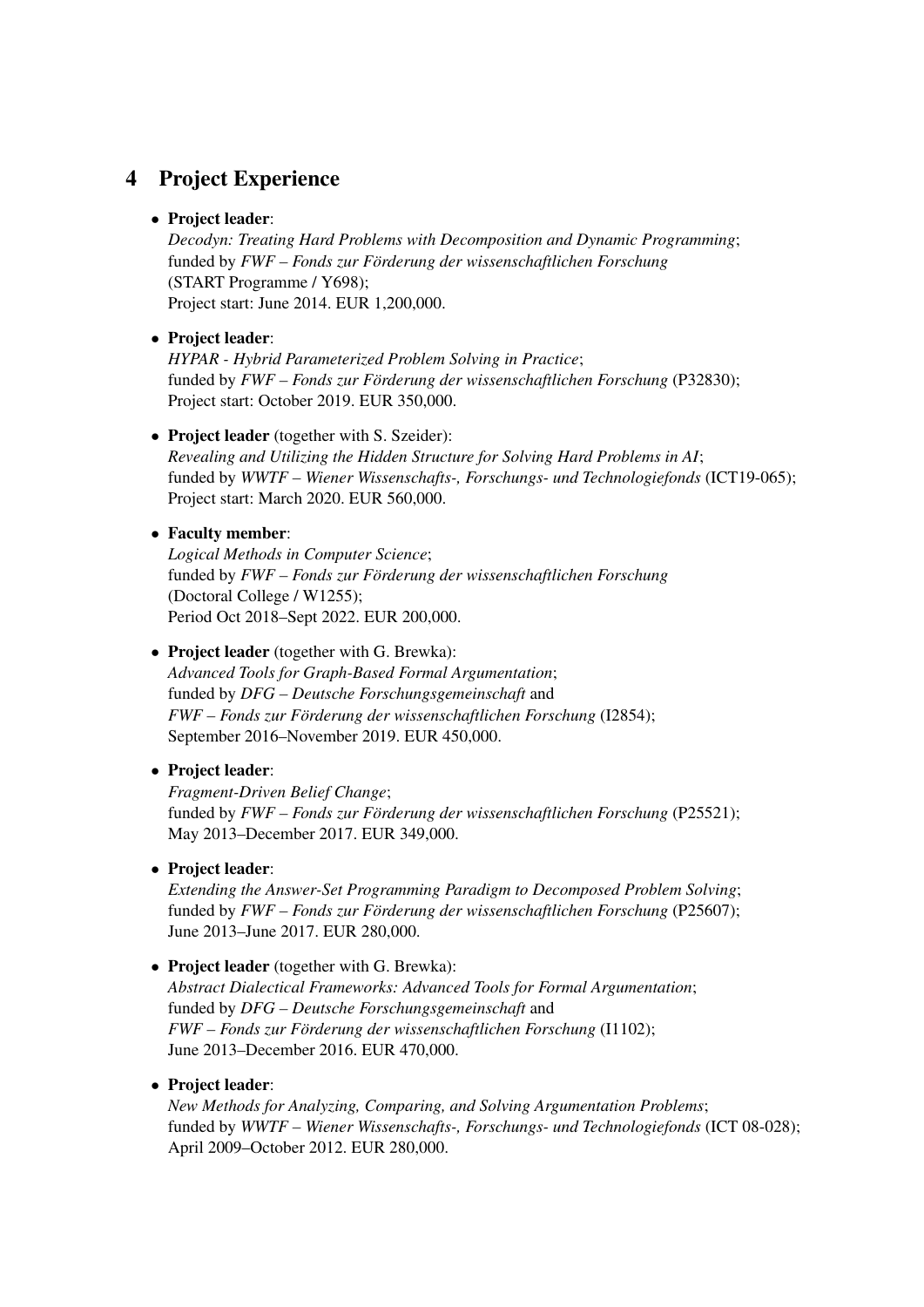### • Project leader:

*dynASP - Dynamic Programming and Answer Set Programming*; funded by *TU Wien Programme "Innovative Ideen"* (9006.09/008); March 2011–July 2014. EUR 90,000.

### • Coordinator:

*New Directions in Abstract Argumentation*; bilateral project Austria/Slovakia; funded by *Slovenska akademick ´ a informan ´ a agent ´ ura (SAIA) ´* and *Osterreichischer Austausch- ¨ dienst (ÖAD)*; project number 2012-03-15-0001; Partner: Jozef Siška, Comenius Univ. Bratislava. September 2012–August 2013. EUR 2,000.

### • Coordinator:

*Complexity of Argumentation*; bilateral project Austria/France; funded by *Österreichischer Austauschdienst (ÖAD), Programme Amadée (FR 17/2011);* Partner: Nadia Creignou, Univ. Marseille; January 2011–December 2012. EUR 12,000.

### • Collaborator:

*EMBArg: Extending Methods in Belief Change to Advance Dynamics in Argumentation*; funded by *FWF – Fonds zur Förderung der wissenschaftlichen Forschung* (P30168); Project Start: April 2017. EUR 350,000.

### • Collaborator:

*FAIR: Fixed-Parameter Tractability in Artificial Intelligence and Reasoning*; funded by *FWF – Fonds zur Förderung der wissenschaftlichen Forschung* (P25518); May 2013–April 2018. EUR 350,000.

### • Collaborator:

*SEE: SPARQL Evaluation and Extensions*; funded by *WWTF – Wiener Wissenschafts-, Forschungs- und Technologiefonds* (ICT 12-015); September 2012–September 2016. EUR 500,000.

• Collaborator:

*Towards Tractable Belief Merging*; bilateral project Austria/France; funded by Österreichischer Austauschdienst (ÖAD), Programme Amadée (FR 12/2013); January 2013–December 2014.

• Collaborator:

*Service-Oriented Data Integration*; funded by *WWTF – Wiener Wissenschafts-, Forschungs- und Technologiefonds* (ICT 080-032); April 2009–September 2012.

### • Collaborator:

*Turning Theoretical Tractability into Efficient Computation via Datalog*; funded by *FWF – Fonds zur Förderung der wissenschaftlichen Forschung* (P20704); September 2008-August 2012.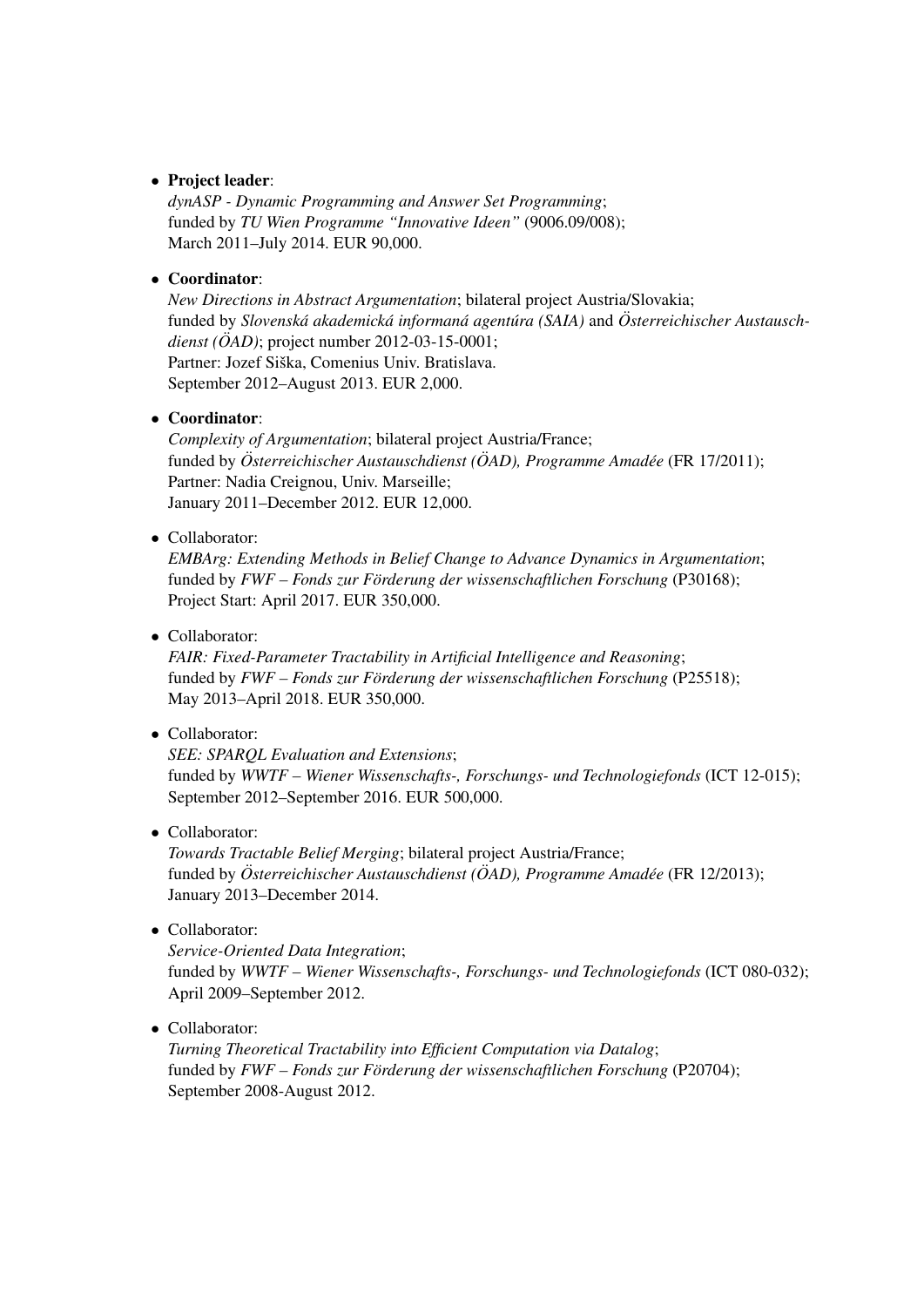- Main responsible project assistant: *Formal Methods for Comparing and Optimizing Nonmonotonic Logic Programs*; funded by *FWF – Fonds zur Förderung der wissenschaftlichen Forschung* (P18019); April 2005–May 2008.
- Responsible for proposal and coordination at TU Wien: *Optimizing Logic Programs under the Answer-Set Programming Paradigm*; bilateral project Slovakia – Austria; funded by *Slovenská akademická informaná agentúra* (SAIA) and *Österreichischer Austauschdienst* ( $\ddot{O}AD$ ); November 2003–December 2004.
- Responsible for coordination at node TU Wien: *WASP: Working Group on Answer Set Programming*; funded by *European Commission* (IST-FET-2001-37004); September 2002–September 2005.
- Main responsible project assistant: *QUIP: A Computational Framework for Advanced Reasoning Tasks*; funded by  $FWF$  – Fonds zur Förderung der wissenschaftlichen Forschung (P15068); July 2001–October 2004.

### 5 Research Visits

- October 2013–February 2014: Deputy Professor, Univ. Leipzig, Germany.
- October–December 2009: Prof. Gerhard Brewka, Univ. Leipzig, Germany.
- July 2009: Prof. James Delgrande, Simon Fraser University, Canada.
- August 2004/November 2005/December 2007: Prof. Torsten Schaub, Univ. Potsdam, Germany.
- October 2005/February 2007: Prof. David Pearce, Univ. Rey Juan Carlos, Madrid, Spain.
- June 2005: Prof. Nicola Leone, Universita della Calabria, Italy. ´

### 6 Awards and Honors

- Fellow of the European Association for Artificial Intelligence (since 2018).
- 2013: **FWF START** Award.
- 13th International Conference on Principles of Knowledge Representation and Reasoning (KR'12): "distinguished student paper prize".
- 4th International Conference on Web Reasoning and Rule Systems (RR'10): "best paper award".
- 3rd International Conference on Computational Models of Argument (COMMA'10): "best student-paper award" for a joint paper with my PhD student Sarah Alice Gaggl.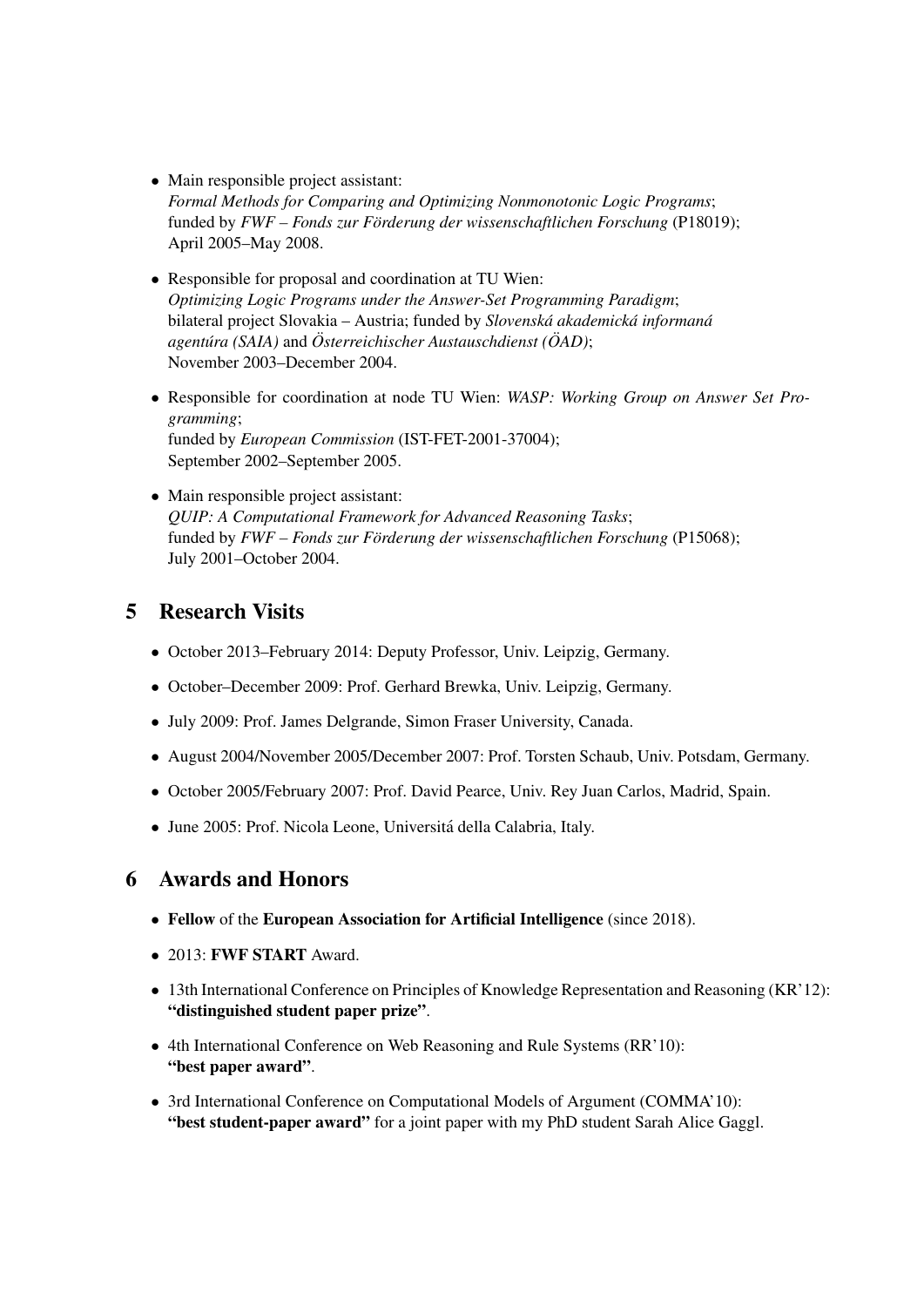- Workshop of the European Working group on Answer Set Programming (ASP'05): "best implementation-paper award".
- 2002: OCG-Förderpreis 2002, an award for outstanding master theses in the field of Computer Science granted by the Austrian Computer Society (OCG).
- 2001: Research scholarship, TU Wien.
- 2001: Windhagstipendium des Landes Niederösterreich (Lower Austrian scholarship).
- 2000: Research scholarship, TU Wien.

### 7 Professional Service

- Steering Committee member of *Principles of Knowledge Representation and Reasoning, Incorporated (KR, Inc.)*, *COMMA – Computational Models of Argument* (2013–2020), *FoIKS – Foundations of Information and Knowledge Systems*, and *International Workshops on Nonmonotonic Reasoning (NMR)*. Full member of the *Wolfgang Pauli Institute (WPI) Vienna*.
- Program Co-Chair: *15th International Conference on Logic Programming and Nonmonotonic Reasoning* (LPNMR 2019), Philadelphia, USA; *10th International Symposium on Foundations of Information and Knowledge Systems* (FoIKS 2018), Budapest, Hungary; *14th International Workshop on Non-Monotonic Reasoning* (NMR 2012), Rome, Italy.
- Editorial Board: Argument & Computation, Journal of Artificial Intelligence Research (JAIR), Artificial Intelligence (AIJ).
- Area Editor: Newsletter of the Association for Logic Programming (2012–2013).
- Local Board Member: Vienna Center for Logic and Algorithms (VCLA).
- Co-Chair/Local Chair of several conferences and events including: *EURAI Workshop on Declarative Problem Solving Workshop* (DPSW'20), *1st International Workshop on New Trends in Formal Argumentation* (NTFA'19), *2nd International Workshop on Trends and Applications of Answer Set Programming* (TAASP'18), *2nd International Competition on Computational Models of Argumentation* (ICCMA'17), *1st International Workshop on New Trends in Formal Argumentation* (NTFA'17), *OGAI Award 2013–2016 ¨* , *1st International Workshop on Trends and Applications of Answer Set Programming* (TAASP'16), *1st International Workshop on New Trends in Belief Change* (NTBC'16), *14th International Conference on Principles of Knowledge Representation and Reasoning* (KR'14), *14th International Workshop on Computational Logic in Multi-Agent Systems* (CLIMA XIV), *3rd International Workshop on Graph Structures for Knowledge Representation and Reasoning* (GKR'13), *International Conference on Computational Models of Argument* (COMMA'12), *Doctoral Consortium on Logic Programming* at ICLP'12 and ICLP'11, Workshops on *Answer Set Programming and Other Computing Paradigms* (ASPOCP'11, ASPOCP'10), MFCS/CSL Satellite Workshop on *Parameterized Complexity of Computational Reasoning* (PCCR'10), LPNMR-Workshop on *Correspondence and Equivalence for Nonmonotonic Theories* (CENT), and *Workshop on Logic Programming* (WLP'06).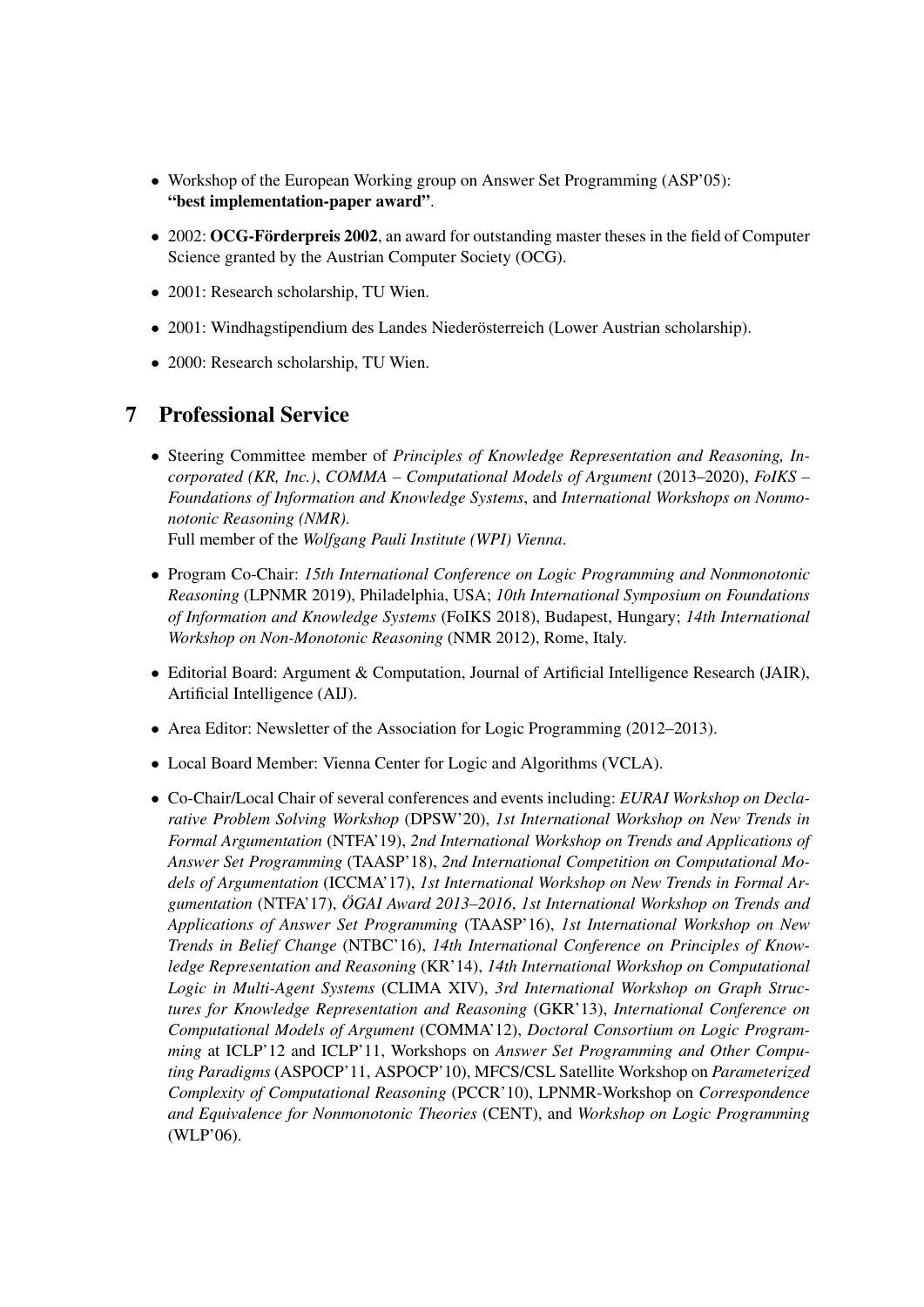- Aera-Chair/Senior PC-member: *29th International Joint Conference on Artificial Intelligence* (IJCAI 2020), *34th AAAI Conference on Artificial Intelligence* (AAAI 2020), *24th European Conference on Artificial Intelligence* (ECAI 2020), *17th International Conference on Principles of Knowledge Representation and Reasoning* (KR 2020), *28th International Joint Conference on Artificial Intelligence* (IJCAI 2019), *33rd AAAI Conference on Artificial Intelligence* (AAAI 2019), *27th International Joint Conference on Artificial Intelligence* (IJCAI 2018), *16th International Conference on Principles of Knowledge Representation and Reasoning* (KR 2018), *26th International Joint Conference on Artificial Intelligence* (IJCAI 2017), *15th International Conference on Principles of Knowledge Representation and Reasoning* (KR 2016), *24th International Joint Conference on Artificial Intelligence (KR Track)* (IJCAI 2015), *21st European Conference on Artificial Intelligence* (ECAI 2014).
- Workshop Chair: *34th International Conference on Logic Programming* (ICLP 2018).
- PC-member for several international conferences including: *International Joint Conference on Artificial Intelligence* (IJCAI), *European Conference on Artificial Intelligence* (ECAI), *AAAI Conference on Artificial Intelligence* (AAAI), *International Symposium on Theoretical Aspects of Computer Science* (STACS), *International Conference on Principles of Knowledge Representation and Reasoning* (KR), *International Conference on Logic Programming and Nonmonotonic Reasoning* (LPNMR), *International Conference on Logic Programming* (ICLP), *European Conference on Logics in Artificial Intelligence* (JELIA), *European Conference on Symbolic and Quantitative Approaches to Reasoning with Uncertainty* (ECSQARU), *International Conference on Scalable Uncertainty Management* (SUM), *International Symposium on Foundations of Information and Knowledge Systems* (FoIKS), *International Conference on Computational Models of Argument* (COMMA), *International Conference on Algorithmic Decision Theory* (ADT), *ACM SIGAPP Symposium On Applied Computing* (SAC), *International Symposium on Practical Aspects of Declarative Languages* (PADL), *German Conference on Artificial Intelligence* (KI), *European Starting AI Researcher Symposium* (STAIRS), *Chinese Conference on Logic and Argumentation* (CLAR), *International Conference on Industrial, Engineering, Other Applications of Applied Intelligent Systems* (IEA/AIE), *EPIA Conference on Artificial Intelligence* (EPIA), *Global Conference on Artificial Intelligence* (GCAI), *International Workshop on Computational Logic in Multi-Agent Systems* (CLIMA), *International Symposium on Artificial Intelligence and Mathematics* (ISAIM), *International Conference on Conceptual Structures* (ICCS), *International Conference on Agents and Artificial Intelligence* (ICAART), *Italian Conference on Computational Logic* (CILC).
- Reviewing for journals such as Artificial Intelligence (AIJ), ACM Transactions on Computational Logic, Fundamenta Informaticae (FI), Annals of Mathematics and Artificial Intelligence (AMAI), Journal of Artificial Intelligence Research (JAIR), Theory and Practice of Logic Programming (TPLP), The Knowledge Engineering Review (KER), Journal of Applied Non-Classical Logics (JANCL), Semantic Web Journal, International Journal of Approximate Reasoning (IJAR), AI Magazine, AI Communications (AICOM), Journal of Logic and Computation (JLC), IfCoLog Journal of Logics and their Applications, Information Sciences, Argument and Computation, Journal of Computer Science and Technology (JCST), Journal of Philosophical Logic, and Journal of Experimental & Theoretical Artificial Intelligence (JETAI); and for Mathematical Reviews.
- Reviewing for agencies and publishers including DFG (Deutsche Forschungsgemeinschaft),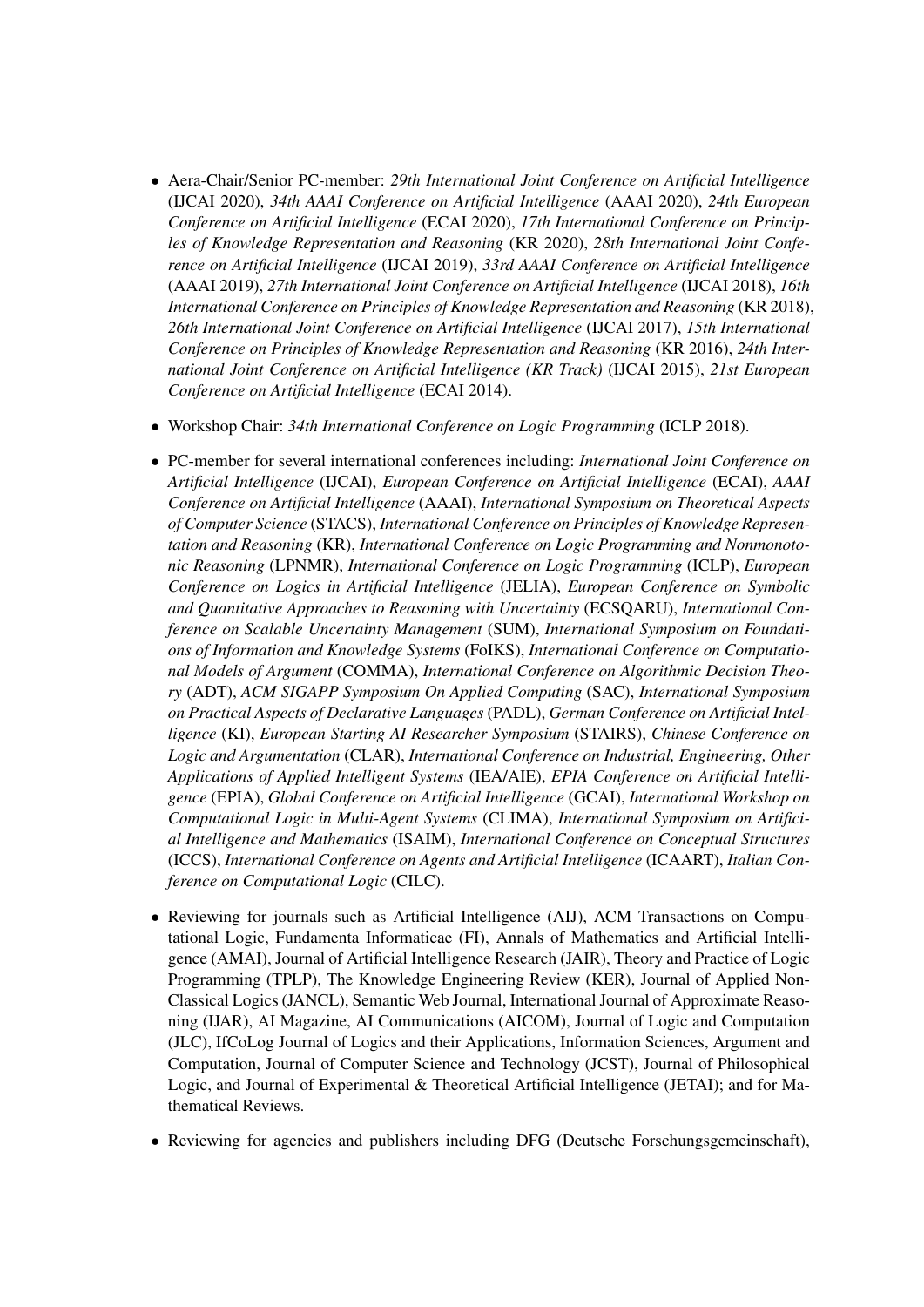GIF (German-Israeli Foundation for Scientific Research and Development), NSERC (Natural Sciences and Engineering Research Council of Canada), ANR (Agence nationale de la recherche), FWO (The Research Foundation - Flanders), Cambridge University Press, and the National Agency for the Evaluation of Universities and Research Institutes (ANVUR).

### 8 Invited Talks, Lectures, Panel Discussions

- *Computational Argumentation Formal Models and Complexity Results*, 35th Italian Conference on Computational Logic (CILC 2020), Rende, Italy, October 2020.
- *Symbolic AI Good Old Fashioned oder Haute Couture*, AI / IMAGINE19, Vienna, Austria, October 2019.
- *Preference Orders on Families of Sets Complexity and Characterization Results*, Workshop on Individual Preferences and Social Choice (IPASC), Graz, Austria, April 2019.
- *Symbolic AI Good Old Fashioned or Haute Couture*, OCG, Vienna, Austria, January 2019.
- *Solving (Q)SAT Problems via Tree Decomposition and Dynamic Programming.* JIAF/JFPC 2018, Amiens, France, June 2018.
- *Big Data Little Intelligence?* Horn, Austria, May 2018.
- *Expressibility of Argumentation Frameworks and its Relation to the Dynamics of Argumentation* AMANDE Workshop, Toulouse, France, April 2018.
- *AI Technology New Trends, Old Fears?* Hypernormal Hybrids, Vienna, Austria, November 2017.
- *Towards Preprocessing for Abstract Argumentation Frameworks*. 4th International Workshop on Defeasible and Ampliative Reasoning (DARe 2017), Espoo, Finland, July 2017.
- *Panel Discussion* / 1st International Workshop on Practical Aspects of Answer Set Programming (PAoASP 2017), Espoo, Finland, July 2017.
- *Towards Advanced Systems for Abstract Argumentation*. 1st International Workshop on Systems and Algorithms for Formal Argumentation (SAFA 2016), Potsdam, Germany, September 2016.
- *Dynamic Programming on Tree Decompositions in Practice*. 8th European Starting AI Researcher Symposium (STAIRS 2016), The Hague, Netherlands, August 2016.
- *Dynamic Programming on Tree Decompositions in Practice. Some Lessons Learned*. 17th International Symposium on Symbolic and Numeric Algorithms for Scientific Computing (SYNASC 2015), Timisoara, Romania, September 2015.
- *On Rejected Arguments and Implicit Conflicts: The Hidden Power of Argumentation Semantics*. Workshop on Change in Argumentation (WCiA@CRIL), Lens, France, September 2015.
- *Comparing the Power of Different Semantics for Abstract Argumentation*. Workshop on the Dynamics of Argumentation, Rules and Conditionals (DARC 2014), Luxembourg, October 2014.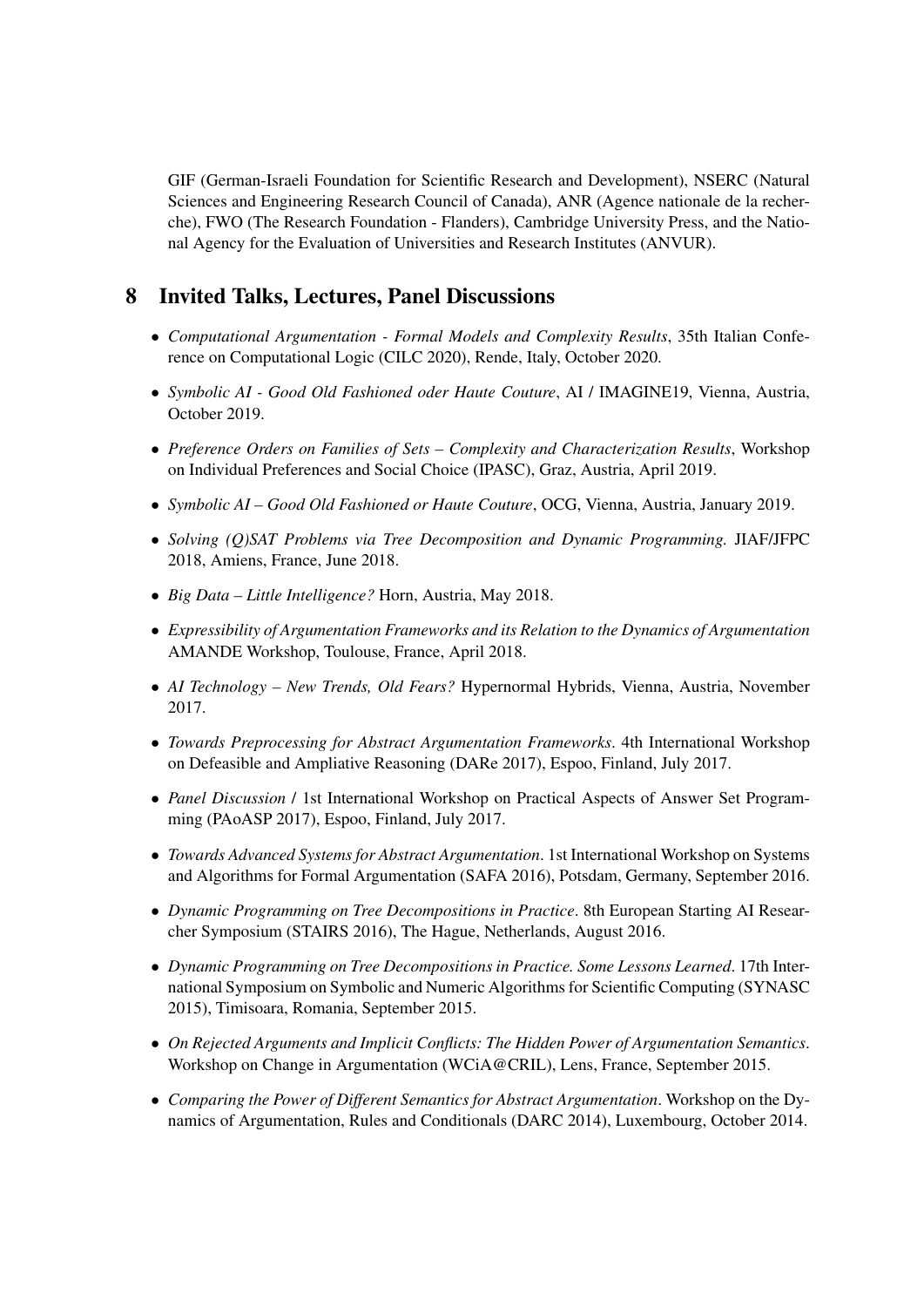- *Abstract Argumentation All Problems Solved?* Frontiers of Artificial Intelligence / European Conference on Artificial Intelligence (ECAI 2014). Prague, Czech Republic, August 2014.
- *ASP-based Problem Solving on Tree Decompositions*. Workshop on Logic and Search LaSh 2014. Vienna, Austria, July 2014.
- *An Introduction to Abstract Argumentation*. ProvenanceWeek 2014 / 6th USENIX Workshop on the Theory and Practice of Provenance. Cologne, Germany, June 2014.
- *Characteristics of Multiple Viewpoints in Abstract Argumentation*. Research Seminar of the DFG Graduate Programme on Quantitative Logics and Automata. Univ. Leipzig, January 2014.
- *Implementation of Argumentation*. ACAI (Advanced Courses in AI) Summer School 2013. King's College London, July 2013.
- *On the Limits of Expressiveness in Abstract Argumentation Semantics*. Dagstuhl Seminar Nr. 13231 "Belief Change and Argumentation in Multi-Agent Scenarios", Dagstuhl, June 2013.
- *Characteristics of Argumentation Semantics*. "Logique á Marseille Camilla Schwind á l'honneur". Marseille, December, 2012.
- *Complexity-Sensitive Decision Procedures for Abstract Argumentation*. "International Workshop on Formal, Experimental, and Informal Approaches to Argumentation" (FEI2A). Toulouse, May, 2012.
- *Belief Revision within Fragments of Propositional Logic*. Madeira Workshop on "Belief Revision and Argumentation". Madeira, January 2012.
- *Panel Discussion* / 1st International Workshop on the Theory and Applications of Formal Argumentation (TAFA'11). Barcelona, July 2011.
- *Computational Aspects of Formal Argumentation*. TU Dresden. Candidate Lecture. Dresden, March 2011.
- *Computational Aspects of Abstract Argumentation*. Helsinki Graduate School in Computer Science and Engineering. Invited Lecture. Helsinki, September 2010.
- *Strong Equivalence in Argumentation (and other KR-Formalisms)*. 11th International Workshop on Computational Logic in Multi-Agent Systems. Invited Talk. Lisbon, August 2010.
- *Deciding Equivalence between Extended Datalog Programs. A Brief Survey*. Datalog 2.0 Workshop, Oxford, U.K., March 2010.
- *Belief Revision with Bounded Treewidth*. Dagstuhl Seminar Nr. 09351 "Information Processing, Rational Belief Change and Social Interaction", Dagstuhl, August 2009.
- *"In der Informatik geht es genau so wenig um Computer, wie in der Astronomie um Teleskope"*. Invited talk for the event "20 Jahre EDVO-Abteilung in der HTL Wr. Neustadt", April 2008.
- *On Solution Correspondences in Answer Set Programming: A General Framework (and Characterizations for the Ground Case)*. Dagstuhl Seminar Nr. 05171 "Nonmonotonic Reasoning, Answer Set Programming and Constraints", Dagstuhl, April 2005.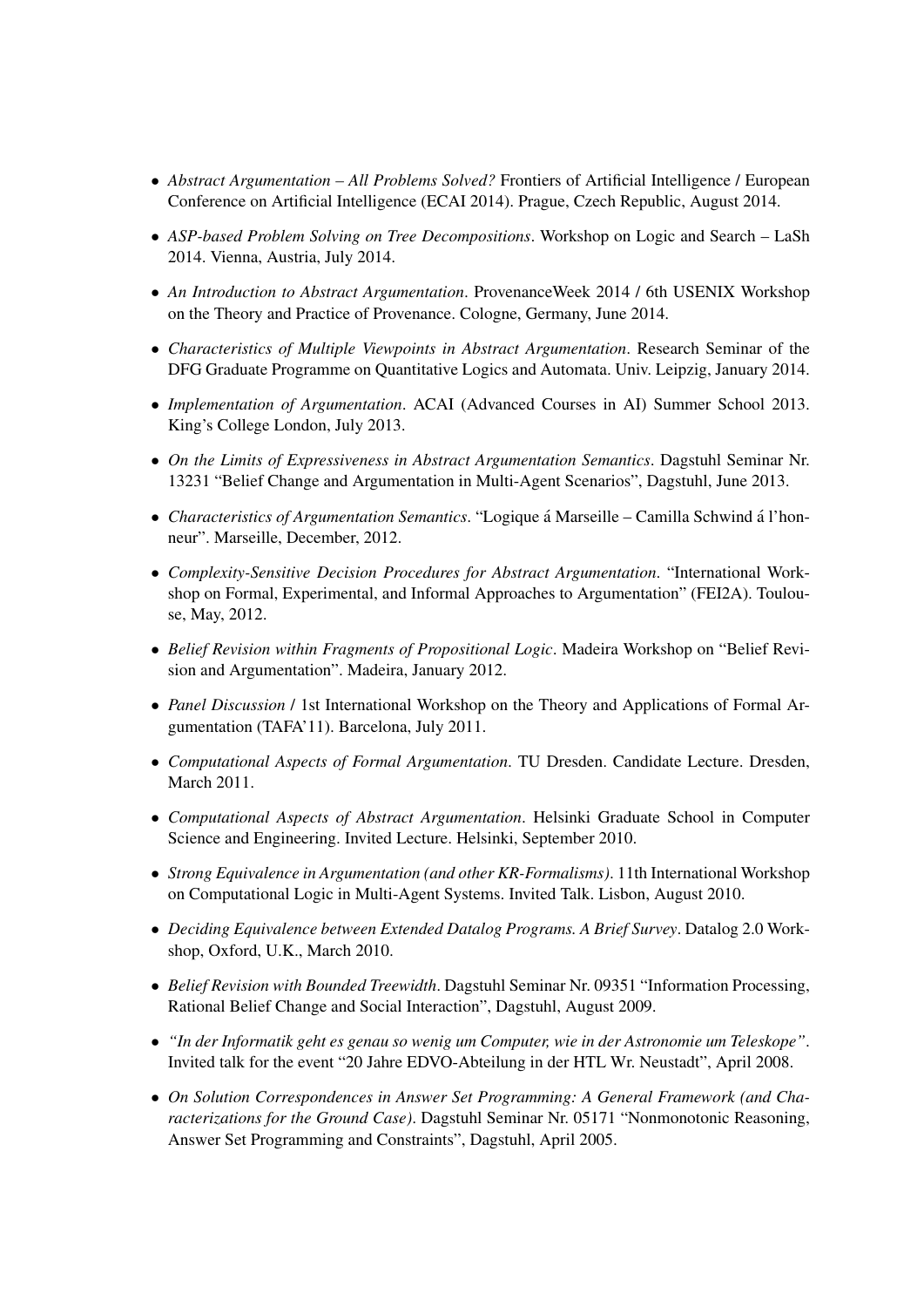- *Paraconsistent Reasoning via QBFs*. Dagstuhl Seminar Nr. 03241 "Inconsistency Tolerance", Dagstuhl, May 2003.
- *On Implementing Nested Logic Programs*. Dagstuhl Seminar Nr. 02381 "Nonmonotonic Reasoning, Answer Set Programming and Constraints", Dagstuhl, September 2002.

### 9 University Services

Unless stated otherwise, the following positions all refer to TU Wien.

- Vice-Dean of Academic Affairs of the Faculty of Informatics.
- Member of the *Board of the Faculty* of computer science (2008–2020).
- Member of the *Curricular Committee* of computer science (2019–2020).
- Head of the search committee for a chair in non-classical logics in computer science.
- Member of the search committee for a chair in computer-aided verification (2008,2018) and machine learning (2019).
- Reviewer for habiliations: R. Ganian; M. Homola (Comenius University Bratislava).
- Member in several habilitation committees.
- Reviewer/Board Member (External) for PhD Theses:
	- Thomas Krennwaller, TU Wien. October 2018.
	- Martin Baláž, Comenius University, Bratislava. August 2017.
	- Gonca Güllü, Universidade Nova de Lisboa, April 2016.
	- Jean-Guy Mailly, Universite d'Artois, Lens. September 2015. ´
	- Jozef Frtus, Comenius University, Bratislava. September 2014. ´
	- Federico Cerutti, Universita degli Studi di Brescia. April 2012. `
	- Marco Sirianni, Universita degli Studi della Calabria, Rende. February 2012. `
	- Roberto Confalonieri, Universitat Politecnica de Catalunya, Barcelona. December 2011. `
	- Jozef Siška, Comenius University, Bratislava. November 2010.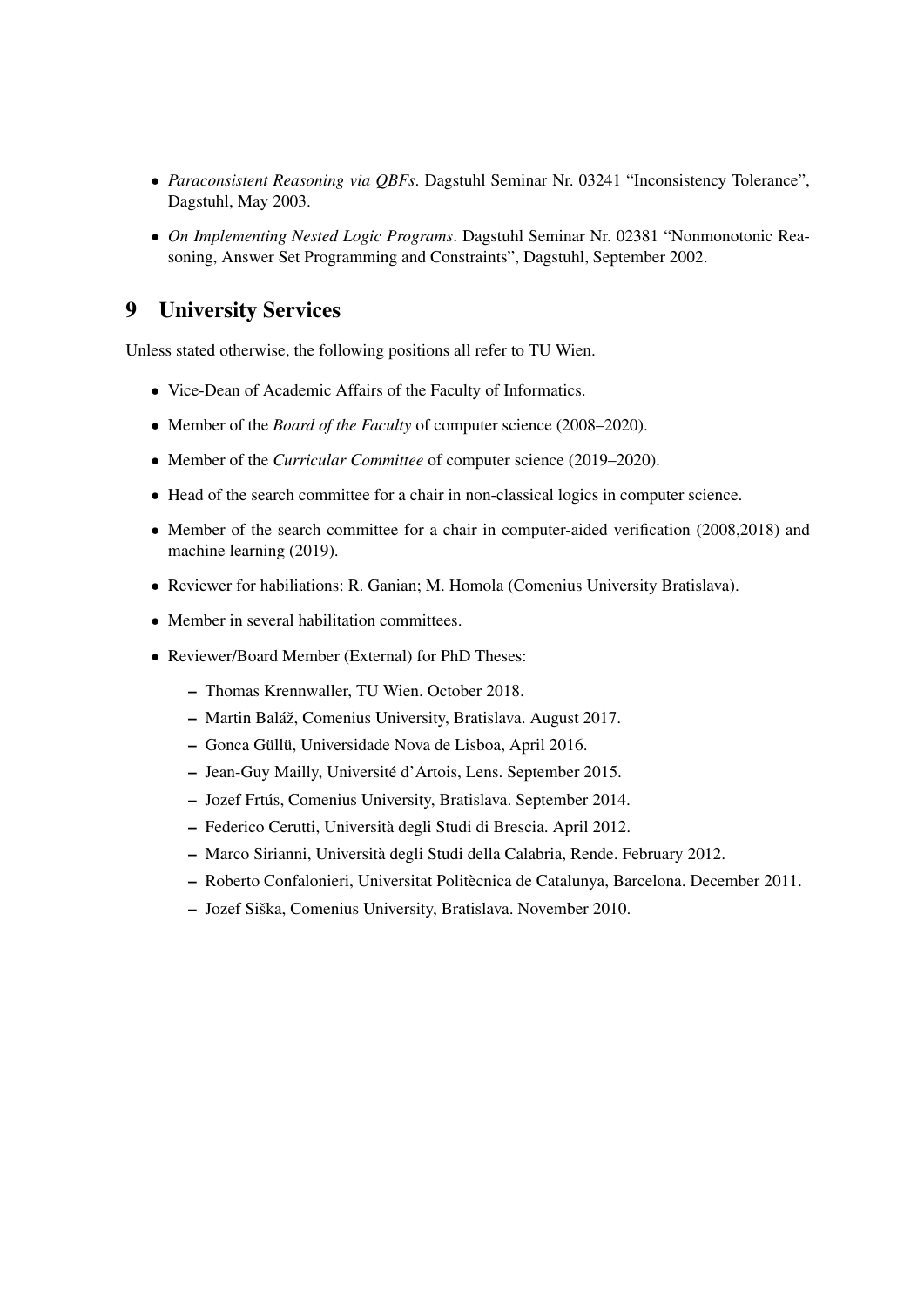### 10 Teaching Experience

Unless stated otherwise, courses refer to TU Wien.

### Lectures/Courses

- "Logic" (2.0h per week), Univ. of Leipzig, winter term (WT) 13/14.
- "Semi-structured Data" (2.0h). Undergraduate course with practical exercises for around 400 students per year; summer term (ST) 08 – ST14.
- "Formal Methods in Computer Science" (4.0h,WT+ST), with Uwe Egly, Laura Kovacs, Gernot Salzer, Helmut Veith, Georg Weissenbacher, Florian Zuleger; since WT14/15.
- "Deductive Databases" (2.0h, WT); WT05/06–WT14/15.
- "Preferences in Artificial Intelligence" (2.0h, ST), with Martin Lackner, Adrian Haret; ST 15– ST17, ST19.
- "Abstract Argumentation" (3.0h, WT), with Uwe Egly, Wolfgang Dvořák, Sarah Gaggl, Johannes Wallner, Thomas Linsbichler; since WT11/12.
- "Introduction to Logical Methods" (2.0h, WT); since WT18.
- Seminar "Principles of Scientific Work" (2.0h). Undergraduate course for beginners; ST10, ST11, ST13.
- "Complexity Analysis in Knowledge Representation". Comenius University Bratislava, WT13.
- "Knowledge Representation" (2.0h, WT), with Prof. Gerhard Brewka, Univ. of Leipzig. WT09/10; WT13/14.
- Seminar "Intelligent Systems" (2.0h, WT) with Prof. Gerhard Brewka, Univ. of Leipzig. WT13/14.
- Seminar "Formal Models of Argumentation" (2.0h, WT) with Prof. Gerhard Brewka, Univ. of Leipzig. WT09/10.
- "Logics for Knowledge Representation" (2.0h, ST), with Hans Tompits, ST05–ST07.
- Exercises for the course "Introduction to Knowledge-based Systems" (1.0h, ST), with Michael Fink, ST03.
- Various seminars on logic, AI, etc.

#### Teaching Assistant

- "Logic-oriented Programming Languages" (2.0h, WT), WT01/02–WT02/03.
- "Data Modelling" (2.0h, WT+ST), ST01.
- "Systems Programming" (2.0h, WT+ST), WT97/98–ST00.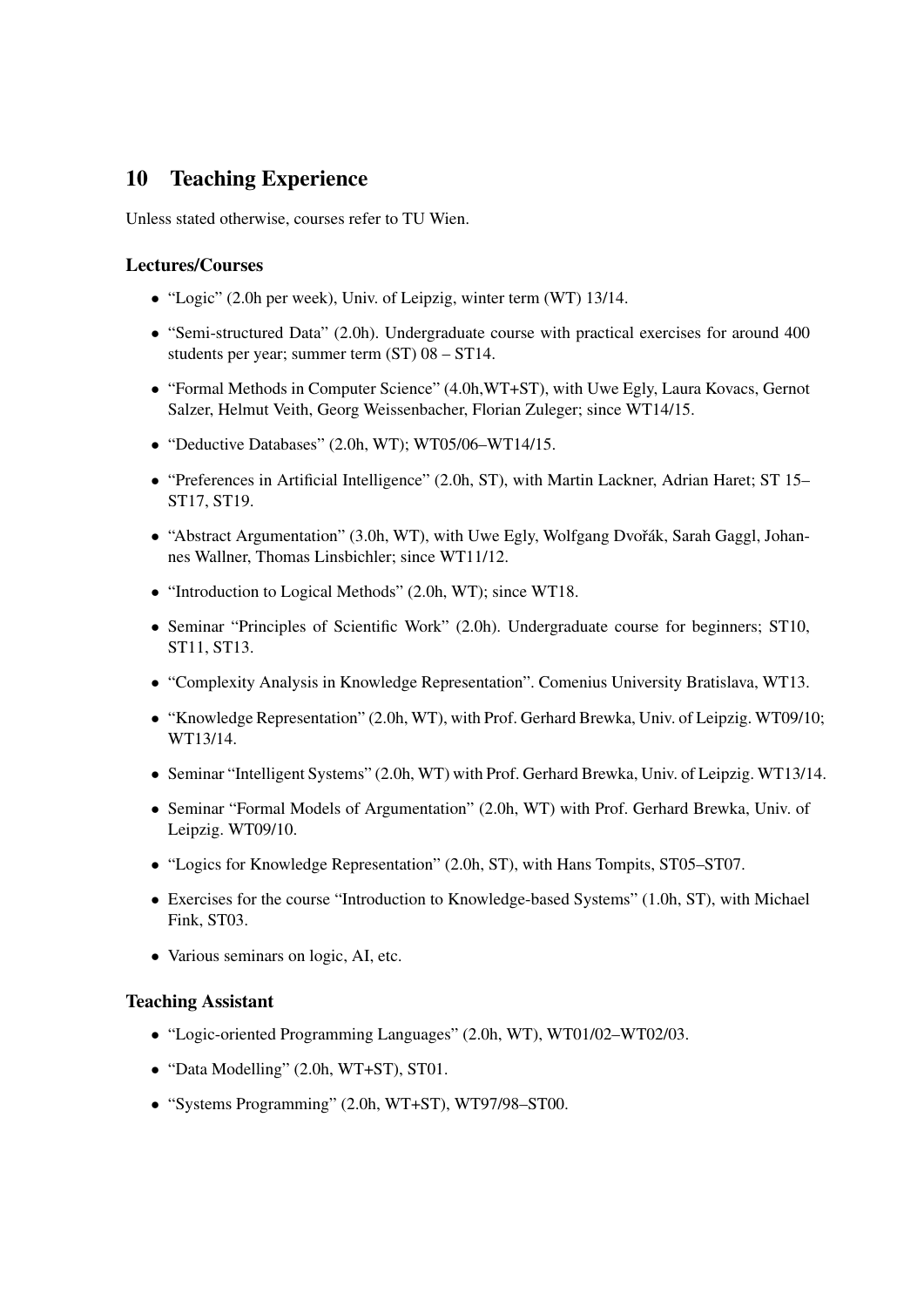### Supervised PhD Theses

- Jan Maly. *Ranking Sets of Objects. How to Deal with Impossibility Results*, 2020.
- Adrian Haret. *Choosing What to Believe Belief Change Through the Lens of Rational Choice*, 2020.
	- (Since May 2020, Adrian is employed as a post-doc at Univ. Amsterdam, The Netherlands.)
- Martin Diller. *Realising Argumentation using Answer Set Programming and Quantified Boolean Formulas*, 2019. (Since May 2019, Martin is employed as a post-doc at TU Dresden, Germany.)
- Harald Beck. *Expressive Rule-based Stream Reasoning*, 2018. (Co-Supervisor).
- Bernhard Bliem. *Treewidth in Non-Ground Answer Set Solving and Alliance Problems in Graphs*, 2017. selected as "Ausgezeichnete Informatikdissertationen" by Gesellschaft für Informatik (GI). (Currently, Bernhard is employed as a post-doc at the University of Helsinki, Finland.)
- Günther Charwat. *BDD-based Dynamic Programming on Tree Decompositions Towards an Alternative Approach for Efficient QBF Solving*, 2017.
- Sylwia Polberg. *Developing the Abstract Dialectical Framework*, 2017. (After having a post-doc position at the University College London, Sylwia now has a Lecturer position at Cardiff University, UK)
- Thomas Linsbichler. *Advances in Abstract Argumentation Expressiveness and Dynamics*, 2017.

received an "honourable mention" in the EURAI 2017 Artificial Intelligence Dissertation Award.

- Michael Abseher. *Tailored Tree Decompositions for Efficient Problem Solving*. 2017.
- Christoph Redl. *Answer Set Programming with External Sources: Algorithms and Efficient Evaluation*, 2015. (Co-Supervisor). (Currently, Christoph Redl is employed as a Senior Lecturer and Researcher at the University of Applied Sciences Technikum Wien.)
- Friedrich Slivovksy. *Structure in #SAT and QBF*, 2015. (Co-Supervisor). (Currently, Friedrich Slivovksy is employed as a post-doc at the Institute of Logic and Computation, Vienna University of Technology.)
- Johannes Wallner. *Complexity Results and Algorithms for Argumentation Dung's Frameworks and Beyond*, 2014. (Currently, Johannes Wallner is running his own project the Institute of Logic and Computation, Vienna University of Technology.)
- Sarah Alice Gaggl. *A Comprehensive Analysis of the cf2 Argumentation Semantics: From Characterization to Implementation*, 2013. (Since April 2013, Sarah Alice Gaggl has a post-doc position at the Research Group "Computational Logic", Technische Universität Dresden.)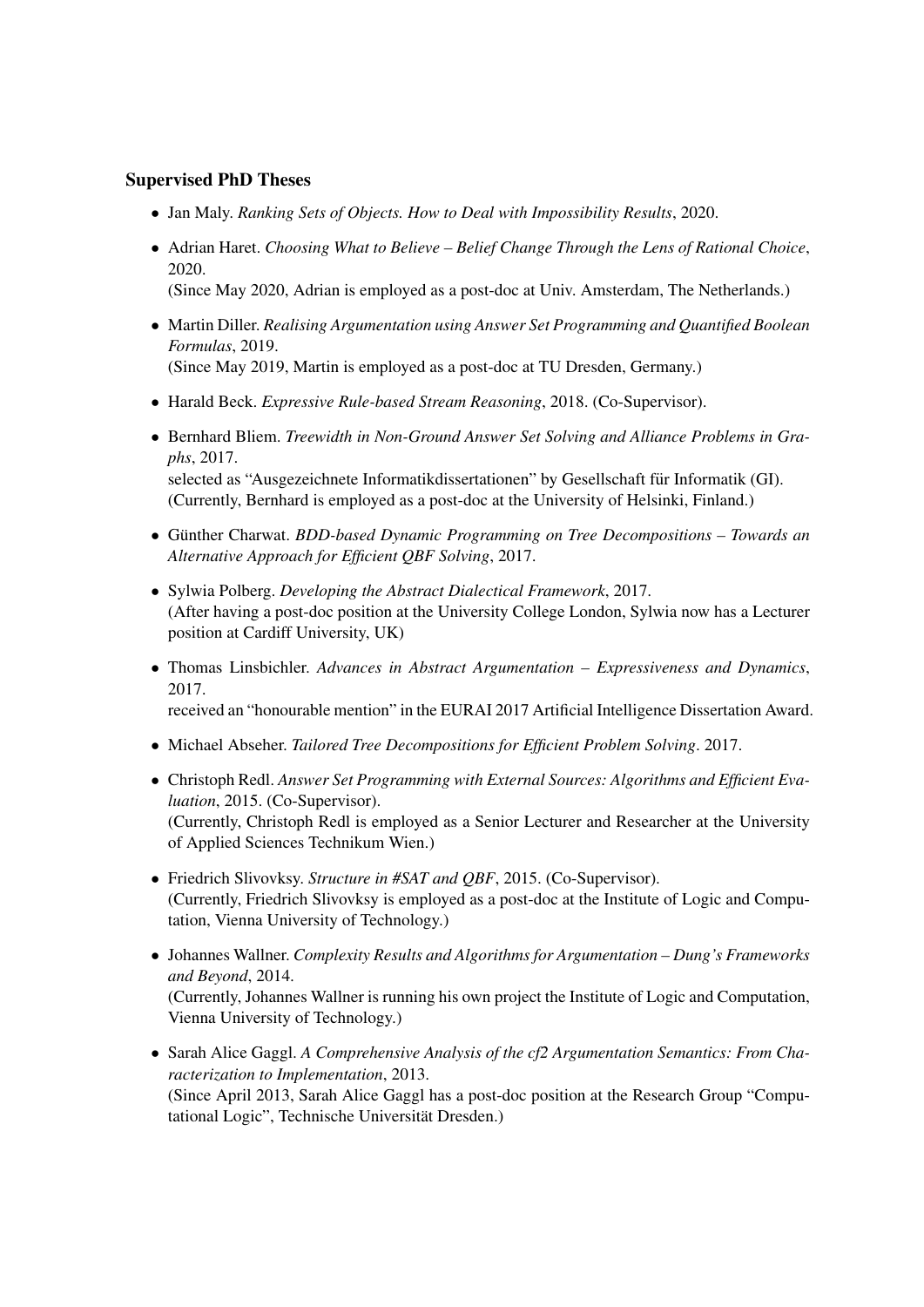- Stefan Rümmele. *The Parameterized Complexity of Nonmonotonic Reasoning*, 2012. (Co-Supervisor).
- Wolfgang Dvořák. *Computational Aspects of Abstract Argumentation*, 2012. selected as "Ausgezeichnete Informatikdissertationen" by Gesellschaft für Informatik (GI). (From May 2012 to November 2016, Wolfgang Dvořák had a post-doc position at the Research Group "Theory and Applications of Algorithms" at the University of Vienna, Austria. Currently, he is employed as a post-doc at the Institute of Logic and Computation, Vienna University of Technology.)
- Michael Jakl. *Fixed Parameter Algorithms for Answer Set Programming*, 2010. (Co-Supervisor).
- Martina Seidl. *A Solver for Quantified Boolean Formulas in Negation Normal Form*, 2007. (Co-Supervisor). selected as "Ausgezeichnete Informatikdissertationen 2007" by Gesellschaft für Informatik (GI). (Since September 2010 Martina Seidl holds a full position at the the Institute for Formal Models and Verification at the Johannes Kepler Universitat in Linz, Austria.) ¨

### Supervised Master's Theses

- Matthias König. Graph-classes of Argumentation Frameworks with Collective Attacks Pro*perties and Complexity Results*, 2020.
- Michael Bernreiter. *A General Framework for Choice Logics*, 2020. (Co-Supervisor).
- Isabella Kammerhofer. *Disjunctive Answer Set Programming with Backjumping and Learning*, 2020.
- Benjamin Krenn. *Algorithms for Implicit Delegation to Predict Preferences*, 2020.
- Alexander Gressler. *Argumentation Frameworks with Claims and Collective Attacks Complexity Results and Answer-Set Programming Encodings*, 2019.
- André Schidler. A Solver for the Steiner Tree Problem with few Terminals, 2018.
- Patrick Bellositz. *Advancements in Equivalence Checking for Abstract Argumentation Frameworks*, 2018. (Co-Supervisor).
- Markus Zisser. *Solving #SAT on the GPU with Dynamic Programming and OpenCL*, 2018.
- Atefeh Keshaverzi. *Investigating Subclasses of Abstract Dialectical Frameworks,* 2017. Awarded with the *"Best Thesis Award of the EMCL"*.
- Georg Heißenberger. *A System For Advanced Graphical Argumentation Formalisms*, 2016.
- Thomas Ambroz and Andreas Jusits. *Designing a System for Experimental Analysis and Visualization of Dynamic Programming on Tree Decompositions*, 2016.
- Markus Hecher. *Optimizing Second-Level Dynamic Programming Algorithms*, 2015. Awarded with prize "Würdigungspreis" given by the City of Vienna.
- Alina Aleksandrova. *Engineering Data-Aware Commitment-Based Multiagent Systems*, 2015. (Co-Supervisor).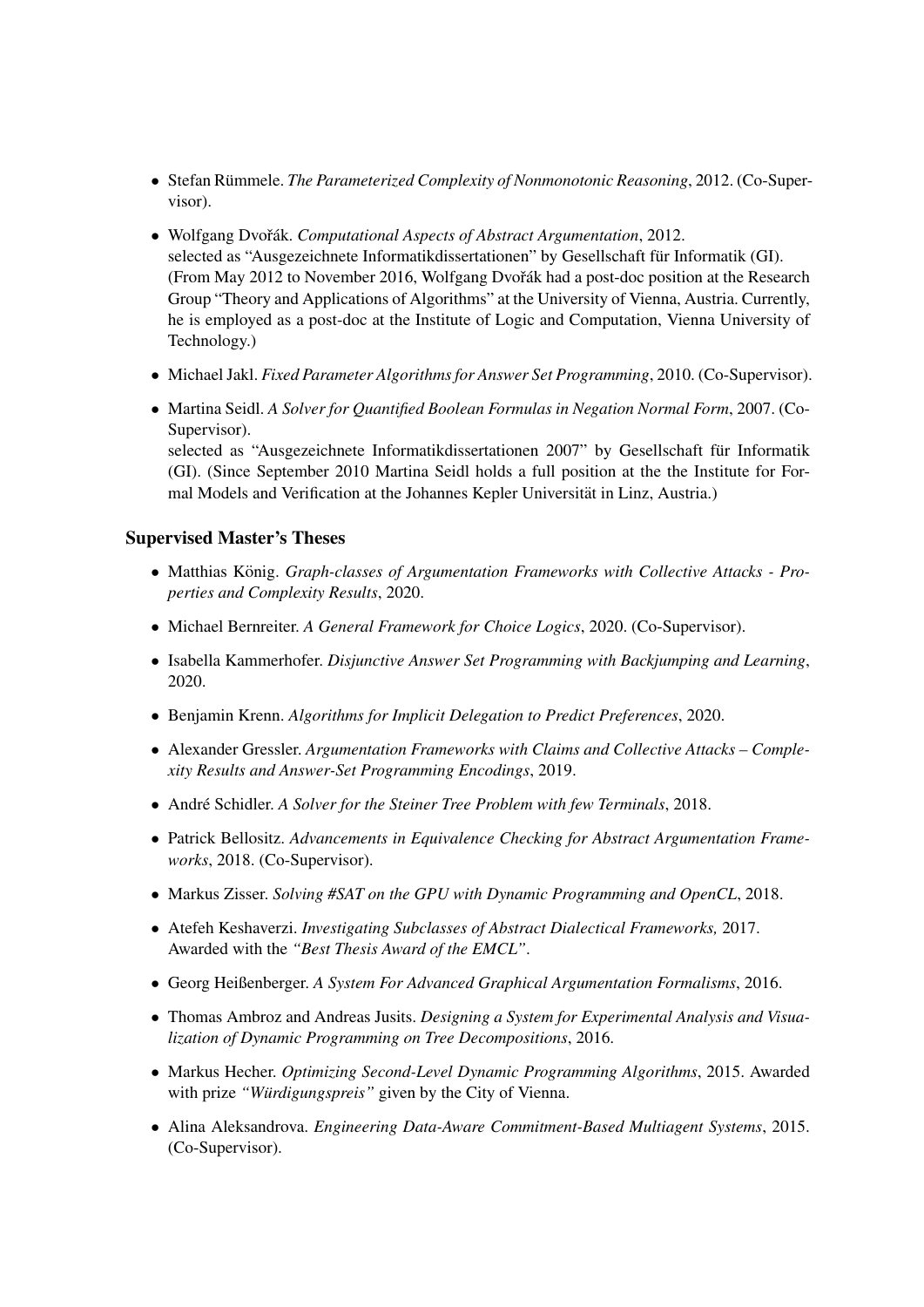- Marius Moldovan. *Implementing Variations of the Traveling Salesperson Problem in a Declarative Dynamic Programming Environment*, 2015.
- Adrian Haret. *Merging in the Horn fragment*, 2014.
- Martin Diller. *Solving Reasoning Problems on Abstract Dialectical Frameworks via Quantified Boolean Formulas*, 2014.
- Thomas Linsbichler. *On the Limits of Expressiveness in Abstract Argumentation Semantics: Realizability and Signatures*, 2013.
- Michael Abseher. *Solving Shift Design Problems with Answer Set Programming*, 2013.
- Christian Weichselbaum. *Abstract Argumentation and Answer-Set Programming Modelling the Resolution-Based Grounded Semantics*, 2013.
- Christof Spanring. *Intertranslatability Results for Abstract Argumentation Semantics*, 2013.
- Bernhard Bliem. *Decompose, Guess & Check Declarative Problem Solving on Tree Decompositions*, 2012. *"Distinguished Young Alumnus"-Award* given by the faculty of computer science. *"Diplomarbeitspreis"* given by the city council of Vienna.
- Stefan Ellmauthaler. *Abstract Dialectical Frameworks: Properties, Complexity, and Implementation*, 2012.
- Günther Charwat. *Tree-Decomposition based Algorithms for Abstract Argumentation Frameworks*, 2012. Awarded with the *"OGAI Preis" ¨* of the Austrian Society for Artificial Intelligence.
- Michael Morak. *dynASP A Dynamic Programming-based Answer-Set Programming Solver*, 2011. Awarded with prize "Würdigungspreis" given by the Austrian Ministry for Science and Research and the *OCG Förderpreis* granted by the Austrian Computer Society (OCG).
- Andreas Pfandler. *Decentralized Diagnosis: Complexity Analysis and Datalog Encodings*, 2009. (Co-Supervisor).
- Anna Roubickova. *Complexity of Argumentation*, 2009. (Co-Supervisor).
- Wolfgang Dvořák. Alternation as a Programming Paradigm, 2009. (Co-Supervisor).
- Sarah Alice Gaggl. *Solving Argumentation Frameworks using Answer Set Programming*, 2009. (Co-Supervisor).
- Stefan Rümmele. *Efficient Counting with Bounded Treewidth using Datalog*, 2008. (Co-Supervisor). *"Distinguished Young Alumnus"-Award* given by the faculty of computer science.
- Jörg Pührer. On Debugging of Propositional Answer-Set Programs, 2007. (Co-Supervisor).
- Andreas Heindl. *On Replacements in Answer-Set Programming based On Partial Evaluation*, 2007. (Co-Supervisor).
- Patrick Traxler. *Techniques for Simplifying Disjunctive Datalog Programs with Negation*, 2006. (Co-Supervisor).
- Michael Zolda. *Comparing Different Prenexing Strategies for Quantified Boolean Formulas*, 2004. (Co-Supervisor).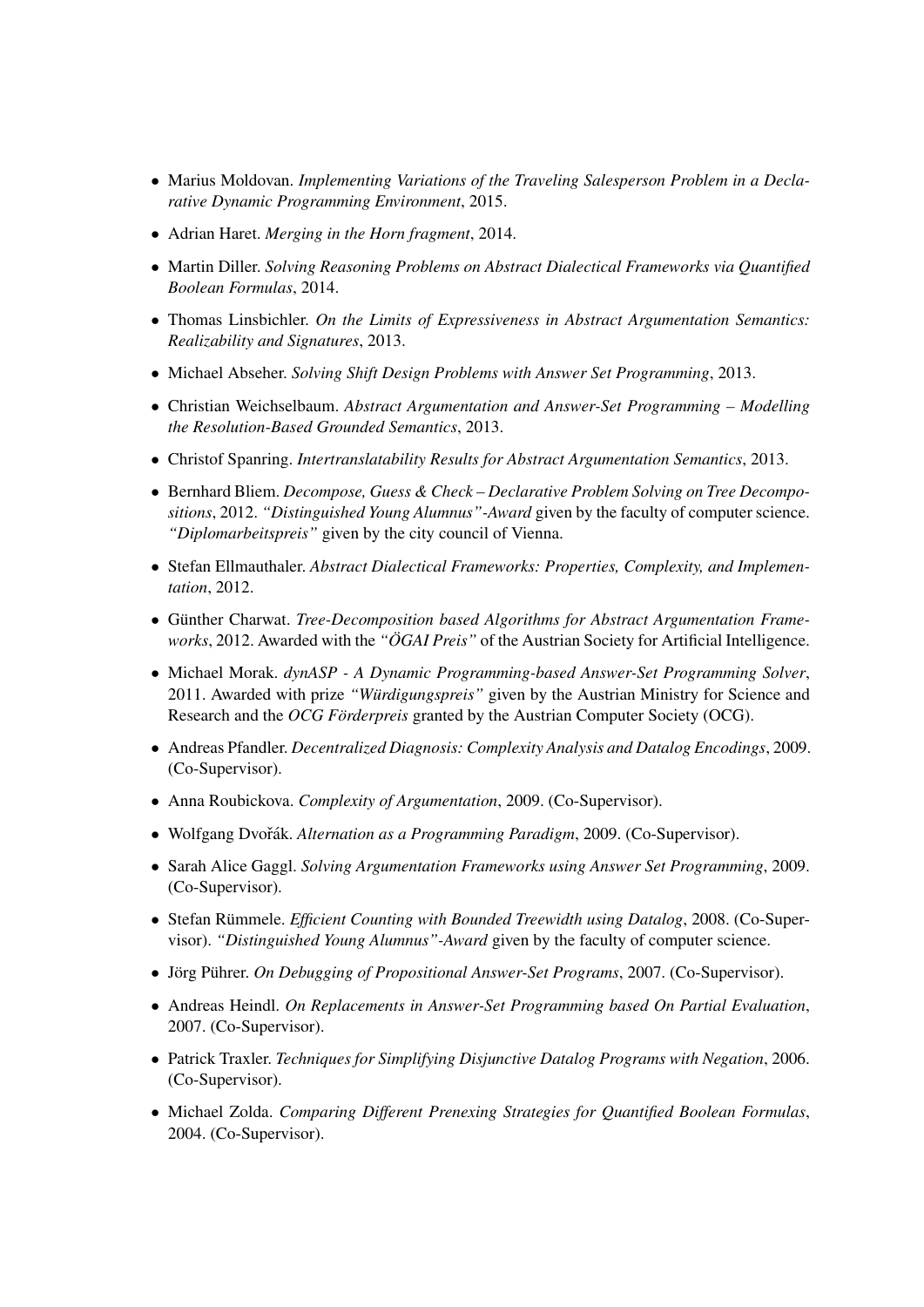### Current PhD Students and Project Staff

- Adrian Haret, funded by FWF P25521 / FWF P30168.
- Markus Hecher, funded by FWF P25607 / FWF Y698.
- Jan Maly, funded by FWF P25521 / FWF Y698.
- Jörg Pührer (Post-Doc), funded by FWF I2854.
- Anna Rapberger funded by FWF W1255.
- Christof Spanring (Post-Doc), funded by FWF I2854 / FWF I1102.

In course of their PhD studies, Wolfgang Dvořák and Sarah Alice Gaggl received the *Best-Student Paper Prize* at NMR'12 for their work "Incorporating Stage Semantics in the SCC-recursive Schema for Argumentation Semantics". Thomas Linsbichler received the *Best Student Paper Award* at COM-MA'14 for his paper on "Splitting Abstract Dialectical Frameworks". PhD student Sylwia Polberg won the *Best Talk Award* at the 7th European Starting AI Researcher Symposium (STAIRS-2014) for her presentation on "Extension-based Semantics of Abstract Dialectical Frameworks". Bernhard Bliem was awared with the "*Best ICLP Doctoral Program Presentation*" at ICLP'17.

### Former Project Staff

Michael Abseher, Gerald Berger, Bernard Bliem, Günther Charwat, Martin Diller, Frederico Dusberger, Wolfgang Dvořák, Johannes Fichte, Sarah Alice Gaggl, Martin Kronegger, Martin Lackner, Thomas Linsbichler, Jean-Guy Mailly, Marius Moldovan, Michael Morak, Sylwia Polberg, Stefan Rümmele, Emanuel Sallinger, Johannes Wallner, Markus Zisser.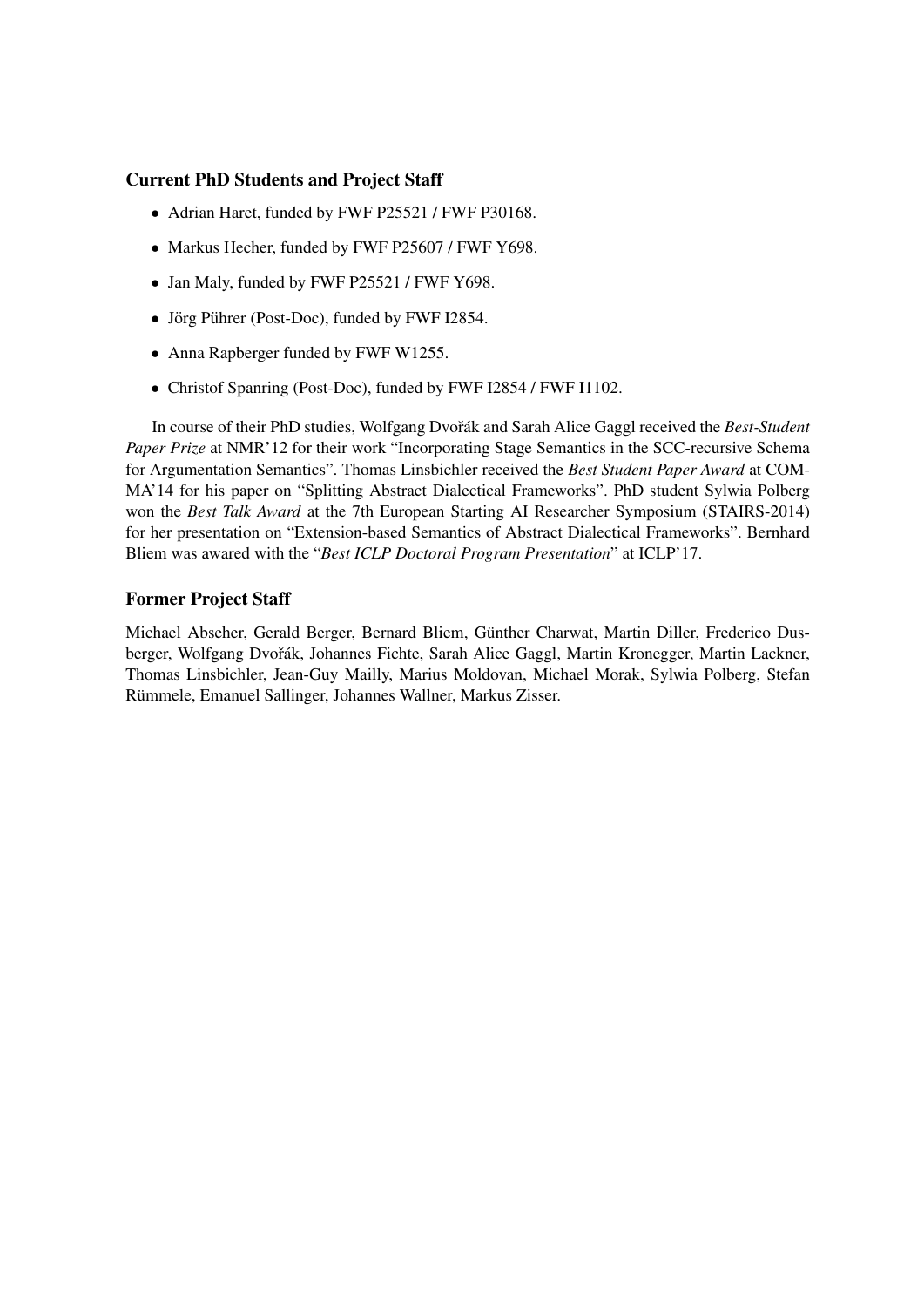### 11 Publications

### Journals

- [1] J. Fichte, M. Hecher, M. Morak and S. Woltran. DynASP2.5: Dynamic Programming on Tree Decompositions in Action. *Algorithms* 14(3):81, 2021.
- [2] J. Oetsch, M. Seidl, H. Tompits and S. Woltran. Beyond Uniform Equivalence between Answerset Programs. *ACM Transactions on Computational Logic* 22(1),2:1–46, 2021.
- [3] W. Dvořák and S. Woltran. Complexity of Abstract Argumentation under a Claim-Centric View. *Artificial Intelligence* 285, 2020.
- [4] W. Dvořák, A. Rapberger and S. Woltran. On the Different Types of Collective Attacks in Abstract Argumentation: Equivalence Results for SETAFs. *Journal of Logic and Computation* 30(5):1063–1107, 2020.
- [5] R. Goncalves, M. Knorr, J. Leite and S. Woltran. On the Limits of Forgetting in Answer Set Programming. *Artificial Intelligence* 286, 2020.
- [6] M. Bichler, M. Morak and S. Woltran. selp: A Single-Shot Epistemic Logic Program Solver. *Theory and Practice of Logic Programming* 20(4):435–455, 2020.
- [7] M. Bichler, M. Morak and S. Woltran. lpopt: A Rule Optimization Tool for Answer Set Programming. *Fundamenta Informaticae* 177(3-4):275–296, 2020.
- [8] M. Diller, A. Keshavarzi Zafarghandi, T. Linsbichler and S. Woltran. Investigating Subclasses of Abstract Dialectical Frameworks. *Argument & Computation* 11(1-2): 191–219. 2020.
- [9] G. Brewka, M. Diller, G. Heissenberger, T. Linsbichler and S. Woltran. Solving Advanced Argumentation Problems with Answer Set Programming. *Theory and Practice of Logic Programming* 20(3):391–431, 2020.
- [10] S. Gaggl, T. Linsbichler, M. Maratea and S. Woltran. Design and Results of the Second International Competition on Computational Models of Argumentation. *Artificial Intelligence*, 279, 2020.
- [11] B. Bliem, M. Morak, M. Moldovan and S. Woltran. The Impact of Treewidth on Grounding and Solving of Answer Set Programs. *Journal of Artificial Intelligence Research* 67:35–80, 2020.
- [12] M. Abseher, B. Bliem, G. Charwat, F. Dusberger and S. Woltran. Computing Secure Sets in Graphs using Answer Set Programming. *Journal of Logic and Computation* 30(4):837–862, 2020.
- [13] J. Maly, M. Truszczyński and S. Woltran. Preference Orders on Families of Sets When Can Impossibility Results Be Avoided? *Journal of Artificial Intelligence Research* 66: 1147–1197, 2019.
- [14] W. Faber, M. Morak and S. Woltran. On Uniform Equivalence of Epistemic Logic Programs. *Theory and Practice of Logic Programming* 19(5-6): 826–840, 2019.
- [15] R. Baumann, W. Dvořák, T. Linsbichler and S. Woltran. A General Notion of Equivalence for Abstract Argumentation. *Artificial Intelligence* 275: 379–410, 2019.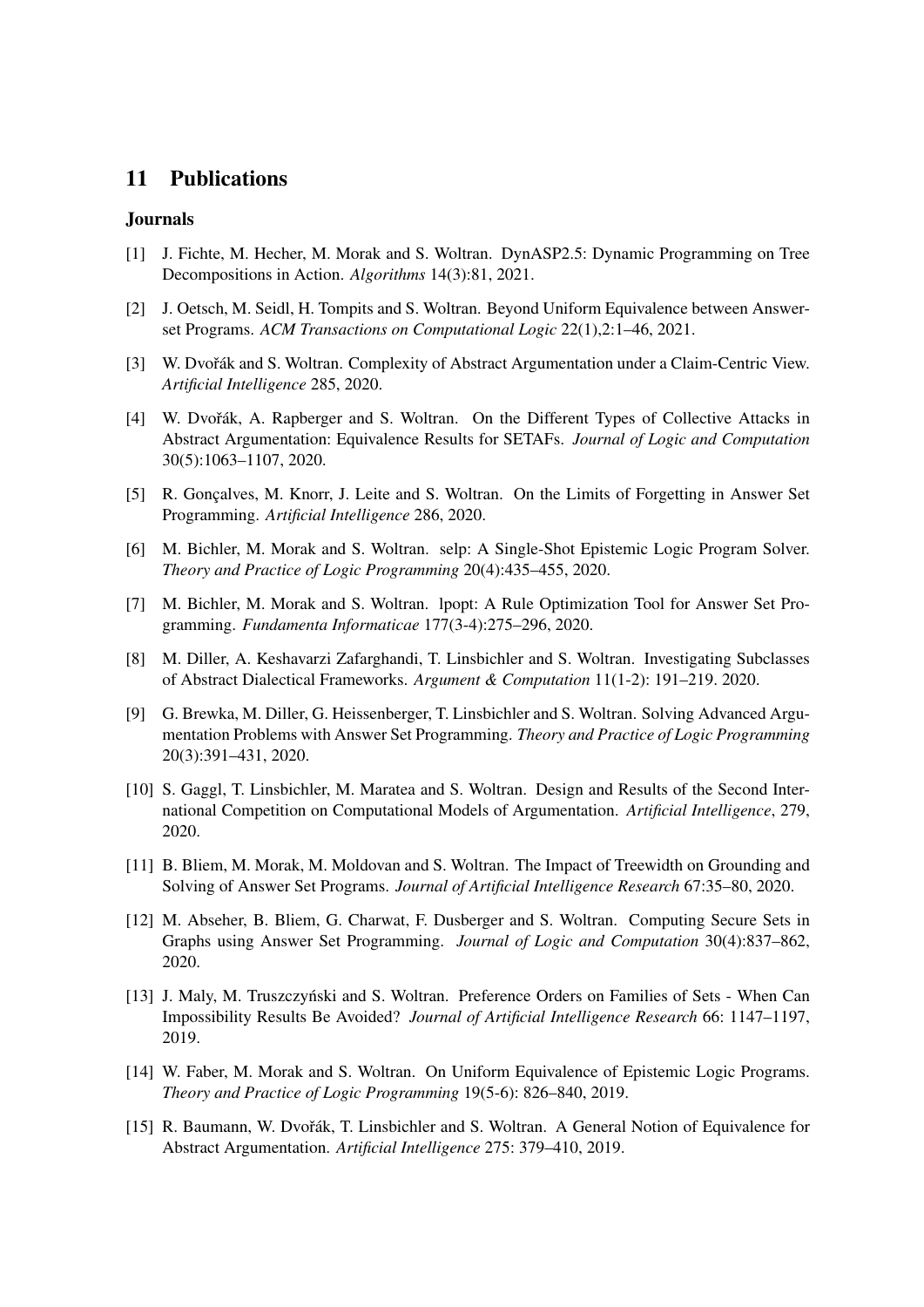- [16] G. Charwat and S. Woltran. Expansion-based QBF Solving on Tree Decompositions. *Fundamenta Informaticae* 167: 59–92, 2019.
- [17] W. Dvořák, J. Fandinno and S. Woltran. On the Expressive Power of Collective Attacks.  $Argu$ *ment & Computation* 10(2): 191–230, 2019.
- [18] J. Fichte, M. Kronegger and S. Woltran. A Multiparametric View on Answer Set Programming. *Annals of Mathematics and Artificial Intelligence* 86(1-3): 121–147, 2019.
- [19] J. Delgrande, P. Peppas and S. Woltran. General Belief Revision. *Journal of the ACM* 65(5): 29:1–29:34, 2018.
- [20] B. Bliem and S. Woltran. Equivalence between Answer-Set Programs under (partially) fixed Input. *Annals of Mathematics and Artificial Intelligence* 83(3-4): 277–295, 2018.
- [21] B. Bliem and S. Woltran. Complexity of Secure Sets. *Algorithmica* 80(10): 2909–2940, 2018.
- [22] B. Bliem and S. Woltran. Defensive Alliances in Graphs of Bounded Treewidth. *Discrete Applied Mathematics* 251: 334–339, 2018.
- [23] N. Creignou, R. Pichler and S. Woltran. Do Hard SAT-Related Reasoning Tasks Become Easier in the Krom Fragment? *Logical Methods in Computer Science* 14(4): 1–25, 2018.
- [24] R. Brochenin, T. Linsbichler, M. Maratea, J. Wallner and S. Woltran. Abstract Solvers for Dung's Argumentation Frameworks. *Argument & Computation* 9(1): 41–72, 2018.
- [25] M. Diller, A. Haret, T. Linsbichler, S. Rümmele and S. Woltran. An Extension-Based Approach to Belief Revision in Abstract Argumentation. *International Journal of Approximate Reasoning* 93: 395–423, 2018.
- [26] M. Abseher, B. Bliem, M. Hecher, M. Moldovan and S. Woltran. Dynamic Programming on Tree Decompositions with D-FLAT. *KI - Künstliche Intelligenz* 32(2-3): 191–192, 2018.
- [27] S. Gaggl, T. Linsbichler, M. Maratea and S. Woltran. Summary Report of the Second International Competition on Computational Models of Argumentation. *AI Magazine* 39(4): 77–79, 2018.
- [28] G. Brewka, S. Ellmauthaler, H. Strass, J. Wallner and S. Woltran. Abstract Dialectical Frameworks. An Overview. *IfCoLog Journal of Logics and their Applications* 4(8): 2263–2318, 2017.
- [29] R. Gonçalves, M. Knorr, J. Leite and S. Woltran. When you must Forget: Beyond Strong Persistence when Forgetting in Answer Set Programming, *Theory and Practice of Logic Programming*, 17(5-6): 837–854, 2017.
- [30] J. Maly and S. Woltran. Ranking Specific Sets of Objects. *Datenbankspektrum* 17(3):255–265, 2017.
- [31] M. Abseher, N. Musliu and S. Woltran. Improving the Efficiency of Dynamic Programming on Tree Decompositions via Machine Learning. *Journal of Artificial Intelligence Research* 58:829– 858, 2017.
- [32] B. Bliem, R. Pichler and S. Woltran. Implementing Courcelle's Theorem in a Declarative Framework for Dynamic Programming. *Journal of Logic and Computation* 27(4): 1067-1094, 2017.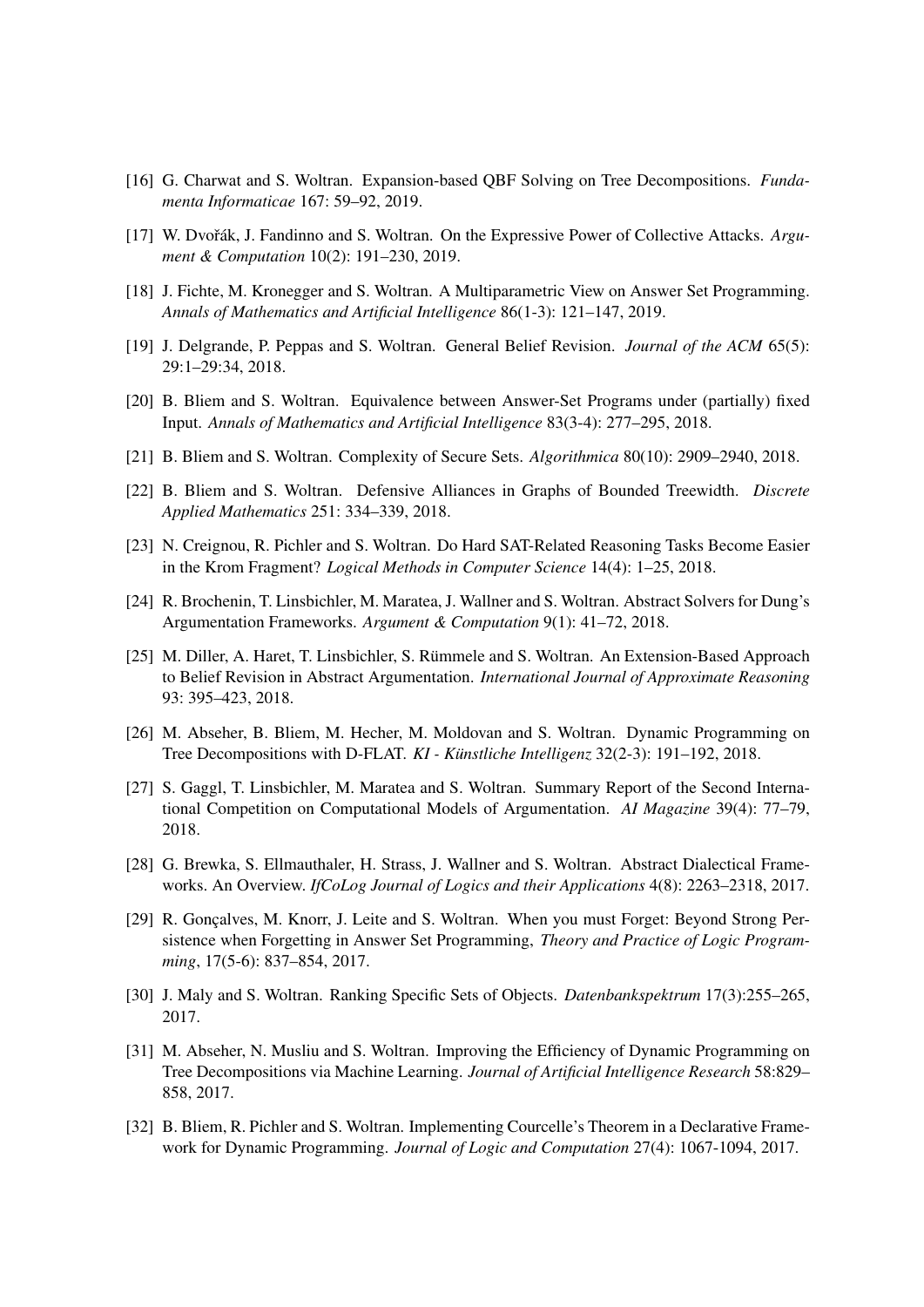- [33] A. Haret, S. Rümmele and S. Woltran. Merging in the Horn Fragment. ACM Transactions on *Computational Logic* 18(1), 2017.
- [34] M. Bichler, M. Morak and S. Woltran. The Power of Non-Ground Rules in Answer Set Programming. *Theory and Practice of Logic Programming* 16(5-6): 552-569, 2016.
- [35] R. Baumann, W. Dvořák, T. Linsbichler, C. Spanring, H. Strass and S. Woltran. On Rejected Arguments and Implicit Conflicts: The Hidden Power of Argumentation Semantics. *Artificial Intelligence* 241: 244–284, 2016.
- [36] N. Creignou, O. Papini, S. Rümmele and S. Woltran. Belief Merging within Fragments of Propositional Logic. *ACM Transactions on Computational Logic* 17(3), 2016.
- [37] B. Bliem, G. Charwat, M. Hecher and S. Woltran. D-FLATˆ2: Subset Minimization in Dynamic Programming on Tree Decompositions Made Easy. *Fundamenta Informaticae* 147(1): 27–61, 2016.
- [38] M. Abseher, M. Gebser, N. Musliu, T. Schaub and S. Woltran. Shift Design with Answer Set Programming. *Fundamenta Informaticae* 147(1): 1–25, 2016.
- [39] R. Baumann and S. Woltran. The Role of Self-Attacking Arguments in Characterizations of Equivalence Notions. *Journal of Logic and Computation* 26(4): 1293-1313, 2016.
- [40] M. Diller, J. Wallner and S. Woltran. Reasoning in Abstract Dialectical Frameworks using Quantified Boolean Formulas. *Argument & Computation* 6(2): 149–177, 2015.
- [41] P. Dunne, W. Dvořák, T. Linsbichler and S. Woltran. Characteristics of Multiple Viewpoints in Abstract Argumentation. *Artificial Intelligence* 228: 153–178, 2015.
- [42] J. Fichte, M. Truszczyntski and S. Woltran. Dual-normal Logic Programs the Forgotten Class. *Theory and Practice of Logic Programming* 15(4–5):495–510, 2015.
- [43] S. Gaggl, N. Manthey, A. Ronca, J. Wallner and S. Woltran. Improved Answer-set Programming Encodings for Abstract Argumentation. *Theory and Practice of Logic Programming* 15(4– 5):434–448, 2015.
- [44] G. Charwat, W. Dvořák, S. Gaggl, J. Wallner and S. Woltran. Methods for Solving Reasoning Problems in Abstract Argumentation – A Survey. *Artificial Intelligence* 220: 28–63, 2015.
- [45] A. Pfandler, R. Pichler and S. Woltran. The Complexity of Handling Minimal Solutions in Logic-Based Abduction. *Journal of Logic and Computation* 25(3): 805–825, 2015.
- [46] G. Brewka, S. Polberg and S. Woltran. Generalizations of Dung Frameworks and Their Role in Formal Argumentation. *IEEE Intelligent Systems* 29(1): 30–38, 2014.
- [47] M. Alviano, W. Faber and S. Woltran. Complexity of Super-Coherence Problems in ASP. *Theory and Practice of Logic Programming* 14(3): 339–361, 2014.
- [48] R. Pichler, S. Rümmele, S. Szeider and S. Woltran. Tractable Answer-Set Programming with Weight Constraints: Bounded Treewidth is not Enough. *Theory and Practice of Logic Programming* 14(2): 141–164, 2014.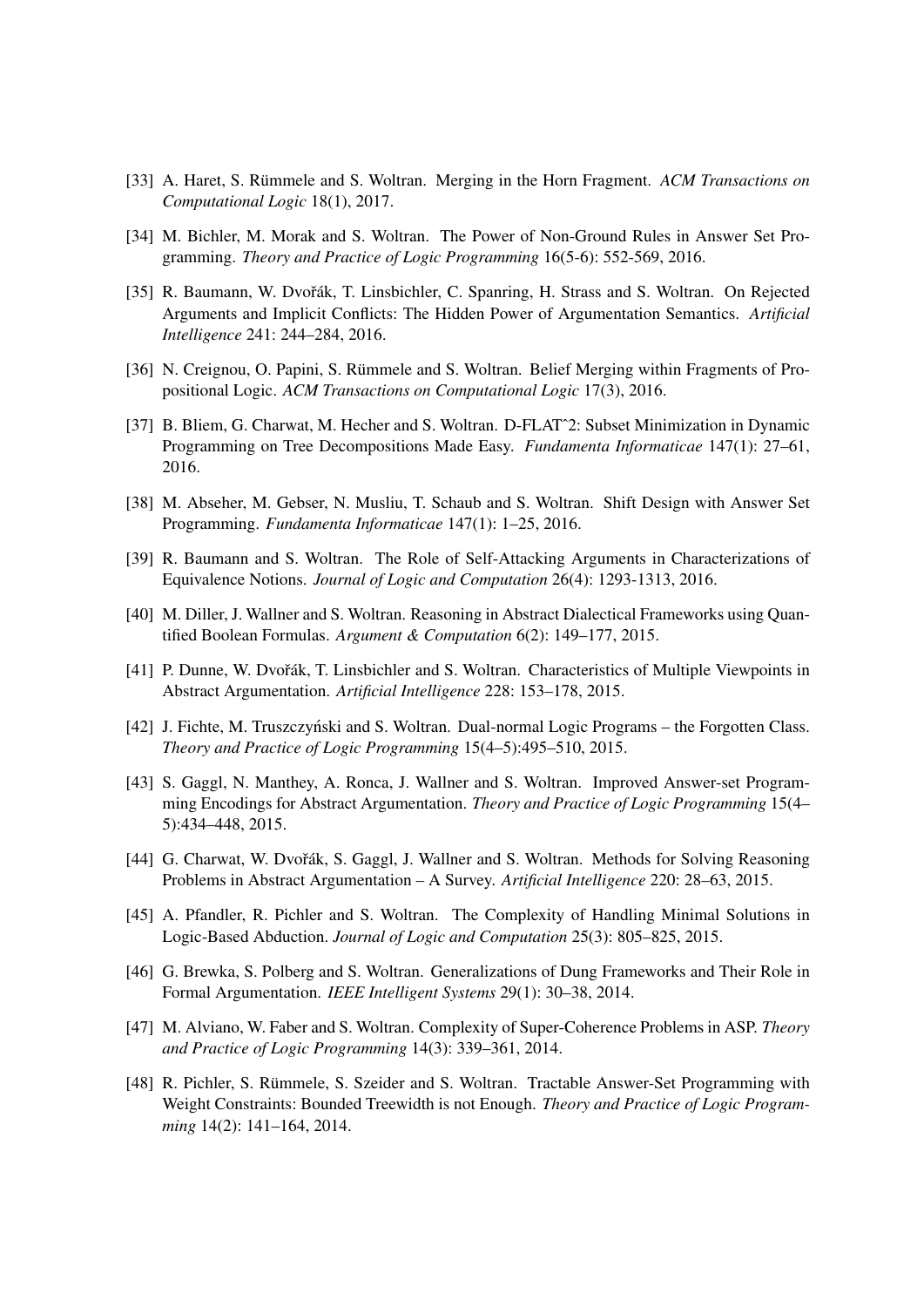- [49] N. Creignou, O. Papini, R. Pichler and S. Woltran. Belief Revision within Fragments of Propositional Logic. *Journal of Computer and System Sciences* 80(2): 427–449, 2014.
- [50] W. Dvořák, M. Järvisalo, J. Wallner and S. Woltran. Complexity-Sensitive Decision Procedures for Abstract Argumentation. *Artificial Intelligence* 206: 53–78, 2014.
- [51] S. Gaggl and S. Woltran. The cf2 Argumentation Semantics Revisited. *Journal of Logic and Computation* 23(5): 925–949, 2013.
- [52] P. Dunne, W. Dvořák and S. Woltran. Parametric Properties of Ideal Semantics. Artificial Intel*ligence* 202: 1–28, 2013.
- [53] R. Pichler, A. Polleres, S. Skritek and S. Woltran. Complexity of Redundancy Detection on RDF Graphs in the Presence of Rules, Constraints, and Queries. *Semantic Web Journal* 4(4):351–393, 2013.
- [54] W. Faber, M. Truszczyński and S. Woltran. Strong Equivalence of Qualitative Optimization Problems. *Journal of Artificial Intelligence Research* 47:351–391, 2013.
- [55] J. Delgrande, T. Schaub, H. Tompits and S. Woltran. A Model-Theoretic Approach to Belief Change in Answer Set Programming. *ACM Transactions on Computational Logic* 14(2), 2013.
- [56] T. Eiter, M. Fink, J. Pührer, H. Tompits and S. Woltran. Model-Based Recasting in Answer-Set Programming. Journal of Applied Non-Classical Logics 23(1-2): 75–104, 2013.
- [57] B. Bliem, M. Morak and S. Woltran. D-FLAT: Declarative Problem Solving Using Tree Decompositions and Answer-Set Programming. *Theory and Practice of Logic Programming* 12(4-5): 445–464, 2012.
- [58] W. Dvořák, R. Pichler and S. Woltran. Towards Fixed-Parameter Tractable Algorithms for Abstract Argumentation. *Artificial Intelligence* 186(1): 1–37, 2012.
- [59] N. Creignou, J. Schmidt, M. Thomas and S. Woltran. Complexity of Logic-Based Argumentation in Post's Framework. *Argument & Computation*, 2(2-3):107–129, 2011.
- [60] W. Dvořák and S. Woltran. On the Intertranslatability of Argumentation Semantics. *Journal of Artificial Intelligence Research* 41:445–475, 2011.
- [61] E. Oikarinen and S. Woltran. Characterizing Strong Equivalence for Argumentation Frameworks. *Artificial Intelligence* 175(14-15): 1985–2009, 2011.
- [62] U. Egly, S. Gaggl and S. Woltran. Answer-Set Programming Encodings for Argumentation Frameworks. *Argument & Computation* 1(2): 147–177, 2010.
- [63] W. Dvořák and S. Woltran. Complexity of Semi-Stable and Stage Semantics in Argumentation Frameworks. *Information Processing Letters* 110(11):425–430, 2010.
- [64] M. Truszczyński and S. Woltran. Relativized Hyperequivalence of Logic Programs for Modular Programming. *Theory and Practice of Logic Programming* 9(6):781–819, 2009.
- [65] T. Janhunen, E. Oikarinen, H. Tompits and S. Woltran. Modularity Aspects of Disjunctive Stable Models. *Journal of Artificial Intelligence Research* 35:813–857, 2009.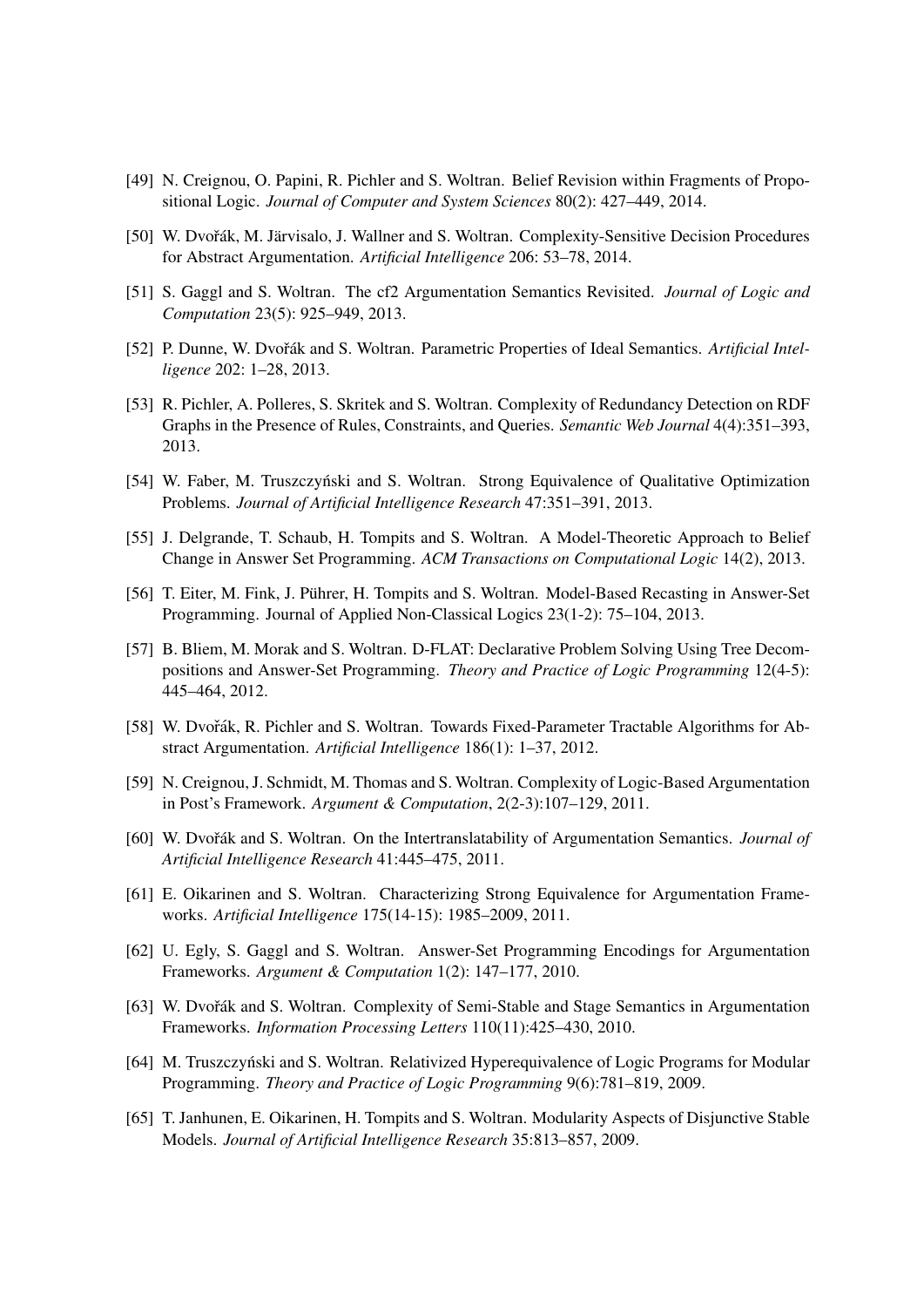- [66] D. Pearce, H. Tompits and S. Woltran. Characterising Equilibrium Logic and Nested Logic Programs: Reductions and Complexity. *Theory and Practice of Logic Programming* 9(5):565– 616, 2009.
- [67] P. Besnard, A. Hunter and S. Woltran. Encoding Deductive Argumentation in Quantified Boolean Formulae. *Artificial Intelligence* 173(15):1406–1434, 2009.
- [68] U. Egly, M. Seidl and S. Woltran. A Solver for QBFs in Nonprenex Form. *Constraints Journal* 14(1):38–79, 2009.
- [69] M. Truszczyński and S. Woltran. Hyperequivalence of Logic Programs with Respect to Supported Models. *Annals of Mathematics and Artificial Intelligence* 53(1-4): 331–365, 2008.
- [70] S. Woltran. A Common View on Strong, Uniform, and Other Notions of Equivalence in Answer-Set Programming. *Theory and Practice of Logic Programming* 8(2):217–234, 2008.
- [71] T. Eiter, W. Faber, M. Fink and S. Woltran. Complexity Results for Answer Set Programming with Bounded Predicate Arities and Implications. *Annals of Mathematics and Artificial Intelligence* 51(2–4):123–165, 2007.
- [72] T. Eiter, M. Fink and S. Woltran. Semantical Characterizations and Complexity of Equivalences in Answer Set Programming. *ACM Transactions on Computational Logic* 8(3), 2007. (53 pages)
- [73] U. Egly, R. Pichler and S. Woltran. On Deciding Subsumption Problems. *Annals of Mathematics and Artificial Intelligence* 43(1–4):255–294, 2005.
- [74] J. Delgrande, T. Schaub, H. Tompits and S. Woltran. On Computing Solutions to Belief Change Scenarios. *Journal of Logic and Computation* 14(6):801–826, 2004.

#### Volumes Edited

- [75] M. Balduccini, Y. Lierler and S. Woltran. Special Issue: 15th International Conference on Logic Programming and Nonmonotonic Reasoning (LPNMR 2019). Selected Papers. *Theory and Practice of Logic Programming* 21(3), 2021.
- [76] F. Ferrarotti and S. Woltran. Special Issue: 10th International Symposium on Foundations of Information and Knowledge Systems (FoIKS 2018). Selected Papers. *Annals of Mathematics and Artificial Intelligence* 87(1-2), 2019.
- [77] M. Balduccini, Y. Lierler and S. Woltran. *Logic Programming and Nonmonotonic Reasoning - 15th International Conference, LPNMR 2019, Philadelphia, PA, USA, June 3-7, 2019, Proceedings*. LNCS 11481, Springer 2019.
- [78] T. Schaub and S. Woltran. Answer Set Programming Unleashed. Special Issue on Answer-Set Programming. *KI - Künstliche Intelligenz* 32(2–3), 2018.
- [79] F. Ferrarotti and S. Woltran. *Foundations of Information and Knowledge Systems 10th International Symposium, FoIKS 2018, Budapest, Hungary, May 14-18, 2018, Proceedings*. Springer LNCS 10833, 2018.
- [80] J. Leite, T.C. Son, P. Torroni and S. Woltran. Special Issue on Computational Logic in Multi-Agent Systems (CLIMA XIV). *Journal of Logic and Computation* 28(3), 2018.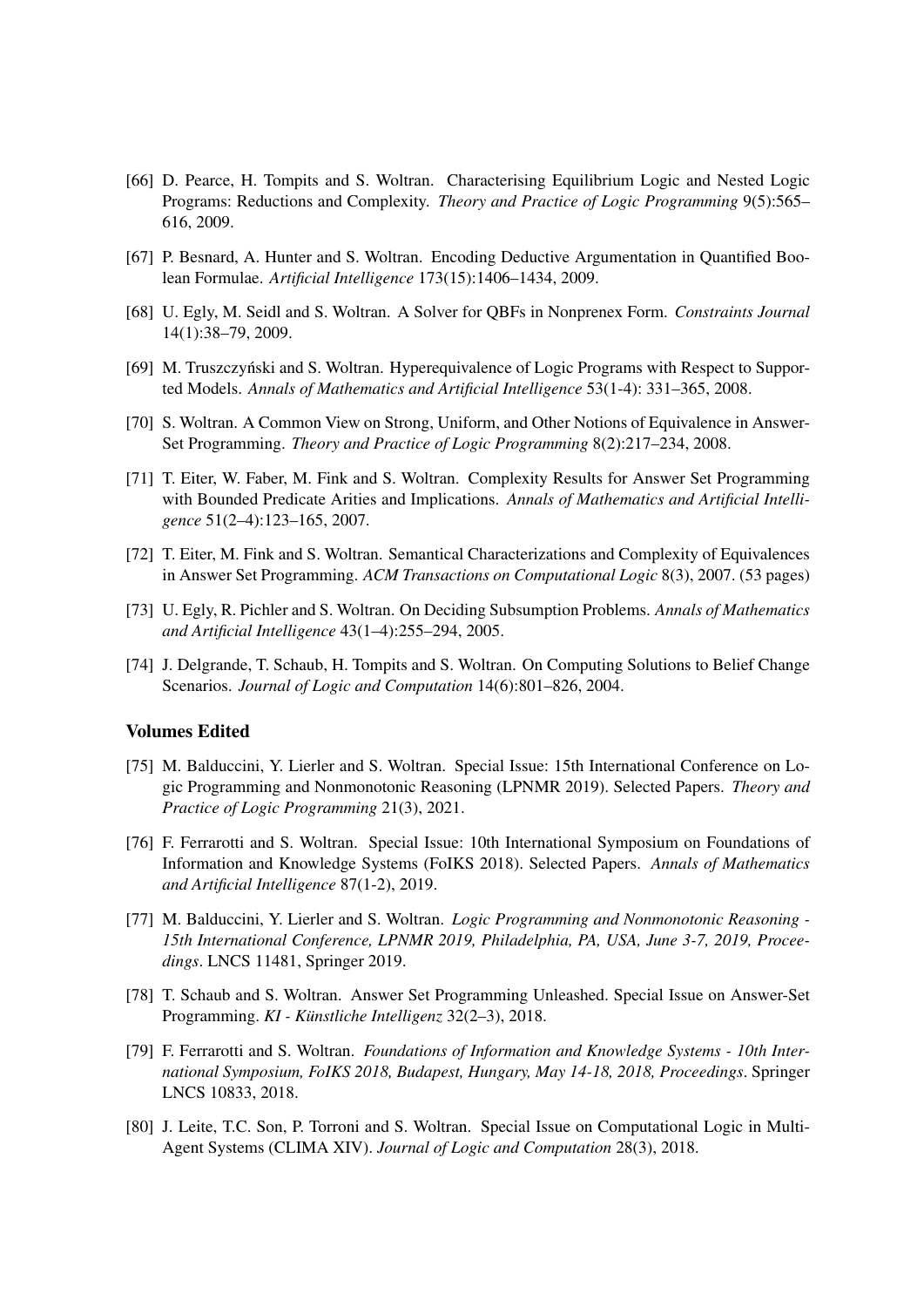- [81] T. Eiter, H. Strass, M. Truszczynski and S. Woltran. ´ *Advances in Knowledge Representation, Logic Programming, and Abstract Argumentation – Essays Dedicated to Gerhard Brewka on the Occasion of His 60th Birthday*, Springer LNCS 9060, 2015.
- [82] J. Leite, T.C. Son, P. Torroni and S. Woltran. Special Issue: Applications of logical approaches to argumentation. *Argument & Computation* 6(1), 2015.
- [83] M. Croitoru, S. Rudolph, S. Woltran and C. Gonzales. *Graph Structures for Knowledge Representation and Reasoning — Third International Workshop, GKR 2013*, Beijing, China, August 3, 2013. Revised Selected Papers. LNCS vol. 8323, Springer 2014.
- [84] J. Leite, T.C. Son, P. Torroni, L. van der Torre and S. Woltran. *Computational Logic in Multi-Agent Systems - Proceedings of CLIMA XIV*, Corunna, Spain, September 16-18, 2013. LNCS, vol. 8143, Springer 2013.
- [85] B. Verheij, S. Szeider and S. Woltran. *Computational Models of Argument Proceedings of COMMA 2012*, Vienna, Austria, September 10-12, 2012. Frontiers in Artificial Intelligence and Applications, vol. 245, IOS Press 2012.
- [86] M. Balduccini and S. Woltran. Special Issue on Answer Set Programming. *AI Communications* 24(2), 2011.
- [87] D. Pearce, A. Polleres, A. Valverde and S. Woltran. *Proceedings of the LPNMR'07 Workshop on Correspondence and Equivalence for Nonmonotonic Theories.* CEUR Workshop Proceedings, Volume 265, 2007.
- [88] M. Fink, H. Tompits and S. Woltran. *Proceedings of the 20th Workshop on Logic Programming.* Technical Report INFSYS RR-1843-06-02, Technische Universität Wien, Institut für Informationssysteme, 2006.

#### Contributions in Books

- [89] G. Brewka, S. Ellmauthaler, H. Strass, J. Wallner and S. Woltran. Abstract Dialectical Frameworks. In P. Baroni, D. Gabbay, M. Giacomin and L. van der Torre (eds.): *Handbook of Formal Argumentation*, pp. 237–286, College Publications, 2018.
- [90] T. Eiter, H. Strass, M. Truszczyński and S. Woltran. A Glimpse on Gerhard Brewka's Contributions to Artificial Intelligence. In T. Eiter, H. Strass, M. Truszczyński and S. Woltran (eds.): *Advances in Knowledge Representation, Logic Programming, and Abstract Argumentation – Essays Dedicated to Gerhard Brewka on the Occasion of His 60th Birthday*, pp. 1–16, Springer LNCS 9060, 2015.
- [91] W. Dvořák, S. Gaggl, S. Szeider and S. Woltran. Benchmark Libraries for Argumentation. In S. Ossowski (ed.): *Agreement Technologies*, pp. 389–393, Springer LGTS 8, 2012.
- [92] R. Baumann, G. Brewka, W. Dvořák and S. Woltran. Parameterized Splitting: A Simple Modification-Based Approach. In E. Erdem, J. Lee, Y. Lierler and D. Pearce (eds.): *Correct Reasoning – Essays on Logic-Based AI in Honour of Vladimir Lifschitz*, pp. 57–71, Springer LNCS 7265, 2012.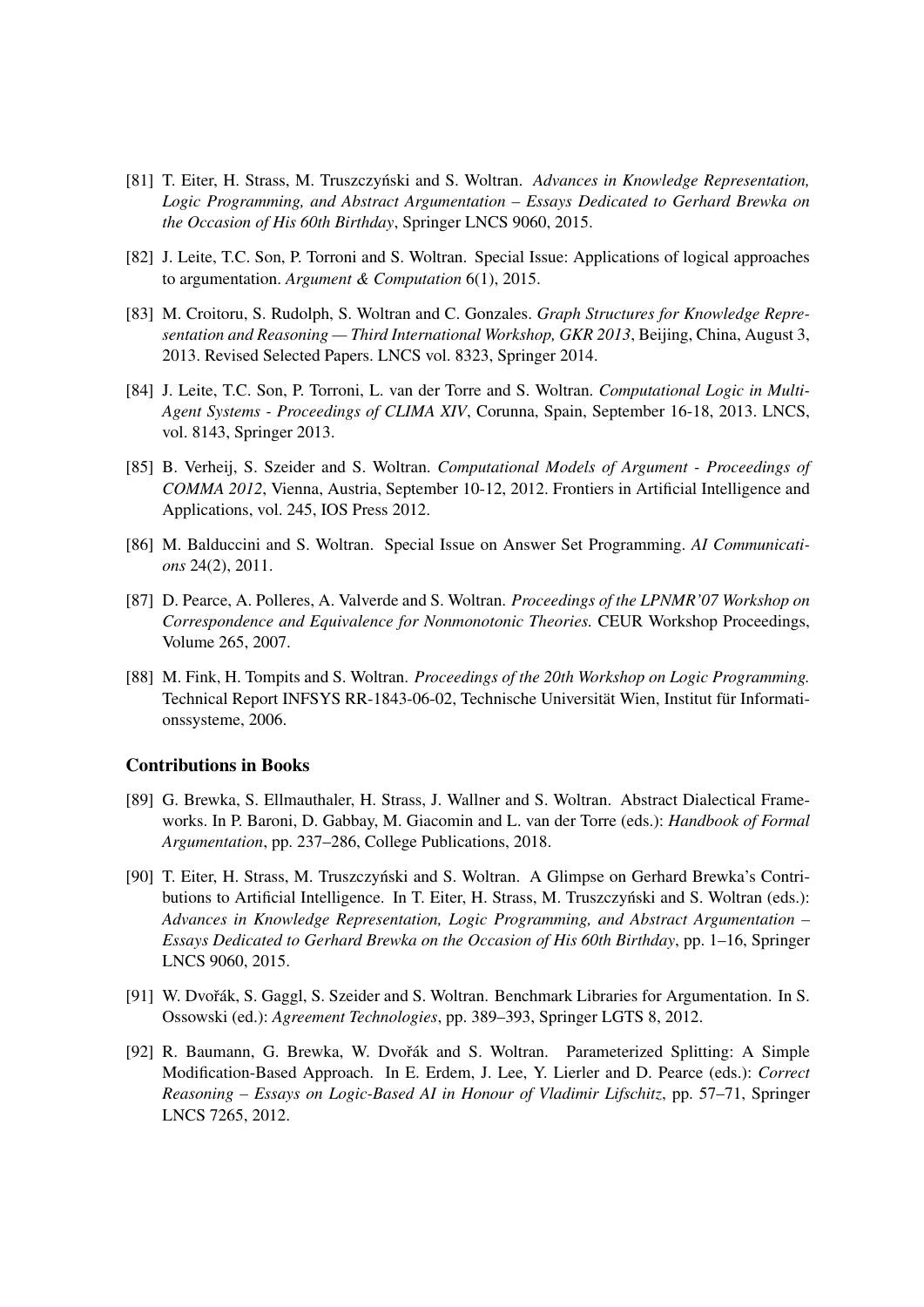- [93] W. Faber and S. Woltran. Manifold Answer-Set Programs and Their Applications. In M. Balduccini and T.C. Son (eds.): *Logic Programming, Knowledge Representation, and Nonmonotonic Reasoning. Essays Dedicated to Michael Gelfond on the Occasion of His 65th Birthday*, pp. 44–63. Springer LNAI 6565, 2011.
- [94] P. Besnard, T. Schaub, H. Tompits and S. Woltran. Representing Paraconsistent Reasoning via Quantified Propositional Logic. In L. Bertossi, A. Hunter and T. Schaub (eds.): *Inconsistency Tolerance*, pp. 84–118. Springer LNCS 3300, 2005.

### **Conferences**

- [95] W. Dvořák, M. Ulbricht and S. Woltran. Recursion in Abstract Argumentation is Hard On the Complexity of Semantics Based on Weak Admissibility. *Proceedings of the 35th AAAI Conference on Artificial Intelligence* (AAAI'21), pp. 6288–6295, AAAI Press, 2021.
- [96] W. Dvořák, A. Greßler, A. Rapberger and S. Woltran. The Complexity Landscape of Claim-Augmented Argumentation Frameworks. *Proceedings of the 35th AAAI Conference on Artificial Intelligence* (AAAI'21), pp. 6296–6303, AAAI Press, 2021.
- [97] W. Dvořák, M. König and S. Woltran. Graph-Classes of Argumentation Frameworks with Collective Attacks. *Proceedings of the 17th European Conference on Logics in Artificial Intelligence* (JELIA'21), pp. 3–17, Springer LNCS 12678, 2021.
- [98] M. Hecher, M. Morak and S. Woltran. Structural Decompositions of Epistemic Logic Programs. *Proceedings of the 34th AAAI Conference on Artificial Intelligence* (AAAI'20), pp. 2830–2837, AAAI Press, 2020.
- [99] W. Dvořák, A. Rapberger and S. Woltran. Argumentation Semantics under a Claim-centric View: Properties, Expressiveness and Relation to SETAFs. *Proceedings of the 17th International Conference on Principles of Knowledge Representation and Reasoning* (KR'20), pp. 341–350, 2020.
- [100] W. Dvořák, A. Rapberger and S. Woltran. On the Relation Between Claim-Augmented Argumentation Frameworks and Collective Attacks. *Proceedings of the 24th European Conference on Artificial Intelligence* (ECAI'20), pp. 721–728. IOS Press, 2020.
- [101] Z. Saribatur, J. Wallner and S. Woltran. Explaining Non-Acceptability in Abstract Argumentation. *Proceedings of the 24th European Conference on Artificial Intelligence* (ECAI'20), pp. 881– 888. IOS Press, 2020.
- [102] M. Hecher, P. Thier and S. Woltran. Taming High Treewidth with Abstraction, Nested Dynamic Programming, and Database Technology. *Proceedings of the 23rd International Conference on Theory and Applications of Satisfiability Testing* (SAT'20), pp. 343–360, Springer LNCS 12178, 2020.
- [103] W. Dvořák, A. Rapberger, J. Wallner and S. Woltran. ASPARTIX-V19 An Answer-Set Programming Based System for Abstract Argumentation. *Proceedings of the 11th International Symposium on Foundations of Information and Knowledge Systems* (FoIKS'20), pp. 79–89, Springer LNCS 12012, 2020.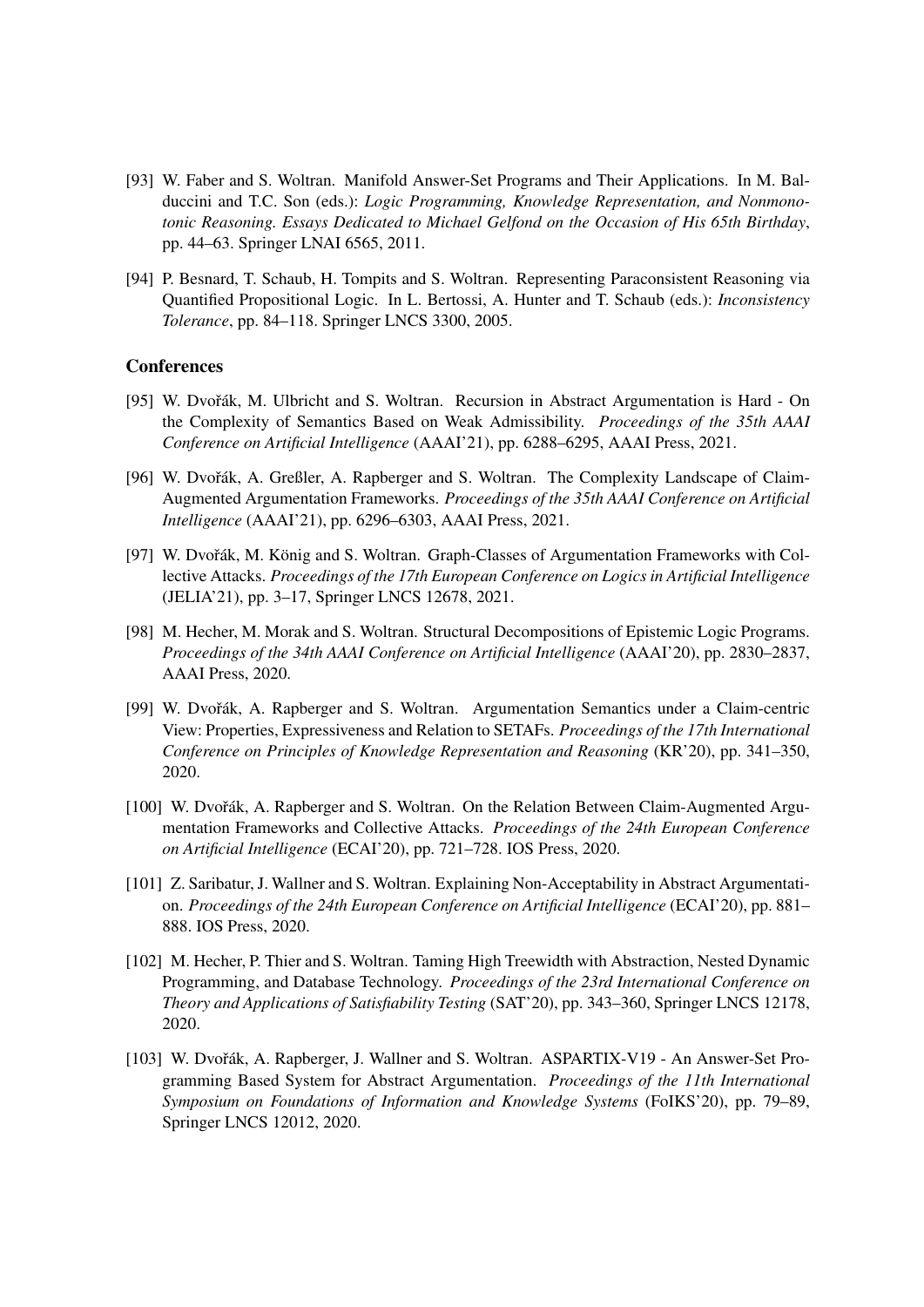- [104] S. Bistarelli, W. Dvořák, C. Taticchi and S. Woltran. Ranking-Based Semantics from the Perspective of Claims. *Proceedings of the 8th International Conference on Computational Models of Argument* (COMMA'20), pp. 111–122, IOS Press, 2020.
- [105] W. Dvořák, A. Keshavarzi and S. Woltran. Expressiveness of SETAFs and Support-Free ADFs Under 3-Valued Semantics. *Proceedings of the 8th International Conference on Computational Models of Argument* (COMMA'20), pp. 191–202, IOS Press, 2020.
- [106] W. Dvořák, S. Gaggl, A. Rapberger, J. Wallner and S. Woltran. The ASPARTIX System Suite. COMMA 2020: 461-462 *Proceedings of the 8th International Conference on Computational Models of Argument* (COMMA'20), pp. 461–462, IOS Press, 2020.
- [107] J. Fichte, M. Hecher, P. Thier and S. Woltran. Exploiting Database Management Systems and Treewidth for Counting. *Proceedings of the 22nd International Symposium on Practical Aspects of Declarative Languages* (PADL'20), pp. 151–167, Springer LNCS 12007, 2019.
- [108] A. Haret and S. Woltran. Belief Revision Operators with Varying Attitudes Towards Initial Beliefs. *Proceedings of the 28th International Joint Conference on Artificial Intelligence* (IJ-CAI'19), pp. 1726–1733, IJCAI, 2019.
- [109] W. Dvořák and S. Woltran. Complexity of Abstract Argumentation under a Claim-Centric View. *Proceedings of the 33rd AAAI Conference on Artificial Intelligence* (AAAI'19), pp. 2801– 2808, AAAI Press, 2019.
- [110] W. Faber, M. Morak and S. Woltran: Strong Equivalence for Epistemic Logic Programs Made Easy. *Proceedings of the 33rd AAAI Conference on Artificial Intelligence* (AAAI'19), pp. 2809– 2816, AAAI Press, 2019.
- [111] R. Gonçalves, T. Janhunen, M. Knorr, J. Leite and S. Woltran Forgetting in Modular Answer Set Programming. *Proceedings of the 33rd AAAI Conference on Artificial Intelligence* (AAAI'19), pp. 2843–2850, AAAI Press, 2019.
- [112] W. Dvořák, A. Rapberger and S. Woltran. Strong Equivalence for Argumentation Frameworks with Collective Attacks. *Proceedings of the 42nd German Conference on AI* (KI'19), pp. 131– 145, Springer LNCS 11793, 2019.
- [113] G. Brewka, J. Pührer and S. Woltran. Multi-valued GRAPPA. Proceedings of the 16th Eu*ropean Conference on Logics in Artificial Intelligence* (JELIA'19), pp. 85–101, Springer LNCS 11468, 2019.
- [114] W. Dvořák, M. Järvisalo, T. Linsbichler, A. Niskanen and S. Woltran. Preprocessing Argumentation Frameworks via Replacement Patterns. *Proceedings of the 16th European Conference on Logics in Artificial Intelligence* (JELIA'19), pp. 116–132, Springer LNCS 11468, 2019.
- [115] J. Maly, M. Truszczyński and S. Woltran. Preference Orders on Families of Sets When Can Impossibility Results Be Avoided? *Proceedings of the 27th International Joint Conference on Artificial Intelligence* (IJCAI'18), pp. 433-439, IJCAI, 2018.
- [116] M. Bichler, M. Morak and S. Woltran. Single-Shot Epistemic Logic Program Solving. *Proceedings of the 27th International Joint Conference on Artificial Intelligence* (IJCAI'18), pp. 1714- 1720, IJCAI, 2018.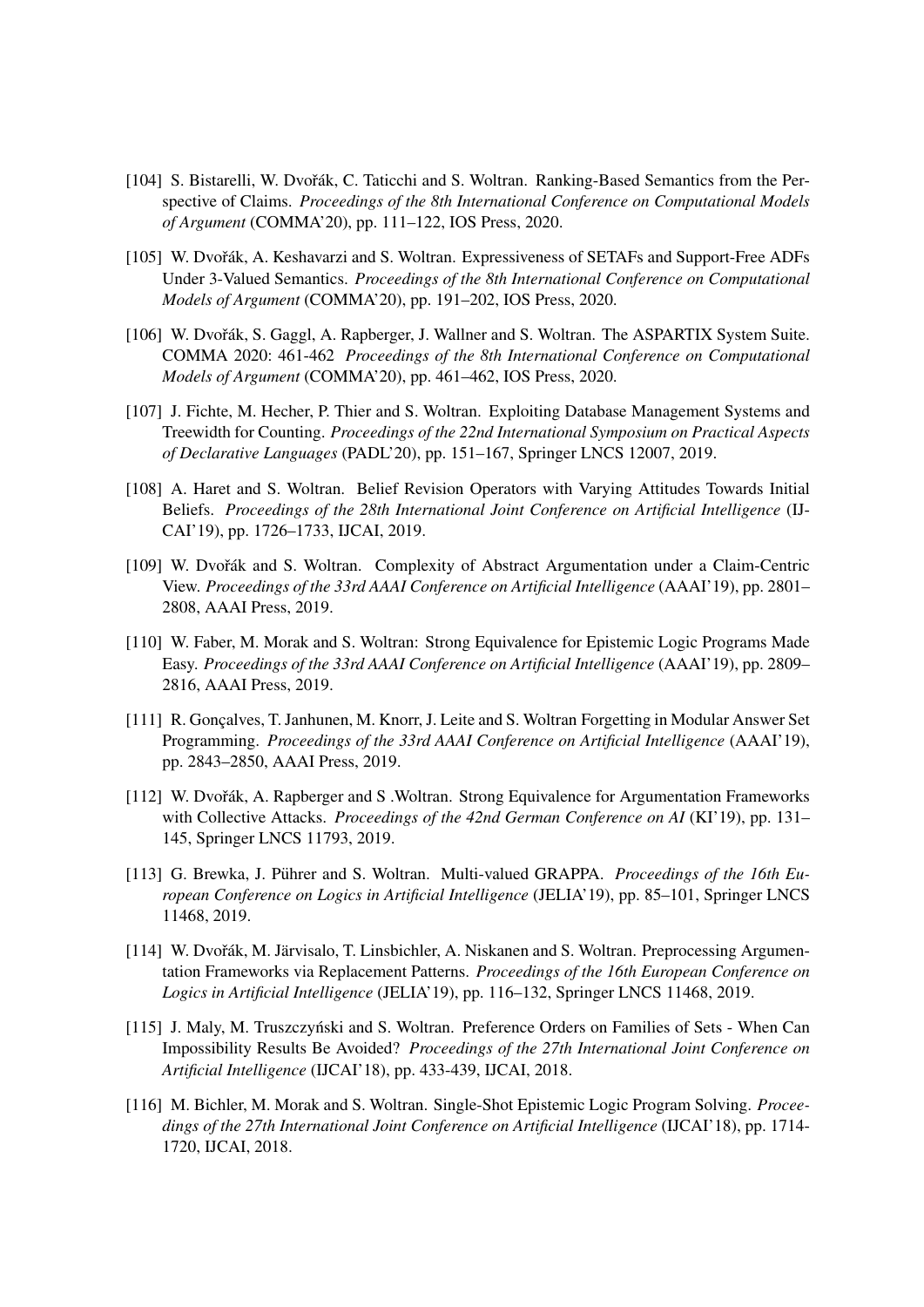- [117] N. Creignou, A. Haret, O. Papini and S. Woltran. Belief Update in the Horn Fragment. *Proceedings of the 27th International Joint Conference on Artificial Intelligence* (IJCAI'18), pp. 1781- 1787, IJCAI, 2018.
- [118] A. Haret, J. Wallner and S. Woltran. Two Sides of the Same Coin: Belief Revision and Enforcing Arguments. *Proceedings of the 27th International Joint Conference on Artificial Intelligence* (IJCAI'18), pp. 1854-1860, IJCAI, 2018.
- [119] T. Linsbichler, M. Maratea, A. Niskanen, J. Wallner and S. Woltran. Novel Algorithms for Abstract Dialectical Frameworks based on Complexity Analysis of Subclasses and SAT Solving. *Proceedings of the 27th International Joint Conference on Artificial Intelligence* (IJCAI'18), pp. 1905–1911, IJCAI, 2018.
- [120] G. Brewka, H. Strass, J. Wallner and S. Woltran. Weighted Abstract Dialectical Frameworks. *Proceedings of the 31st AAAI Conference on Artificial Intelligence* (AAAI'18), pp. 1779–1786, AAAI Press, 2018.
- [121] R. Goncalves, T. Janhunen, M. Knorr, J. Leite and S. Woltran. Variable Elimination for DLP-Functions. *Proceedings of the 16th International Conference on Principles of Knowledge Representation and Reasoning* (KR'18), pp. 643–644, AAAI Press, 2018.
- [122] J. Fichte, M. Hecher, M. Morak and S. Woltran. Exploiting Treewidth for Projected Model Counting and Its Limits. *Proceedings of the 21st International Conference on Theory and Applications of Satisfiability Testing* (SAT'18), pp. 165–184, Springer LNCS 10929, 2018.
- [123] J. Fichte, M. Hecher, S. Woltran and M. Zisser. Weighted Model Counting on the GPU by Exploiting Small Treewidth. *Proceedings of the 26th Annual European Symposium on Algorithms* (ESA'18), pp. 28:1–28:16, LIPIcs 112, 2018.
- [124] W. Dvořák, J. Fandinno and S. Woltran. On the Expressive Power of Collective Attacks. *Proceedings of the 7th International Conference on Computational Models of Argument* (COM-MA'18), pp. 49–60, IOS Press, 2018.
- [125] M. Diller, A. Keshavarzi, T. Linsbichler and S. Woltran. Investigating Subclasses of Abstract Dialectical Frameworks. *Proceedings of the 7th International Conference on Computational Models of Argument* (COMMA'18), pp. 61–72, IOS Press, 2018.
- [126] R. Baumann, W. Dvořák, T. Linsbichler and S. Woltran. A General Notion of Equivalence for Abstract Argumentation. *Proceedings of the 26th International Joint Conference on Artificial Intelligence* (IJCAI'17), pp. 800–806, IJCAI, 2017.
- [127] B. Bliem, M. Moldovan, M. Morak and S. Woltran The Impact of Treewidth on ASP Grounding and Solving. *Proceedings of the 26th International Joint Conference on Artificial Intelligence* (IJCAI'17), pp. 852–858, IJCAI, 2017.
- [128] M. Kröll, R. Pichler and S. Woltran. On the Complexity of Enumerating the Extensions of Abstract Argumentation Frameworks. *Proceedings of the 26th International Joint Conference on Artificial Intelligence* (IJCAI'17), pp. 1145-1152, IJCAI, 2017.
- [129] G. Brewka, M. Diller, G. Heissenberger, T. Linsbichler and S. Woltran. Solving Advanced Argumentation Problems with Answer-Set Programming. *Proceedings of the 30th AAAI Conference on Artificial Intelligence* (AAAI'17), pp. 1077–1083, AAAI Press, 2017.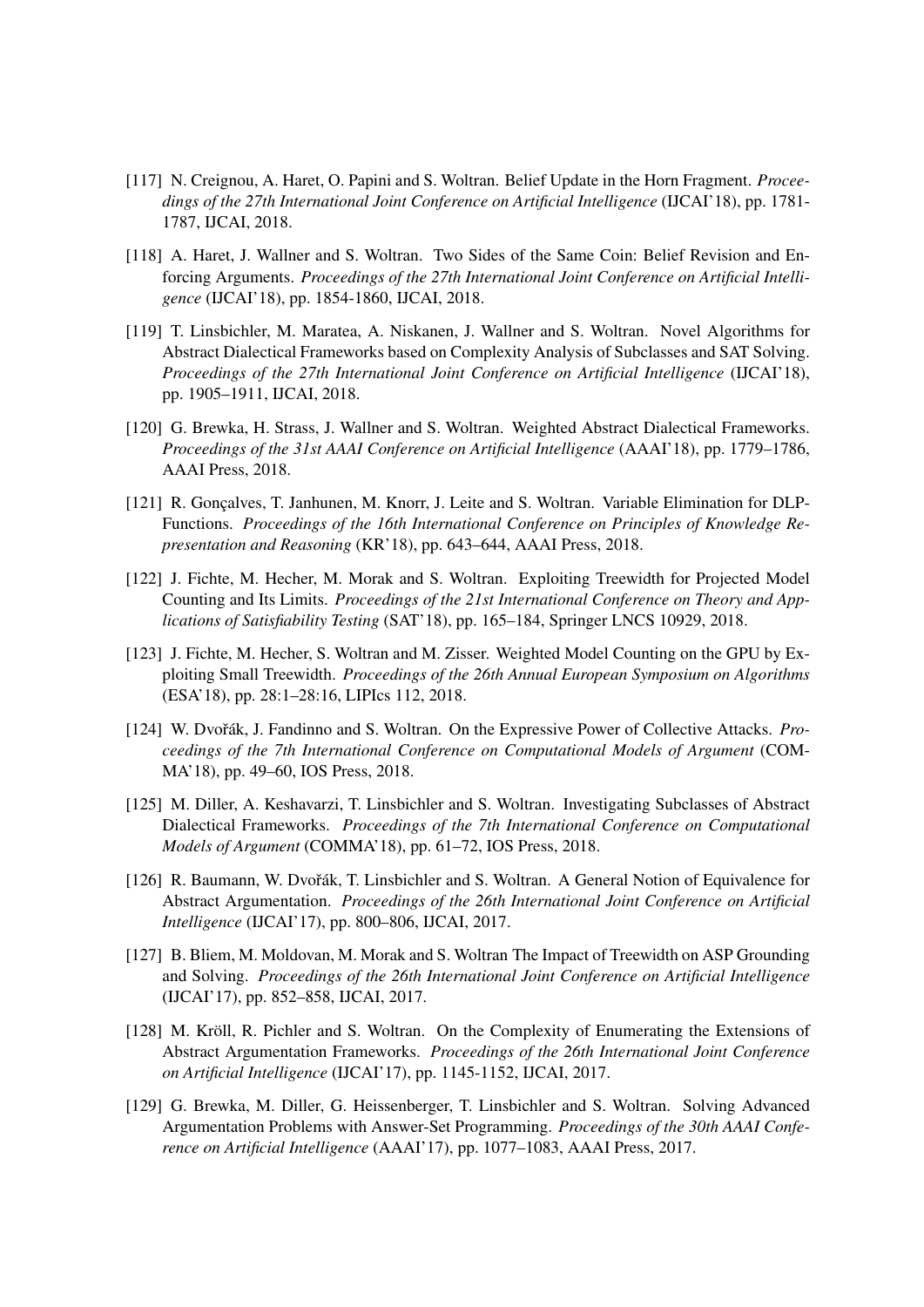- [130] J. Fichte, M. Hecher, M. Morak and S. Woltran. Answer Set Solving with Bounded Treewidth Revisited. *Proceedings of the 14th International Conference on Logic Programming and Nonmonotonic Reasoning* (LPNMR'17), pp. 132–145, Springer LNCS 10377, 2017.
- [131] J. Fichte, M. Hecher, M. Morak and S. Woltran. DynASP2.5: Dynamic Programming on Tree Decompositions in Action. *Proceedings of the 12th International Symposium on Parameterized and Exact Computation* (IPEC'17), pp. 17:1–17:13, LIPIcs 89, 2018.
- [132] M. Abseher, N. Musliu and S. Woltran. htd A Free, Open-Source Framework for (Customized) Tree Decompositions and Beyond. *Proceedings of the 14th International Conference on Integration of AI and OR Techniques in Constraint Programming* (CPAIOR'17), pp. 376–386, Springer LNCS 10335, 2017.
- [133] B. Bliem, B. Kaufmann, T. Schaub and S. Woltran. ASP for Anytime Dynamic Programming on Tree Decompositions. *Proceedings of the 25th International Joint Conference on Artificial Intelligence* (IJCAI'16), pp. 979–986, AAAI Press, 2016.
- [134] P. Dunne, C. Spanring, T. Linsbichler and S. Woltran. Investigating the Relationship between Argumentation Semantics via Signatures. *Proceedings of the 25th International Joint Conference on Artificial Intelligence* (IJCAI'16), pp. 1051–1057. AAAI Press, 2016.
- [135] A. Haret, J. Mailly and S. Woltran. Distributing Knowledge into Simple Bases. *Proceedings of the 25th International Joint Conference on Artificial Intelligence* (IJCAI'16), pp. 1109–1115. AAAI Press, 2016.
- [136] A. Haret, A. Pfandler and S. Woltran. Beyond IC Postulates: Classification Criteria for Merging Operators. *Proceedings of the 22nd European Conference on Artificial Intelligence* (ECAI'16), pp. 372–380. IOS Press, 2016.
- [137] G. Brewka, J. Mailly and S. Woltran. Translation-Based Revision and Merging for Minimal Horn Reasoning. *Proceedings of the 22nd European Conference on Artificial Intelligence* (ECAI'16), pp. 734–742. IOS Press, 2016.
- [138] B. Bliem, S. Ordyniak and S. Woltran. Clique-Width and Directed Width Measures for Answer-Set Programming. *Proceedings of the 22nd European Conference on Artificial Intelligence* (ECAI'16), pp. 1105–1113. IOS Press, 2016.
- [139] M. Giacomin, T. Linsbichler and S. Woltran. On the Functional Completeness of Argumentation Semantics. *Proceedings of the 15th International Conference on Principles of Knowledge Representation and Reasoning* (KR'16), pp. 43–52, AAAI Press, 2016.
- [140] J. Delobelle, A. Haret, S. Konieczny, J. Mailly, J. Rossit and S. Woltran. Merging of Abstract Argumentation Frameworks. *Proceedings of the 15th International Conference on Principles of Knowledge Representation and Reasoning* (KR'16), pp. 33–42, AAAI Press, 2016.
- [141] B. Bliem and S. Woltran. Equivalence Between Answer-Set Programs Under (Partially) Fixed Input. *Proceedings of the 9th International Symposium on Foundations of Information and Knowledge Systems* (FoIKS'16), pp. 95–111, Springer LNCS 9616, 2016.
- [142] M. Bichler, M. Morak and S. Woltran. lpopt: A Rule Optimization Tool for Answer Set Programming. *Proceedings of the 26th International Symposium on Logic-Based Program Synthesis and Transformation* (LOPSTR'16), Selected Papers, pp. 114–130, Springer LNCS 10184, 2016.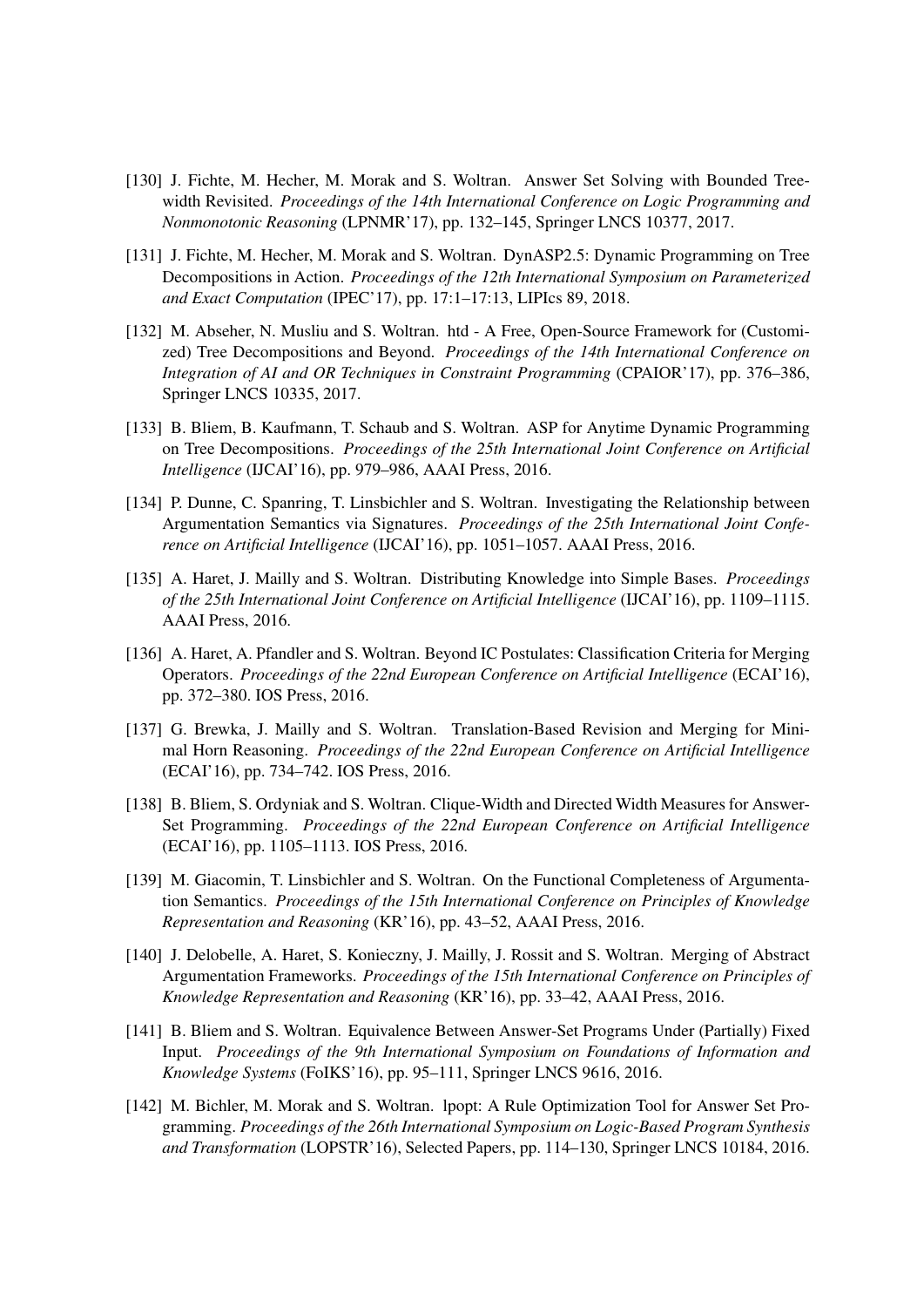- [143] R. Baumann, T. Linsbichler and S. Woltran. Verifiability of Argumentation Semantics. *Proceedings of the 6th International Conference on Computational Models of Argument* (COMMA'16), pp. 83–94, IOS Press, 2016.
- [144] B. Bliem, M. Hecher and S. Woltran. On Efficiently Enumerating Semi-Stable Extensions via Dynamic Programming on Tree Decompositions. *Proceedings of the 6th International Conference on Computational Models of Argument* (COMMA'16), pp. 107–118, IOS Press, 2016.
- [145] G. Heissenberger and S. Woltran. GrappaVis A System for Advanced Graph-Based Argumentation. *Proceedings of the 6th International Conference on Computational Models of Argument* (COMMA'16), pp. 473–474, IOS Press, 2016.
- [146] M. Abseher, M. Moldovan and S. Woltran. Providing Built-In Counters in a Declarative Dynamic Programming Environment. *Proceedings of the 39th Annual German Conference on AI* (KI'16), pp. 3–16, Springer LNCS 9904, 2016.
- [147] B. Bliem, B. Kaufmann, T. Schaub and S. Woltran. ASP for Anytime Dynamic Programming on Tree Decompositions (Extended Abstract). *Proceedings of the 39th Annual German Conference on AI* (KI'16), pp. 257–263, Springer LNCS 9904, 2016.
- [148] P. Dunne, C. Spanring, T. Linsbichler and S. Woltran. Investigating the Relationship between Argumentation Semantics via Signatures (Extended Abstract). *Proceedings of the 39th Annual German Conference on AI* (KI'16), pp. 271–277, Springer LNCS 9904, 2016.
- [149] B. Bliem and S. Woltran. Complexity of Secure Sets. *Proceedings of the 41st International Workshop on Graph-Theoretic Concepts in Computer Science* (WG'15), pp. 64–77, Springer LNCS 9224, 2016.
- [150] M. Abseher, F. Dusberger, N. Musliu and S. Woltran. Improving the Efficiency of Dynamic Programming on Tree Decompositions via Machine Learning. *Proceedings of the 24th International Joint Conference on Artificial Intelligence* (IJCAI'15), pp. 275–282, AAAI Press, 2015.
- [151] M. Diller, A. Haret, T. Linsbichler, S. Rümmele and S. Woltran. An Extension-Based Approach to Belief Revision in Abstract Argumentation. *Proceedings of the 24th International Joint Conference on Artificial Intelligence* (IJCAI'15), pp. 2926–2932, AAAI Press, 2015.
- [152] A. Haret, S. Rümmele and S. Woltran. Merging in the Horn Fragment. *Proceedings of the 24th International Joint Conference on Artificial Intelligence* (IJCAI'15), pp. 3041–3047, AAAI Press, 2015.
- [153] A. Pfandler, S. Rümmele, J. Wallner and S. Woltran. On the Parameterized Complexity of Belief Revision. *Proceedings of the 24th International Joint Conference on Artificial Intelligence* (IJCAI'15), pp. 3149–3155, AAAI Press, 2015.
- [154] W. Dvořák, M. Järvisalo, J. Wallner and S. Woltran. Complexity-Sensitive Decision Procedures for Abstract Argumentation (Extended Abstract / Journal Track). *Proceedings of the 24th International Joint Conference on Artificial Intelligence* (IJCAI'15), pp. 4173–4177, AAAI Press, 2015.
- [155] G. Charwat and S. Woltran. Efficient Problem Solving on Tree Decompositions Using Binary Decision Diagrams. *Proceedings of the 13th International Conference on Logic Programming and Nonmonotonic Reasoning* (LPNMR'15), pp. 213–227, Springer LNCS 9345, 2015.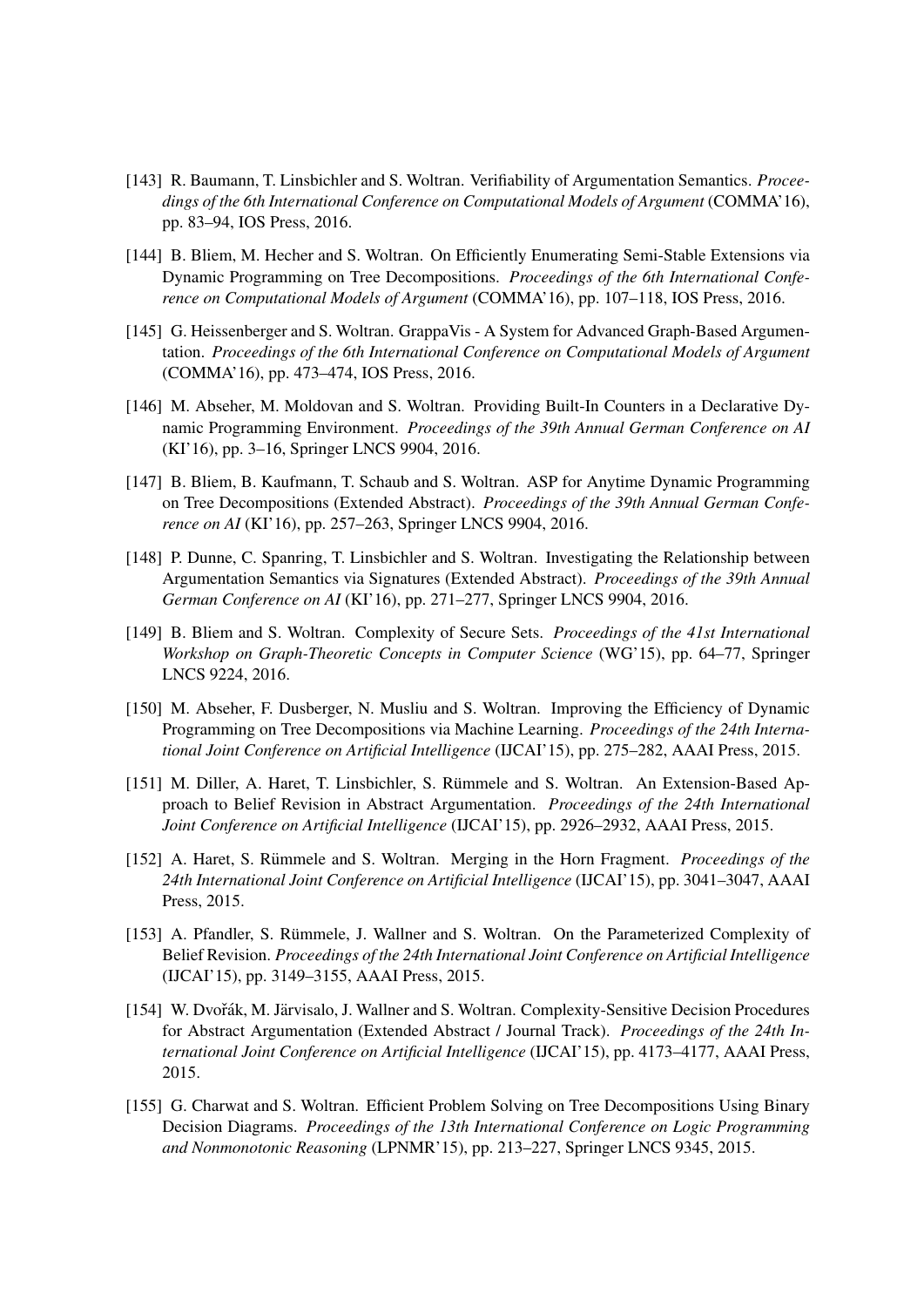- [156] M. Abseher, M. Gebser, N. Musliu, T. Schaub and S. Woltran. Shift Design with Answer Set Programming. *Proceedings of the 13th International Conference on Logic Programming and Nonmonotonic Reasoning* (LPNMR'15), pp. 32–39, Springer LNCS 9345, 2015.
- [157] R. Brochenin, T. Linsbichler, M. Maratea, J. Wallner and S. Woltran. Abstract Solvers for Dung's Argumentation Frameworks. *Proceedings of the 3rd International Workshop on Theory and Applications of Formal Argumentation* (TAFA'15), pp. 40–58, Springer LNCS 9524, 2015.
- [158] T. Linsbichler, C. Spanring and S. Woltran. The Hidden Power of Abstract Argumentation Semantics. *Proceedings of the 3rd International Workshop on Theory and Applications of Formal Argumentation* (TAFA'15), pp. 146–162, Springer LNCS 9524, 2015.
- [159] P. Dunne, W. Dvořák, T. Linsbichler and S. Woltran. Characteristics of Multiple Viewpoints in Abstract Argumentation. *Proceedings of the 14th International Conference on Principles of Knowledge Representation and Reasoning* (KR'14), pp. 72–81, AAAI Press, 2014.
- [160] R. Baumann, W. Dvořák, T. Linsbichler, H. Strass and S. Woltran. Compact Argumentation Frameworks. *Proceedings of the 21st European Conference on Artificial Intelligence* (ECAI'14), pp. 69–74, IOS Press, 2014.
- [161] G. Brewka and S. Woltran. GRAPPA: A Semantical Framework for Graph-Based Argument Processing. *Proceedings of the 21st European Conference on Artificial Intelligence* (ECAI'14), pp. 153–158, IOS Press, 2014.
- [162] N. Creignou, O. Papini, S. Rümmele and S. Woltran. Belief Merging within Fragments of Propositional Logic. *Proceedings of the 21st European Conference on Artificial Intelligence* (ECAI'14), pp. 231–236, IOS Press, 2014.
- [163] M. Diller, J. Wallner and S. Woltran. Reasoning in Abstract Dialectical Frameworks Using Quantified Boolean Formulas. *Proceedings of the 5th International Conference on Computational Models of Argument* (COMMA'14), pp. 241–252, IOS Press, 2014.
- [164] W. Dvořák, T. Linsbichler, E. Oikarinen and S. Woltran. Resolution-Based Grounded Semantics Revisited. *Proceedings of the 5th International Conference on Computational Models of Argument* (COMMA'14), pp. 269–280, IOS Press, 2014.
- [165] M. Abseher, B. Bliem, G. Charwat, F. Dusberger, M. Hecher and S. Woltran. The D-FLAT System for Dynamic Programming on Tree Decompositions. *Proceedings of the 14th European Conference on Logics in Artificial Intelligence* (JELIA'14), pp. 558–572, Springer LNCS 8761, 2014.
- [166] D. Doder and S. Woltran. Probabilistic Argumentation Frameworks A Logical Approach. *Proceedings of the 8th International Conference on Scalable Uncertainty Management* (SUM'14), pp. 134–147, Springer LNAI 8720, 2014.
- [167] W. Faber, M. Truszczynski and S. Woltran. Abstract Preference Frameworks A Unifying Perspective on Separability and Strong Equivalence. *Proceedings of the 27th AAAI Conference on Artificial Intelligence* (AAAI'13), pp. 279–303, AAAI Press, 2013.
- [168] N. Creignou, R. Pichler and S. Woltran. Do Hard SAT-related Reasoning Tasks Become Easier in the Krom Fragment? *Proceedings of the 23rd International Joint Conference on Artificial Intelligence* (IJCAI'13), pp. 824–831, IJCAI/AAAI, 2013.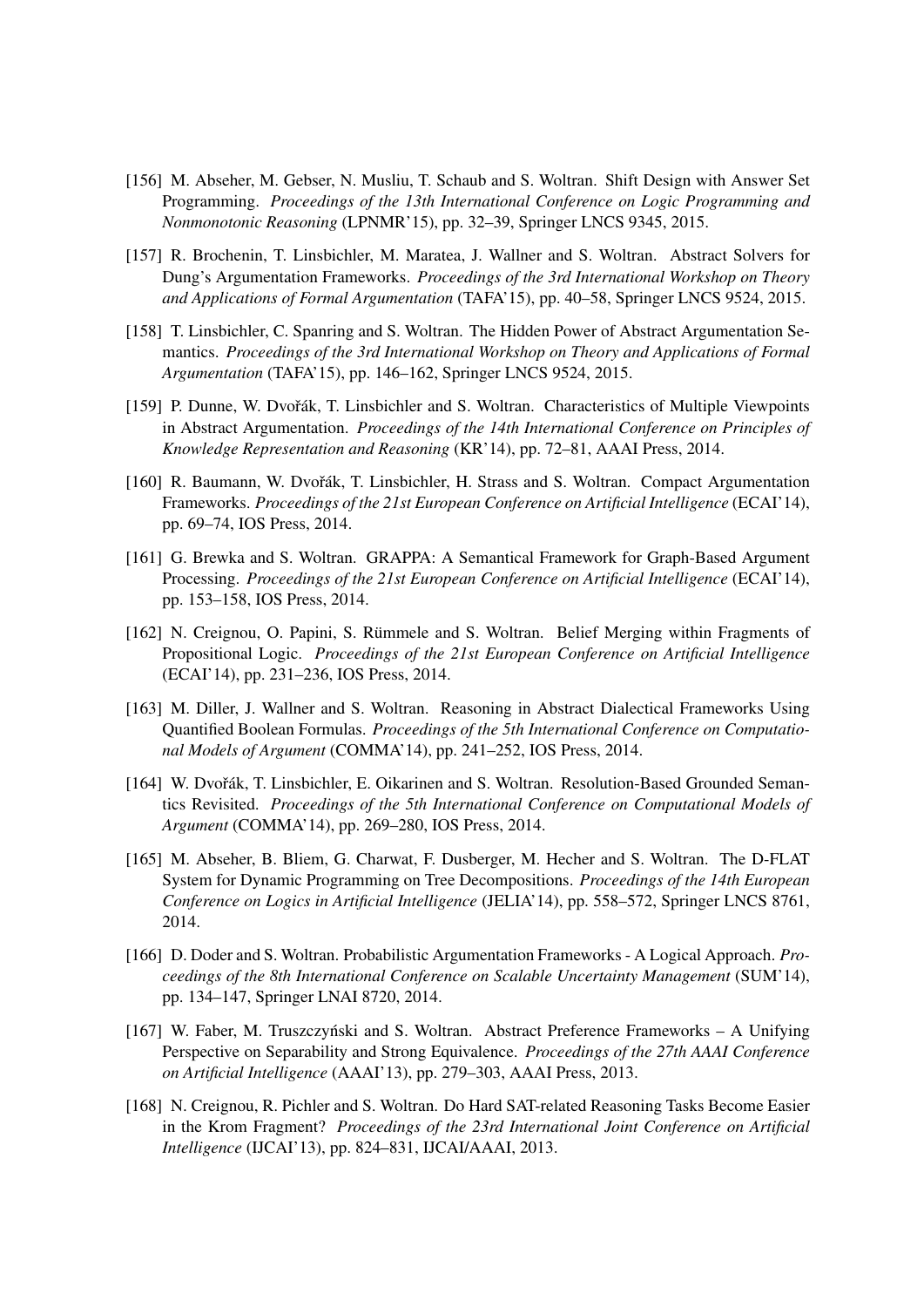- [169] G. Brewka, S. Ellmauthaler, H. Strass, J. Wallner and S. Woltran. Abstract Dialectical Frameworks Revisited. *Proceedings of the 23rd International Joint Conference on Artificial Intelligence* (IJCAI'13), pp. 803–809, IJCAI/AAAI, 2013.
- [170] B. Bliem, R. Pichler and S. Woltran. Declarative Dynamic Programming as an Alternative Realization of Courcelle's Theorem. *Proceedings of the 8th International Symposium on Parameterized and Exact Computation* (IPEC'13), pp. 28–40, Springer LNCS 8246, 2013.
- [171] J. Delgrande, P. Peppas and S. Woltran. AGM-Style Belief Revision of Logic Programs under Answer Set Semantics. *Proceedings of the 12th International Conference on Logic Programming and Nonmonotonic Reasoning* (LPNMR'13), pp. 264–276, Springer LNCS 8148, 2013.
- [172] T. Ambroz, G. Charwat, A. Jusits, J. Wallner and S. Woltran. ARVis: Visualizing Relations between Answer Sets. *Proceedings of the 12th International Conference on Logic Programming and Nonmonotonic Reasoning* (LPNMR'13), pp. 73–78, Springer LNCS 8148, 2013.
- [173] S. Polberg, J. Wallner and S. Woltran. Admissibility in the Abstract Dialectical Framework. *Proceedings of the 14th International Workshop on Computational Logic in Multi-Agent Systems* (CLIMA XIV), pp. 102-118, Springer LNCS 8143, 2013.
- [174] J. Wallner, G. Weissenbacher and S. Woltran. Advanced SAT Techniques for Abstract Argumentation. *Proceedings of the 14th International Workshop on Computational Logic in Multi-Agent Systems* (CLIMA XIV), pp. 138-154, Springer LNCS 8143, 2013.
- [175] A. Hunter and S. Woltran. Structural Properties for Deductive Argument Systems. *Proceedings of the 12th European Conference on Symbolic and Quantitative Approaches to Reasoning with Uncertainty* (ECSQARU'13), pp. 278–289, Springer LNCS 7958, 2013.
- [176] W. Dvořák, M. Järvisalo, J. Wallner and S. Woltran. Complexity-Sensitive Decision Procedures for Abstract Argumentation. *Proceedings of the 13th International Conference on Principles of Knowledge Representation and Reasoning* (KR'12), pp. 54–64, AAAI Press, 2012.
- [177] N. Creignou, O. Papini, R. Pichler and S. Woltran. Belief Revision within Fragments of Propositional Logic. *Proceedings of the 13th International Conference on Principles of Knowledge Representation and Reasoning* (KR'12), pp. 126–136, AAAI Press, 2012.
- [178] W. Faber, M. Truszczyński and S. Woltran. Strong Equivalence of Qualitative Optimization Problems. *Proceedings of the 13th International Conference on Principles of Knowledge Representation and Reasoning* (KR'12), pp. 188–198, AAAI Press, 2012.
- [179] W. Dvořák, S. Szeider and S. Woltran. Abstract Argumentation via Monadic Second Order Logic. *Proceedings of the 6th International Conference on Scalable Uncertainty Management* (SUM'12), pp. 85–98, Springer LNCS 7520, 2012.
- [180] M. Lackner, R. Pichler, S. Rümmele and S. Woltran. Multicut on Graphs of Bounded Clique-Width. *Proceedings of the 6th Annual International Conference on Combinatorial Optimization and Applications* (COCOA'12), pp. 115–126, Springer LNCS 7402, 2012.
- [181] M. Morak, N. Musliu, R. Pichler, S. Rümmele and S. Woltran. Evaluating Tree-Decomposition Based Algorithms for Answer Set Programming. *Proceedings of the 6th International Conference on Learning and Intelligent OptimizatioN* (LION'12), pp. 130–144, Springer LNCS 7219, 2012.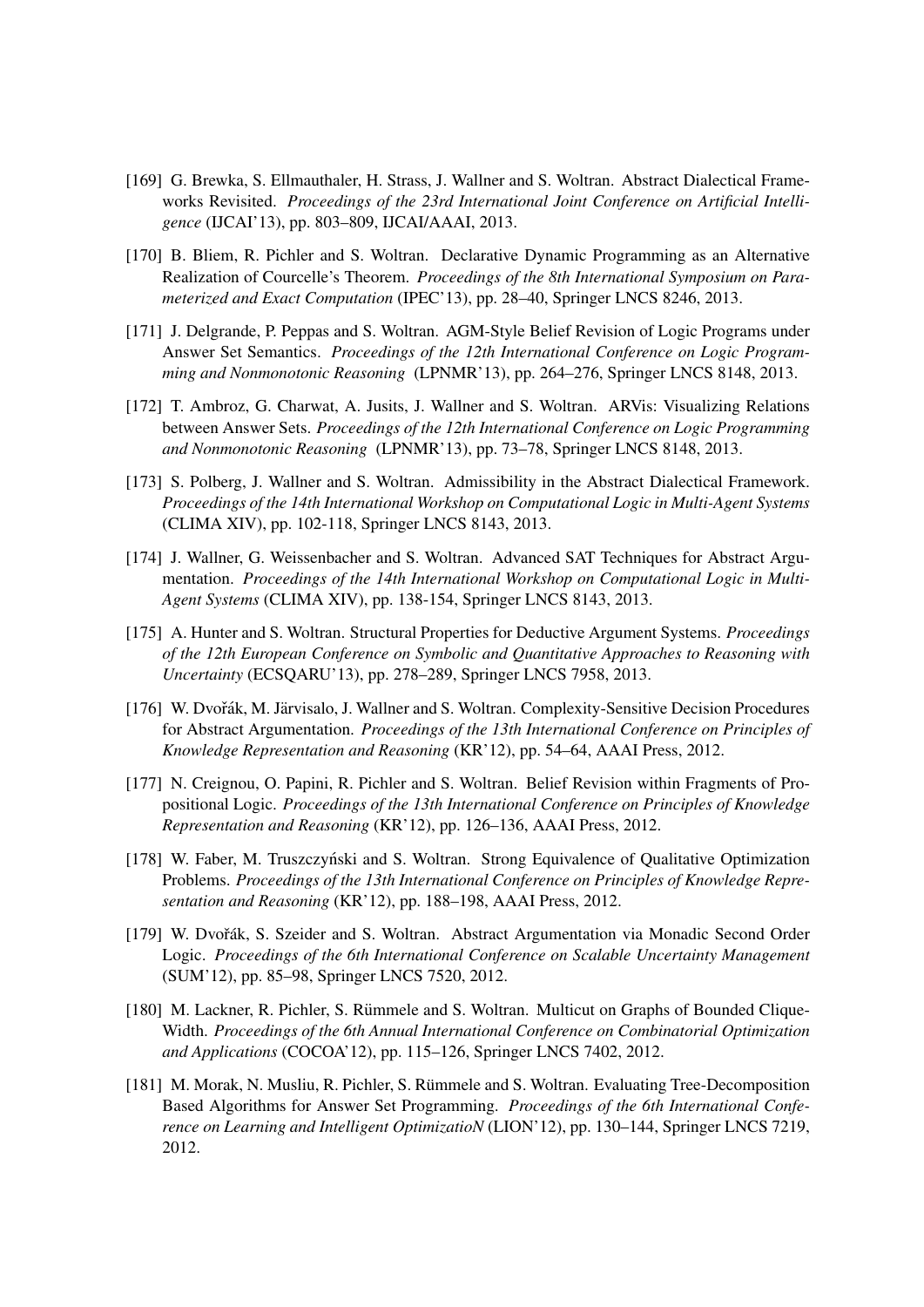- [182] M. Morak and S. Woltran. Preprocessing of Complex Non-Ground Rules in Answer Set Programming. *Technical Communications of the 28th International Conference on Logic Programming* (ICLP'12), pp. 247–258, LIPIcs 17, 2012.
- [183] W. Dvořák, P. Dunne and S. Woltran. Parametric Properties of Ideal Semantics. *Proceedings of the 22nd International Joint Conference on Artificial Intelligence* (IJCAI'11), pp. 851–856, IJCAI/AAAI 2011.
- [184] G. Brewka, P. Dunne and S. Woltran. Relating the Semantics of Abstract Dialectical Frameworks and Standard AFs. *Proceedings of the 22nd International Joint Conference on Artificial Intelligence* (IJCAI'11), pp. 780–785, IJCAI/AAAI 2011.
- [185] S. Gaggl and S. Woltran. Strong Equivalence for Argumentation Semantics Based on Conflict-Free Sets. *Proceedings of the 11th European Conference on Symbolic and Quantitative Approaches to Reasoning with Uncertainty* (ECSQARU'11), pp. 38–49, Springer LNCS 6716, 2011.
- [186] M. Morak, N. Musliu, R. Pichler, S. Rümmele and S. Woltran. A New Tree-Decomposition Based Algorithm for Answer Set Programming. *Proceedings of the 23rd International Conference on Tools with Artificial Intelligence* (ICTAI'11), pp. 916–918, IEEE, 2011.
- [187] S. Woltran. Equivalence between Extended Datalog Programs A Brief Survey. *Datalog Reloaded. First International Workshop, Datalog 2010, Revised Selected Papers*, pp. 106–119, Springer LNCS 6702, 2011.
- [188] W. Dvořák, S. Gaggl, J. Wallner and S. Woltran. Making Use of Advances in Answer-Set Programming for Abstract Argumentation Systems. *Proceedings of the 19th International Conference on Applications of Declarative Programming and Knowledge Management* (IN-AP/WLP'11), pp. 114–133, Springer LNCS 7773, 2013.
- [189] W. Dvořák, M. Morak, C. Nopp and S. Woltran. dynPARTIX A Dynamic Programming Reasoner for Abstract Argumentation. *Proceedings of the 19th International Conference on Applications of Declarative Programming and Knowledge Management* (INAP/WLP'11), pp. 259–268, Springer LNCS 7773, 2013.
- [190] R. Pichler, A. Polleres, S. Skritek and S. Woltran. Redundancy Elimination on RDF Graphs in the Presence of Rules, Constraints, and Queries. *Proceedings of the 4th International Conference on Web Reasoning and Rule Systems* (RR'10), pp. 133–148, Springer LNCS 6333, 2010.
- [191] S. Gaggl and S. Woltran. cf2 Semantics Revisited.. *Proceedings of the 3rd International Conference on Computational Models of Argument* (COMMA'10), pp. 243–254, IOS Press, 2010.
- [192] W. Dvořák, S. Szeider and S. Woltran. Reasoning in Argumentation Frameworks of Bounded Clique-Width. *Proceedings of the 3rd International Conference on Computational Models of Argument* (COMMA'10), pp. 219–230, IOS Press, 2010.
- [193] G. Brewka, M. Truszczyński and S. Woltran. Representing Preferences Among Sets. *Proceedings of the 24th AAAI Conference on Artificial Intelligence* (AAAI'10), pp. 273–278, AAAI Press, 2010.
- [194] R. Pichler and S. Woltran. The Complexity of Handling Minimal Solutions in Logic-Based Abduction. *Proceedings of the 19th European Conference on Artificial Intelligence* (ECAI'10), pp. 895–900, IOS Press, 2010.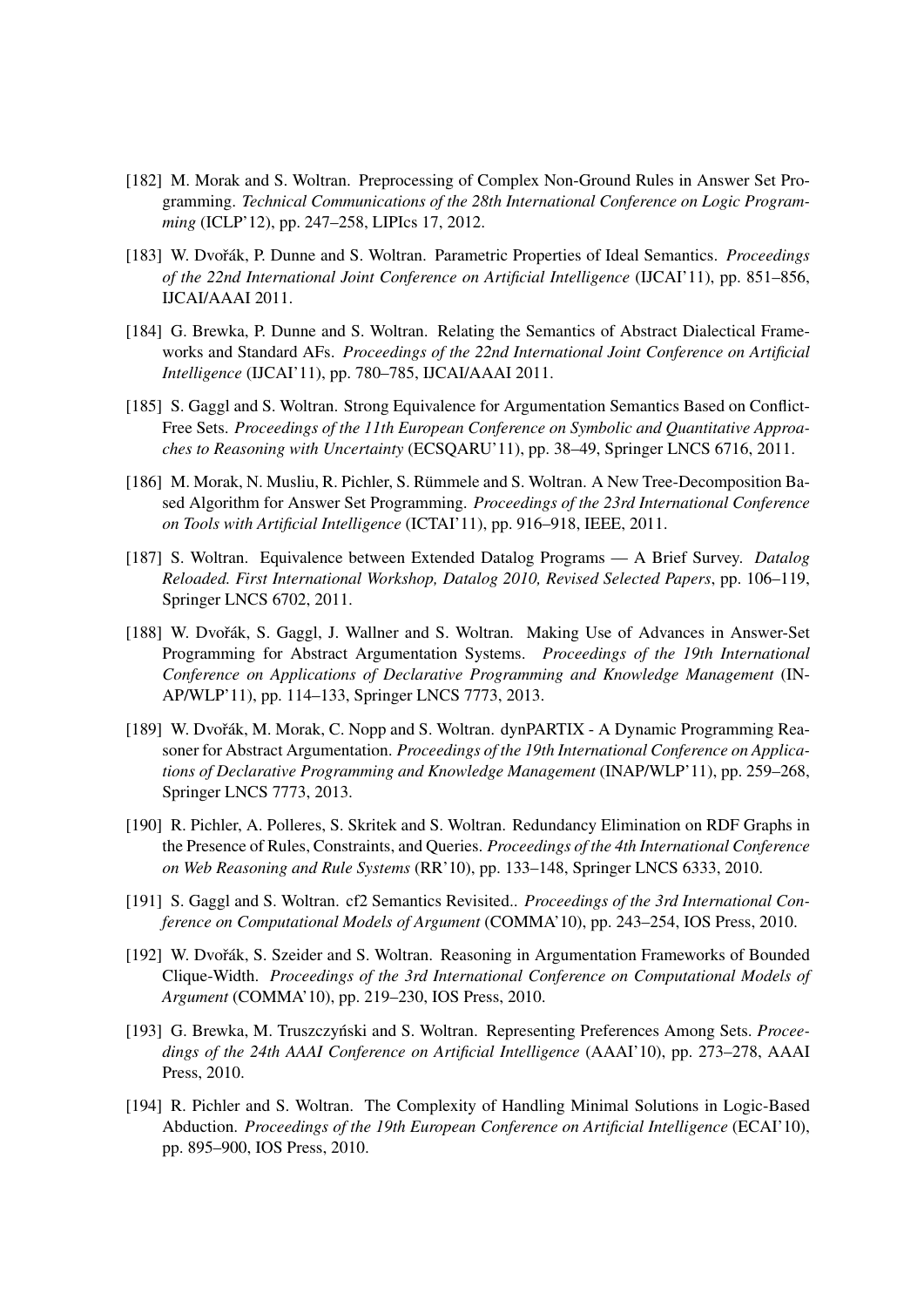- [195] G. Brewka and S. Woltran. Abstract Dialectical Frameworks. *Proceedings of the 12th International Conference on the Principles of Knowledge Representation and Reasoning* (KR'10), pp. 102–111, AAAI Press, 2010.
- [196] R. Pichler, S. Rümmele, S. Szeider and S. Woltran. Tractable Answer-Set Programming with Weight Constraints: Bounded Treewidth is not Enough. *Proceedings of the 12th International Conference on the Principles of Knowledge Representation and Reasoning* (KR'10), pp. 508– 517, AAAI Press, 2010.
- [197] W. Dvořák, R. Pichler and S. Woltran. Towards Fixed-Parameter Tractable Algorithms for Argumentation. *Proceedings of the 12th International Conference on the Principles of Knowledge Representation and Reasoning* (KR'10), pp. 112–122, AAAI Press, 2010.
- [198] E. Oikarinen and S. Woltran. Characterizing Strong Equivalence for Argumentation Frameworks. *Proceedings of the 12th International Conference on the Principles of Knowledge Representation and Reasoning* (KR'10), pp. 123–133, AAAI Press, 2010.
- [199] R. Pichler, S. Rümmele and S. Woltran. Multicut Algorithms via Tree Decompositions. *Proceedings of the 7th International Conference on Algorithms and Complexity* (CIAC'10), pp. 167–179, Springer LNCS 6078, 2010.
- [200] N. Creignou, J. Schmidt, M. Thomas and S. Woltran. Sets of Boolean Connectives That Make Argumentation Easier. *Proceedings of the 12th European Conference on Logics in Artificial Intelligence* (JELIA'10), pp. 117–129, Springer LNCS 6341, 2010.
- [201] M. Morak, R. Pichler, S. Rümmele and S. Woltran. A Dynamic-Programming Based ASP-Solver. *Proceedings of the 12th European Conference on Logics in Artificial Intelligence* (JE-LIA'10), pp. 369–372, Springer LNCS 6341, 2010.
- [202] R. Pichler, S. Rümmele and S. Woltran. Counting and Enumeration Problems with Bounded Treewidth. *Proceedings of the 16th International Conference on Logic for Programming, Artificial Intelligence and Reasoning* (LPAR'10), pp. 387–404, Springer LNCS 6355, 2010.
- [203] M. Jakl, R. Pichler and S. Woltran Answer-Set Programming with Bounded Treewidth. *Proceedings of the 21st International Joint Conference on Artificial Intelligence* (IJCAI'09), pp. 816–822, AAAI Press, 2009.
- [204] W. Dvořák, G. Gottlob, R. Pichler and S. Woltran. Alternation as a Programming Paradigm. *Proceedings of the 11th ACM SIGPLAN Conference on Principles and Practice of Declarative Programming* (PPDP'09), pp. 61–72, ACM, 2009.
- [205] W. Faber and S. Woltran. Manifold Answer-Set Programs for Meta-reasoning. *Proceedings of the 10th International Conference on Logic Programming and Nonmonotonic Reasoning* (LP-NMR'09), pp. 115–128, Springer LNAI 5753, 2009.
- [206] R. Pichler, S. Rümmele and S. Woltran. Belief Revision with Bounded Treewidth. *Proceedings of the 10th International Conference on Logic Programming and Nonmonotonic Reasoning* (LP-NMR'09), pp. 250–263, Springer LNAI 5753, 2009.
- [207] J. Oetsch, M. Seidl, H. Tompits and S. Woltran. ccT on Stage: Generalised Uniform Equivalence Testing for Verifying Student Assignment Solutions. *Proceedings of the 10th International*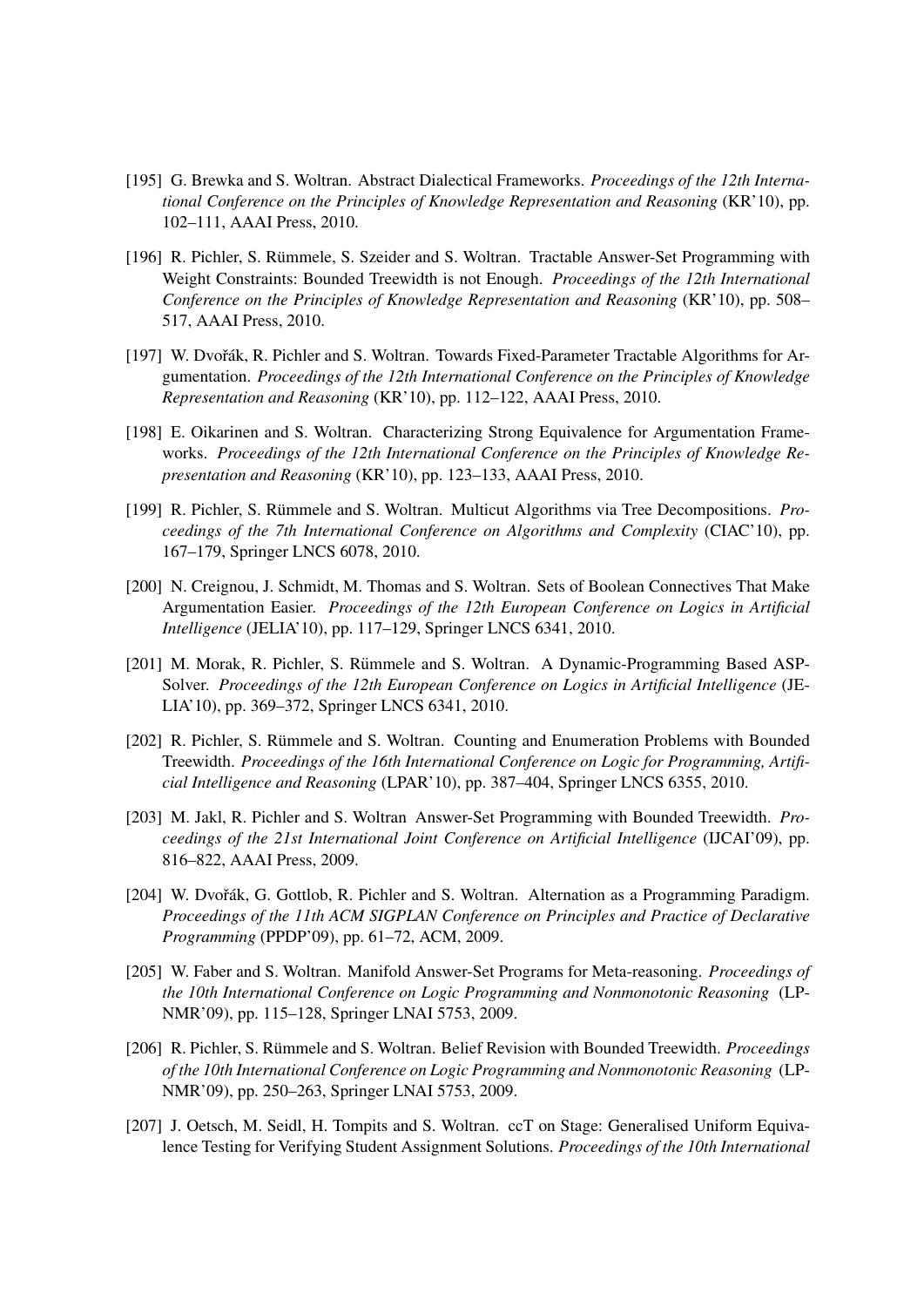*Conference on Logic Programming and Nonmonotonic Reasoning* (LPNMR'09), pp. 382–395, Springer LNAI 5753, 2009.

- [208] J. Delgrande, T. Schaub, H. Tompits and S. Woltran. Merging Logic Programs under Answer Set Semantics. *Proceedings of the 25th International Conference on Logic Programming* (ICLP'09), pp. 160–174, Springer LNCS 5649, 2009.
- [209] M. Truszczyński and S. Woltran. Relativized Hyperequivalence of Logic Programs for Modular Programming. *Proceedings of the 24th International Conference on Logic Programming* (ICLP'08), pp. 576–590, Springer LNCS 5366, 2008.
- [210] J. Pührer, H. Tompits and S. Woltran. Elimination of Disjunction and Negation in Answer-Set Programs under Hyperequivalence. *Proceedings of the 24th International Conference on Logic Programming* (ICLP'08), pp. 561–575, Springer LNCS 5366, 2008.
- [211] U. Egly, S. Gaggl and S. Woltran. ASPARTIX: Implementing Argumentation Frameworks Using Answer-Set Programming. *Proceedings of the 24th International Conference on Logic Programming* (ICLP'08), pp. 734–738, Springer LNCS 5366, 2008.
- [212] M. Jakl, R. Pichler, S. Rümmele and S. Woltran. Fast Counting with Bounded Treewidth. *Proceedings of the 15th International Conference on Logic for Programming, Artificial Intelligence and Reasoning* (LPAR'08), pp. 436–450. Springer LNCS 5330, 2008.
- [213] W. Faber, H. Tompits and S. Woltran. Notions of Strong Equivalence for Logic Programs with Ordered Disjunction. *Proceedings of the 11th International Conference on Principles of Knowledge Representation and Reasoning* (KR'08), pp. 433–443. AAAI Press, 2008.
- [214] J. Delgrande, T. Schaub, H. Tompits and S. Woltran. Belief Revision of Logic Programs under Answer Set Semantics. *Proceedings of the 11th International Conference on Principles of Knowledge Representation and Reasoning* (KR'08), pp. 411–421. AAAI Press, 2008.
- [215] M. Truszczyn ski and S. Woltran. Hyperequivalence of Logic Programs with Respect to Supported Models. *Proceedings of the 23rd National Conference on Artificial Intelligence* (AAAI'08), pp. 560–565, AAAI Press, 2008.
- [216] R. Pichler, A. Polleres, F. Wei and S. Woltran. Entailment for Domain-restricted RDF. *Proceedings of the 5th Annual European Semantic Web Conference* (ESWC'08), pp. 200–214, Springer LNCS 5021, 2008.
- [217] M. Gebser, T. Schaub, H. Tompits and S. Woltran. Alternative Characterizations for Program Equivalence under Answer-Set Semantics based on Unfounded Sets. *Proceedings of the 5th International Symposium on Foundations of Information and Knowledge Systems* (FoIKS'08), pp. 24–41, Springer LNCS 4932, 2007.
- [218] J. Oetsch, M. Seidl, H Tompits and S. Woltran. Testing Relativised Uniform Equivalence under Answer-Set Projection in the System ccT. *17th International Conference on Applications of Declarative Programming and Knowledge Management (INAP'07) and 21st Workshop on Logic Programming (WLP'07), Revised Selected Papers*, pp. 241–246, Springer LNCS 5473, 2008.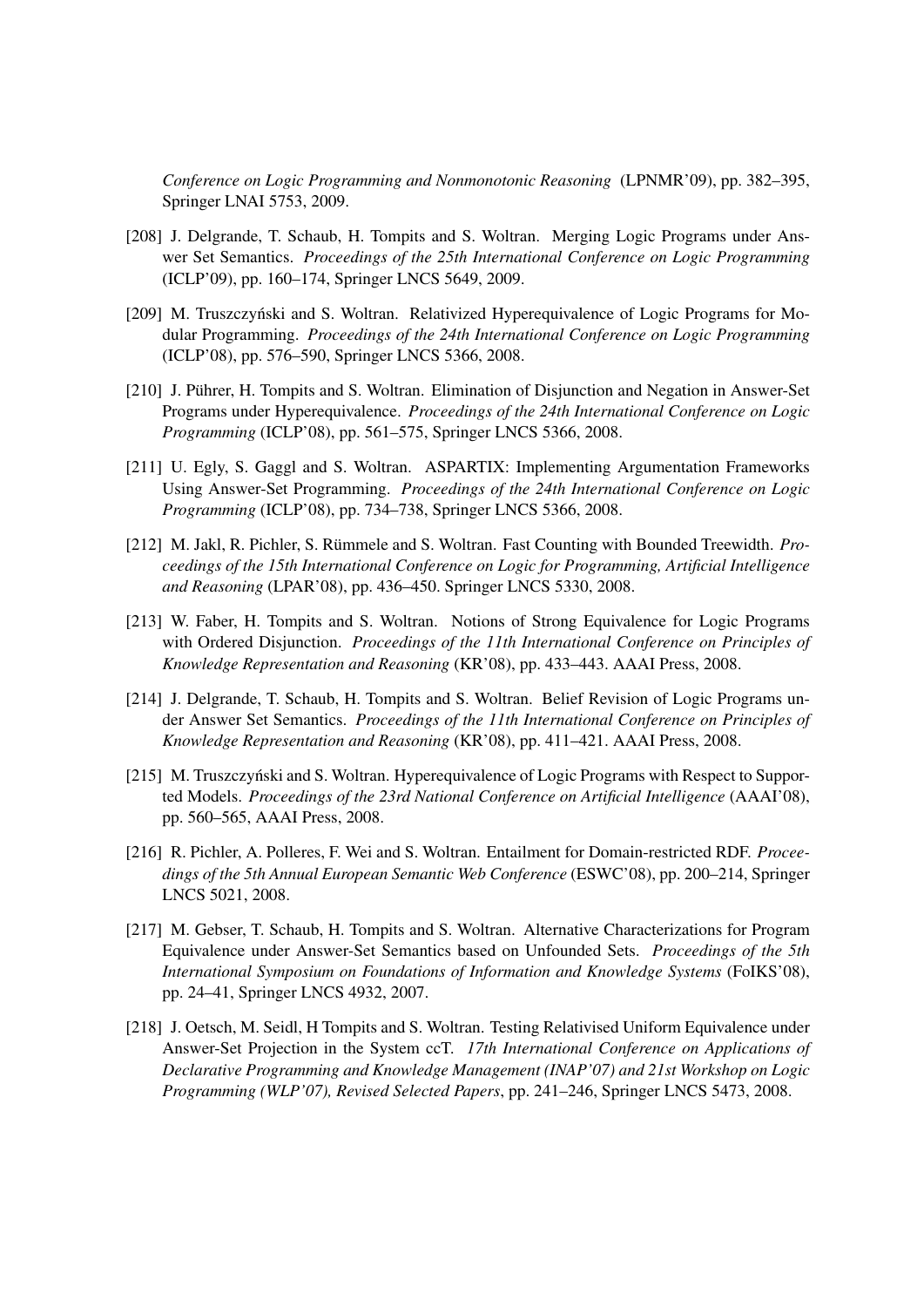- [219] M. Gebser, J. Pührer, T. Schaub, H. Tompits and S. Woltran. spock: A Debugging Support Tool for Logic Programs under the Answer-Set Semantics. *17th International Conference on Applications of Declarative Programming and Knowledge Management (INAP'07) and 21st Workshop on Logic Programming (WLP'07), Revised Selected Papers*, pp. 247–252, Springer LNCS 5473, 2008.
- [220] J. Oetsch, M. Seidl, H. Tompits and S. Woltran. An Extension of the System  $cc\top$  for Testing Relativised Uniform Equivalence under Answer-Set Projection. *Proceedings of the 16th International Conference on Computing* (CIC'07), IEEE Computer Society Press, 2007.
- [221] J. Oetsch, H. Tompits and S. Woltran. Facts do not Cease to Exist Because They are Ignored: Relativised Uniform Equivalence with Answer-Set Projection. *Proceedings of the 22nd National Conference on Artificial Intelligence* (AAAI'07), pp. 458–464, AAAI Press, 2007.
- [222] M. Brain, M. Gebser, J. Pührer, T. Schaub, H. Tompits and S. Woltran. Debugging ASP programs by Means of ASP. *Proceedings of the 9th International Conference on Logic Programming and Nonmonotonic Reasoning* (LPNMR'07), pp. 31–43, Springer LNAI 4483, 2007.
- [223] M. Fink, R. Pichler, H. Tompits and S. Woltran. Complexity of Rule Redundancy in Non-Ground Answer-Set Programming over Finite Domains. *Proceedings of the 9th International Conference on Logic Programming and Nonmonotonic Reasoning* (LPNMR'07), pp. 123–135, Springer LNAI 4483, 2007.
- [224] T. Janhunen, E. Oikarinen, H. Tompits and S. Woltran. Modularity Aspects of Disjunctive Stable Models. *Proceedings of the 9th International Conference on Logic Programming and Nonmonotonic Reasoning* (LPNMR'07), pp. 175–187, Springer LNAI 4483, 2007.
- [225] T. Eiter, M. Fink, H. Tompits and S. Woltran. Complexity Results for Checking Equivalence of Stratified Logic Programs. *Proceedings of the 20th International Joint Conference on Artificial Intelligence* (IJCAI'07), pp. 330–335, AAAI Press, 2007.
- [226] J. Oetsch, M. Seidl, H. Tompits and S. Woltran. ccT: A Tool for Checking Advanced Correspondence Problems in Answer-Set Programming. *Proceedings of the 15th International Conference on Computing* (CIC'06), pp. 3–10, IEEE Computer Society Press, 2006.
- [227] U. Egly and S. Woltran. Reasoning in Argumentation Frameworks Using Quantified Boolean Formulas. *Proceedings of the 1st International Conference on Computational Models of Argument* (COMMA'06), pp. 133–144, IOS Press, 2006.
- [228] T. Eiter, P. Traxler and S. Woltran. An Implementation for Recognizing Rule Replacements in Non-Ground Answer-Set Programs. *Proceedings of the 10th European Conference on Logics in Artificial Intelligence* (JELIA'06), pp. 477–480, Springer LNCS 4160, 2006.
- [229] J. Oetsch, M. Seidl, H. Tompits and S. Woltran. ccT: A Correspondence-Checking Tool for Logic Programs under the Answer-Set Semantics. *Proceedings of the 10th European Conference on Logics in Artificial Intelligence* (JELIA'06), pp. 502–505, Springer LNCS 4160, 2006.
- [230] U. Egly, M. Seidl and S. Woltran. A Solver for QBFs in Nonprenex Form. *Proceedings of the 17th European Conference on Artificial Intelligence* (ECAI'06), pp. 477–481. IOS Press, 2006.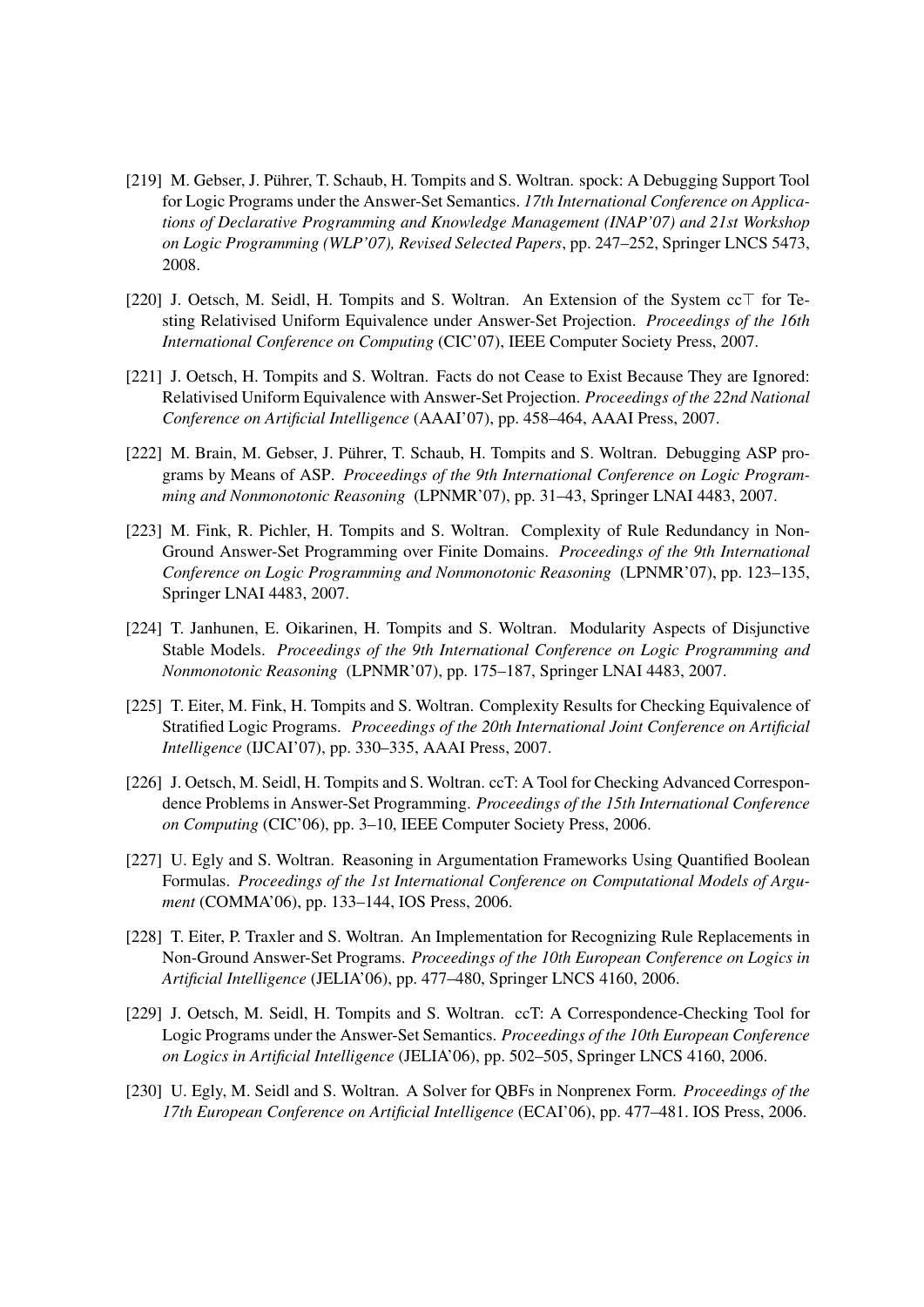- [231] T. Eiter, M. Fink, H. Tompits, P. Traxler and S. Woltran. Replacements in Non-Ground Answer-Set Programming. *Proceedings of the 10th International Conference on Principles of Knowledge Representation and Reasoning* (KR'06), pp. 340–351. AAAI Press, 2006.
- [232] H. Tompits and S. Woltran. Towards Implementations for Advanced Equivalence Checking in Answer-Set Programming. *Proceedings of the 21st International Conference on Logic Programming* (ICLP'05), pp. 189–203, Springer LNCS 3668, 2005.
- [233] T. Eiter, M. Fink, H. Tompits and S. Woltran. Strong and Uniform Equivalence in Answer-Set Programming: Characterizations and Complexity Results for the Non-Ground Case. *Proceedings of the 20th National Conference on Artificial Intelligence* (AAAI'05), pp. 695–700, AAAI Press, 2005.
- [234] T. Eiter, H. Tompits and S. Woltran. On Solution Correspondences in Answer-Set Programming. *Proceedings of the 19th International Joint Conference on Artificial Intelligence* (IJ-CAI'05), pp. 97–102, Professional Book Center, 2005.
- [235] S. Woltran. Characterizations for Relativized Notions of Equivalence in Answer Set Programming. *Proceedings of the 9th European Conference on Logics in Artificial Intelligence* (JE-LIA'04), pp. 161–173, Springer LNCS 3229, 2004.
- [236] T. Linke, H. Tompits and S. Woltran. On Acyclic and Head-Cycle Free Nested Logic Programs. *Proceedings of the 20th International Conference on Logic Programming* (ICLP'04), pp. 225– 239, Springer LNCS 3132, 2004.
- [237] T. Eiter, M. Fink, H. Tompits and S. Woltran. On Eliminating Disjunctions in Stable Logic Programming. *Proceedings of the 9th International Conference on Principles of Knowledge Representation and Reasoning* (KR'04), pp. 447–458, AAAI Press, 2004.
- [238] T. Eiter, W. Faber, M. Fink, G. Pfeifer and S. Woltran. Complexity of Answer Set Checking and Bounded Predicate Arities for Non-ground Answer Set Programming. *Proceedings of the 9th International Conference on Principles of Knowledge Representation and Reasoning* (KR'04), pp. 377–387, AAAI Press, 2004.
- [239] V. Sarsakov, T. Schaub, H. Tompits and S. Woltran. A Compiler for Nested Logic Programming. *Proceedings of the 7th International Conference on Logic Programming and Nonmonotonic Reasoning* (LPNMR'03), pp. 361–364, Springer LNCS 2923, 2004.
- [240] T. Eiter, M. Fink, H. Tompits and S. Woltran. Simplifying Logic Programs under Uniform and Strong Equivalence. *Proceedings of the 7th International Conference on Logic Programming and Nonmonotonic Reasoning* (LPNMR'03), pp. 87–99, Springer LNCS 2923, 2004.
- [241] U. Egly, M. Seidl, H. Tompits, S. Woltran and M. Zolda. Comparing Different Prenexing Strategies for Quantified Boolean Formulas. *Proceedings of the 6th International Conference on the Theory and Applications of Satisfiability Testing* (SAT'03). *Selected Revised Papers*, pp. 214– 228, Springer LNCS 2919, 2004.
- [242] P. Besnard, T. Schaub, H. Tompits and S. Woltran. Paraconsistent Reasoning via Quantified Boolean Formulas, II: Circumscribing Inconsistent Theories. *Proceedings of the 7th European Conference on Symbolic and Quantitative Approaches to Reasoning with Uncertainty* (ECSQA-RU'03), pp. 528–539, Springer LNCS 2711, 2003.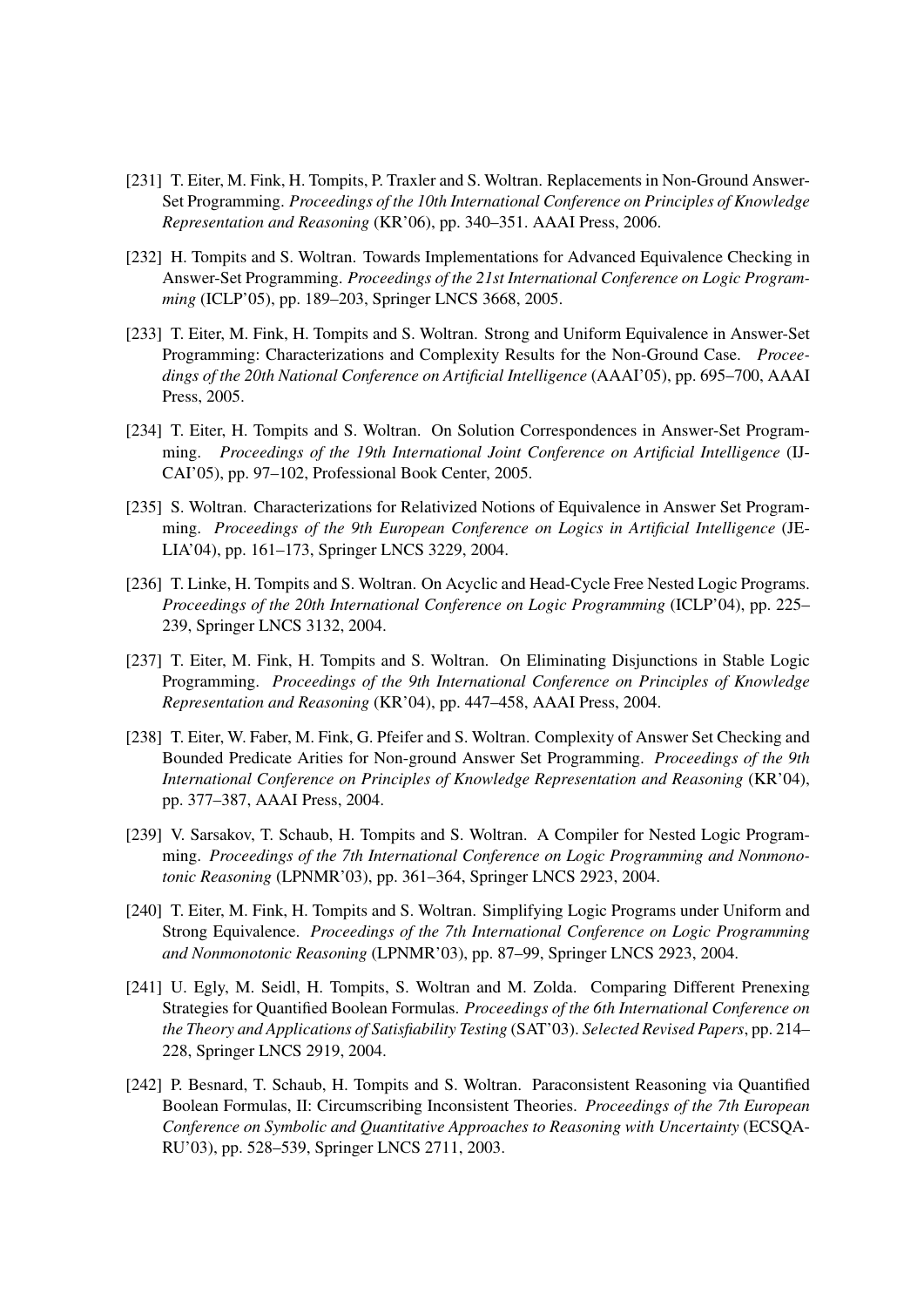- [243] P. Besnard, T. Schaub, H. Tompits and S. Woltran. Paraconsistent Reasoning via Quantified Boolean Formulas, I: Axiomatising Signed Systems. *Proceedings of the 8th European Conference on Logics in Artificial Intelligence* (JELIA'02), pp. 320–331, Springer LNCS 2424, 2002.
- [244] D. Pearce, V. Sarsakov, T. Schaub, H. Tompits and S. Woltran. A Polynomial Translation of Logic Programs with Nested Expressions into Disjunctive Logic Programs: Preliminary Report. *Proceedings of the 18th International Conference on Logic Programming* (ICLP'02), pp. 405– 420, Springer LNCS 2401, 2002.
- [245] T. Eiter, V. Klotz, H. Tompits and S. Woltran. Modal Nonmonotonic Logics Revisited: Efficient Encodings for the Basic Reasoning Tasks. *Proceedings of the 11th Conference on Automated Reasoning with Analytic Tableaux and Related Methods* (TABLEAUX'02), pp. 100–114, Springer LNCS 2381, 2002.
- [246] J. Delgrande, T. Schaub, H. Tompits and S. Woltran. On Computing Solutions to Belief Change Scenarios. *Proceedings of the 6th European Conference on Symbolic and Quantitative Approaches to Reasoning with Uncertainty* (ECSQARU'01), pp. 510–521, Springer LNCS 2143, 2001.
- [247] D. Pearce, H. Tompits and S. Woltran. Encodings for Equilibrium Logic and Logic Programs with Nested Expressions. *Proceedings of the 10th Portuguese Conference on Artificial Intelligence* (EPIA'01), pp. 306–320, Springer LNCS 2258, 2001.
- [248] U. Egly, T. Eiter, H. Tompits and S. Woltran. Solving Advanced Reasoning Tasks using Quantified Boolean Formulas. *Proceedings of the 17th National Conference on Artificial Intelligence* (AAAI'00), pp. 417–422, AAAI/MIT Press, 2000.

#### Symposia and Workshops

- [249] C. Gangl, M. Lackner, J. Maly and S. Woltran. Aggregating Expert Opinions in Support of Medical Diagnostic Decision-Making. *Knowledge Representation for Health Care/ProHealth* (KR4HC'19), pp. 56–62, 2018.
- [250] M. Hecher, M. Morak and S. Woltran. Structural Decompositions of Epistemic Logic Programs. *Proceedings of the 3rd Workshop on Trends and Applications of Answer Set Programming* (TAASP'19), 2019.
- [251] M. Diller, W. Dvořák, J. Pührer, J. Wallner and S. Woltran. Application of ASP in Formal Argumentation. *Proceedings of the 2nd Workshop on Trends and Applications of Answer Set Programming* (TAASP'18), 2018.
- [252] M. Bichler, M. Morak and S. Woltran. selp: A Single-Shot Epistemic Logic Program Solver *Proceedings of the 11th Workshop on Answer Set Programming and Other Computing Paradigms* (ASPOCP'18), 2018.
- [253] A. Haret and S. Woltran. Belief Revision Operators with Varying Attitudes Towards Initial Beliefs. *Proceedings of the 17th International Workshop on Non-Monotonic Reasoning* (NMR'18), pp. 156–165, 2018.
- [254] J. Maly and S. Woltran. A New Logic for Jointly Representing Hard and Soft Constraints. *Proceedings of the Second Workshop on Logics for Reasoning about Preferences, Uncertainty, and Vagueness* (PRUV'18), CEUR Workshop Proceedings, Volume 2157, 2018.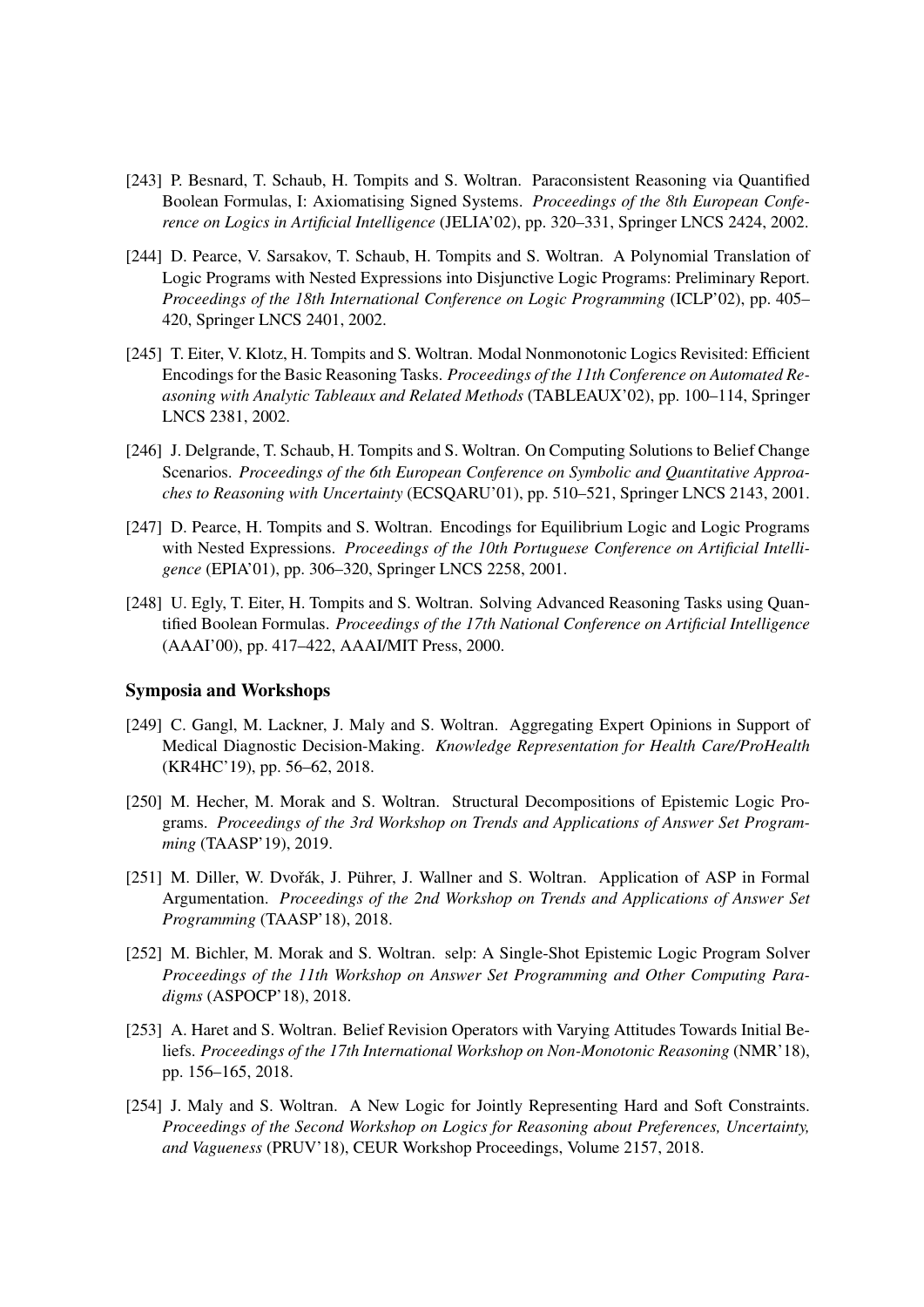- [255] W. Dvořák, A. Greßler and S. Woltran. Evaluating SETAFs via Answer-Set Programming. *Proceedings of the Second International Workshop on Systems and Algorithms for Formal Argumentation* (SAFA'18), pp. 10–21, CEUR Workshop Proceedings, Volume 2171, 2018.
- [256] G. Charwat and S. Woltran. Expansion-based QBF Solving on Tree Decompositions *Proceedings of the 24th RCRA International Workshop on Experimental Evaluation of Algorithms for Solving Problems with Combinatorial Explosion* (RCRA 2017), pp. 16–26, CEUR Workshop Proceedings, Volume 2011, 2017.
- [257] B. Bliem, M. Moldovan, M. Morak and S. Woltran. The Impact of Treewidth on ASP Grounding and Solving. *Proceedings of the 4th International Workshop on Grounding and Transformations for Theories with Variables* (GTTV'17), 2017.
- [258] J. Fichte, M. Kronegger and S. Woltran. A Multiparametric View on Answer Set Programming. *Proceedings of the 10th Workshop on Answer Set Programming and Other Computing Paradigms* (ASPOCP'17). CEUR Workshop Proceedings, Volume 1868, 2017.
- [259] A. Haret and S. Woltran. Deviation in Belief Change on Fragments of Propositional Logic. Proceedings of the 6th Workshop on Dynamics of Knowledge and Belief (DKB'17) and the 5th Workshop KI & Kognition (KIK'17). pp. 64–76, CEUR Workshop Proceedings, Volume 1928, 2017.
- [260] J. Maly and S. Woltran. Ranking Specific Sets of Objects. *BTW (Workshops)* 2017, pp. 193- 201, GI 2017.
- [261] G. Charwat and S. Woltran. Dynamic Programming-based QBF Solving. *Proceedings of the 4th International Workshop on Quantified Boolean Formulas* (QBF 2016), pp. 27–40, CEUR Workshop Proceedings, Volume 1719, 2016.
- [262] J. Fichte, M. Hecher, M. Morak and S. Woltran. Counting Answer Sets via Dynamic Programming. *Proceedings of the 1st Workshop on Trends and Applications of Answer Set Programming* (TAASP'16), arXiv: 1612.07601, 2016.
- [263] B. Bliem, S. Ordyniak and S. Woltran. Clique-Width and Directed Width Measures for Answer-Set Programming. *Proceedings of the 1st Workshop on Trends and Applications of Answer Set Programming* (TAASP'16), arXiv:1606.09449, 2016.
- [264] M. Bichler, M. Morak and S. Woltran. lpopt: A Rule Optimization Tool for Answer Set Programming. *Pre-proceedings of the 26th International Symposium on Logic-Based Program Synthesis and Transformation* (LOPSTR'16), arXiv:1608.02534, 2016.
- [265] S. Gaggl, T. Linsbichler, M. Maratea and S. Woltran. Introducing the Second International Competition on Computational Models of Argumentation. *Proceedings of the First International Workshop on Systems and Algorithms for Formal Argumentation* (SAFA'16), pp. 4–9, CEUR Workshop Proceedings, Volume 1672, 2016.
- [266] T. Linsbichler and S. Woltran. Revision of Abstract Dialectical Frameworks: Preliminary Report. *Proceedings of the IJCAI-16 Workshop on Argumentation in Logic Programming and Non-Monotonic Reasoning* (Arg-LPNMR'16), 2016.
- [267] B. Bliem, G. Charwat, M. Hecher and S. Woltran. Subset Minimization in Dynamic Programming on Tree Decompositions. *Proceedings of the AAAI-16 Workshop on Beyond NP*, 2016.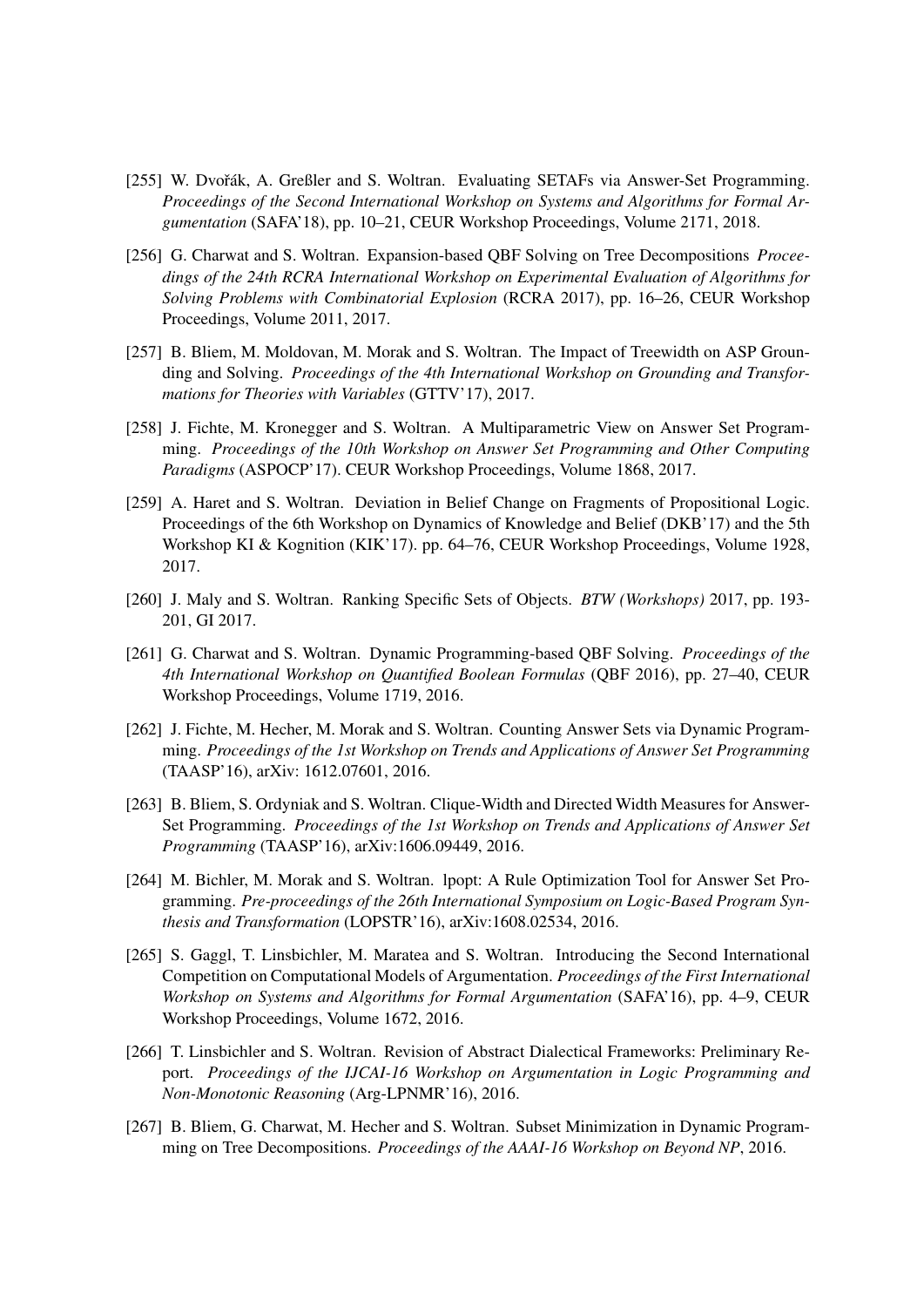- [268] R. Baumann, T. Linsbichler and S. Woltran. Verifiability of Argumentation Semantics. *Proceedings of the 16th International Workshop on Non-Monotonic Reasoning* (NMR'16), pp. 5–14. CoRR abs/1603.09502.
- [269] A. Haret, J. Mailly and S. Woltran. Distributing Knowledge into Simple Bases. *Proceedings of the 16th International Workshop on Non-Monotonic Reasoning* (NMR'16), pp. 55-64. CoRR abs/1603.09511.
- [270] M. Giacomin, T. Linsbichler and S. Woltran. On the Functional Completeness of Argumentation Semantics. *Proceedings of the 5th Workshop on Dynamics of Knowledge and Belief and the 4th Workshop KI & Kognition* (DKB-2015 / KIK-2015), pp. 43–54, CEUR Workshop Proceedings, Volume 1444, 2015.
- [271] B. Bliem, G. Charwat, M. Hecher and S. Woltran. D-FLATˆ2: Subset Minimization in Dynamic Programming on Tree Decompositions Made Easy. *Proceedings of the ICLP'15 Workshop on Answer Set Programming and Other Computing Paradigms* (ASPOCP'15). Online proceedings at https://sites.google.com/site/aspocp2015/. 2015.
- [272] M. Abseher, M. Gebser, N. Musliu, T. Schaub and S. Woltran. Shift Design with Answer Set Programming. *Proceedings of the ICLP'15 Workshop on Answer Set Programming and Other Computing Paradigms* (ASPOCP'15). Online proceedings at https://sites.google. com/site/aspocp2015/. 2015.
- [273] N. Creignou, O. Papini, S. Rümmele and S. Woltran. Belief Merging within Fragments of Propositional Logic. *15th International Workshop on Non-Monotonic Reasoning* (NMR'14).
- [274] M. Abseher, B. Bliem, G. Charwat, F. Dusberger and S. Woltran. Computing Secure Sets in Graphs using Answer Set Programming. *Proceedings of the FLoC'14 Workshop on Answer Set Programming and Other Computing Paradigms* (ASPOCP'14). Online proceedings at https: //sites.google.com/site/aspocp2014/. 2014.
- [275] D. Doder and S. Woltran. Probabilistic Argumentation Frameworks A Logical Approach. *Proceedings of the 26th Benelux Conference on Artificial Intelligence* (BNAIC'14).
- [276] M. Abseher, B. Bliem, G. Charwat, F. Dusberger, M. Hecher and S. Woltran. ASP-based Problem Solving on Tree Decompositions. *Proceedings of the Workshop on Logic and Search – LaSh*. 2014.
- [277] P. Dunne, W. Dvořák, T. Linsbichler and S. Woltran. Characteristics of Multiple Viewpoints in Abstract Argumentation. *Proceedings of the 4th International Workshop on Dynamics of Knowledge and Belief*. 2013.
- [278] B. Bliem, R. Pichler and S. Woltran. Applicability of ASP-based Problem Solving on Tree Decompositions. *Proceedings of the 3rd International Workshop on Graph Structures for Knowledge Representation and Reasoning*. Online proceedings at http://www.lirmm.fr/ ˜croitoru/GKR/GKR2013-workingNotes.pdf. 2013.
- [279] G. Charwat, J. Wallner and S. Woltran. Utilizing ASP for Generating and Visualizing Argumentation Frameworks. *Proceedings of the ICLP'12 Workshop on Answer Set Programming and Other Computing Paradigms* (ASPOCP'12). Online proceedings at https://sites. google.com/site/aspocp12/proceedings/aspocp12proceedings.pdf. 2012.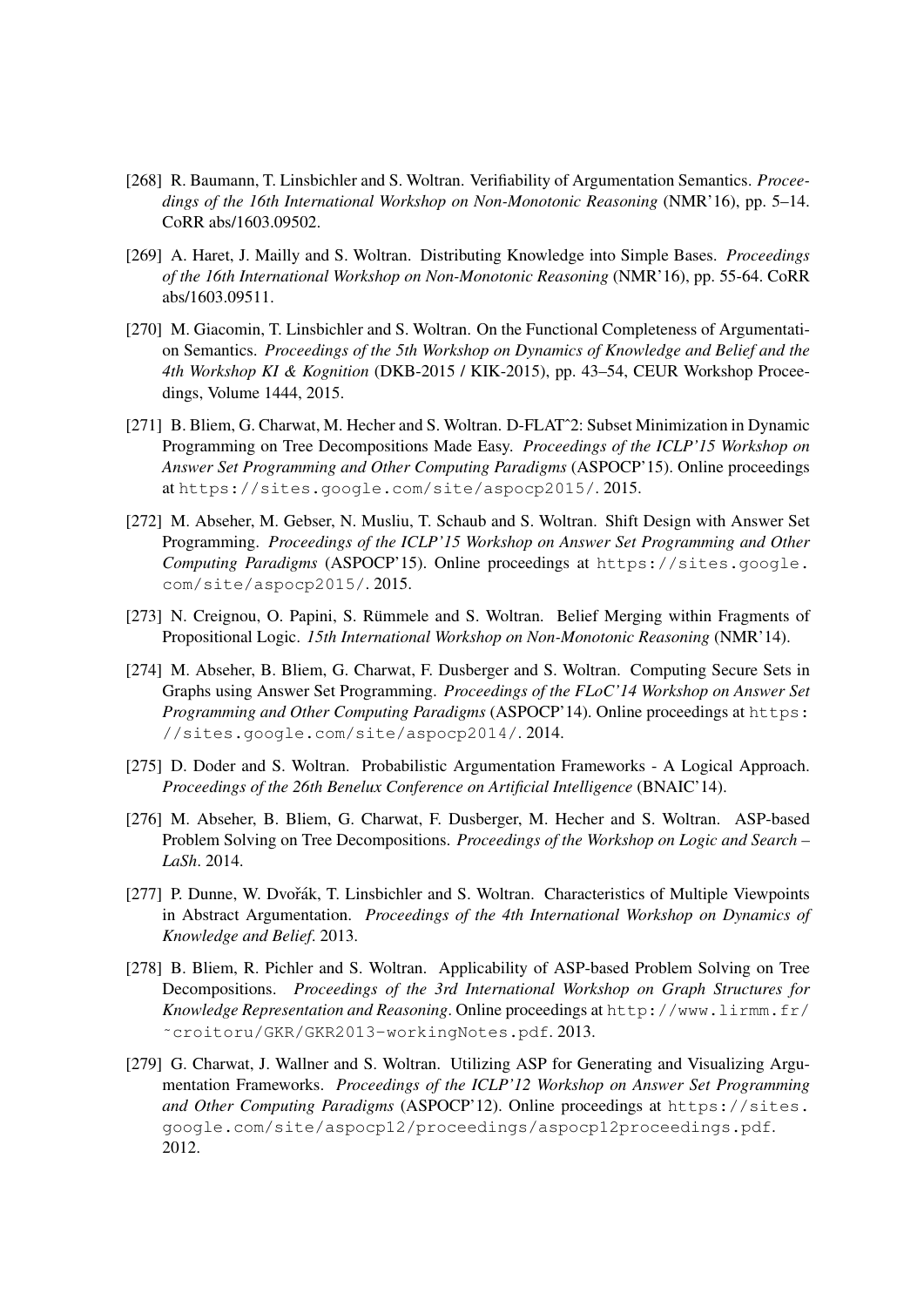- [280] W. Dvořák, M. Järvisalo, J. Wallner and S. Woltran. CEGARTIX: A SAT-Based Argumentation System. *Proceedings of the Pragmatics of SAT 2012 Workshop*, 2012.
- [281] M. Alviano, W. Faber and S. Woltran. Complexity of Super-Coherence Problems in Answer Set Programming *Proceedings of the 26th Italian Conference on Computational Logic* (CILC'11). CEUR Workshop Proceedings, Volume 810, 2011.
- [282] M. Alviano, W. Faber and S. Woltran. Complexity of Super-Coherence Problems in ASP. *Proceedings of the ICLP'11 Workshop on Answer Set Programming and Other Computing Paradigms* (ASPOCP'11). Online proceedings at http://www.dbai.tuwien.ac.at/proj/ aspocp11/accepted.html. 2011.
- [283] W. Dvořák and S. Woltran. On the Intertranslatability of Argumentation Semantics. International Conference "*30 Years of Nonmonotonic Logic*". Online proceedings at http: //sites.google.com/site/nonmonat30/conference-materials. 2010.
- [284] R. Pichler, A. Polleres, S. Skritek and S. Woltran. Minimising RDF Graphs under Rules and Constraints Revisited. *Proceedings of the 4th Alberto Mendelzon International Workshop on Foundations of Data Management* (AMW'10), CEUR Workshop Proceedings, Volume 619, 2010.
- [285] W. Faber and S. Woltran. A Framework for Programming with Module Consequences. *Proceedings of the LPNMR'09 Workshop on Software Engineering for Answer Set Programming* (SEA'09), pp. 34–48, 2009.
- [286] W. Faber and S. Woltran. Manifold Answer-Set Programs for Meta-Reasoning. *Proceedings of the IJCAI-09 Workshop on Nonmonotonic Reasoning, Action and Change* (NRAC'09), pp. 33– 40, 2009.
- [287] U. Egly, S. Gaggl and S. Woltran. Answer-Set Programming Encodings for Argumentation Frameworks. *Proceedings of the ICLP'08 Workshop on Answer Set Programming and Other Computing Paradigms* (ASPOCP'08), pp. 1–15, 2008.
- [288] W. Faber, H. Tompits and S. Woltran. Characterizing Notions of Strong Equivalence for Logic Programs with Ordered Disjunctions. *Proceedings of the VLDB'07 Workshop on Advances in Preference Handling* (M-PREF), 8 pages, 2007.
- [289] J. Oetsch, M. Seidl, H. Tompits and S. Woltran. Testing Relativised Uniform Equivalence under Answer-Set Projection in the System cc<sup>T</sup>. *Proceedings of the 17th International Conference on Applications of Declarative Programming and Knowledge Management (INAP'07) and 21st Workshop on (Constraint) Logic Programming (WLP'07)*, pp. 254–258, 2007.
- [290] M. Gebser, J. Pührer, T. Schaub, H. Tompits and S. Woltran. spock: A Debugging Support Tool for Logic Programs under the Answer-Set Semantics *Proceedings of the 17th International Conference on Applications of Declarative Programming and Knowledge Management (INAP'07) and 21st Workshop on (Constraint) Logic Programming (WLP'07)*, pp. 258–262, 2007.
- [291] S. Woltran. A Common View on Strong, Uniform, and Other Notions of Equivalence in Answer-Set Programming. *Proceedings of the LPNMR'07 Workshop on Correspondence and Equivalence for Nonmonotonic Theories* (CENT), pp. 13–24, 2007.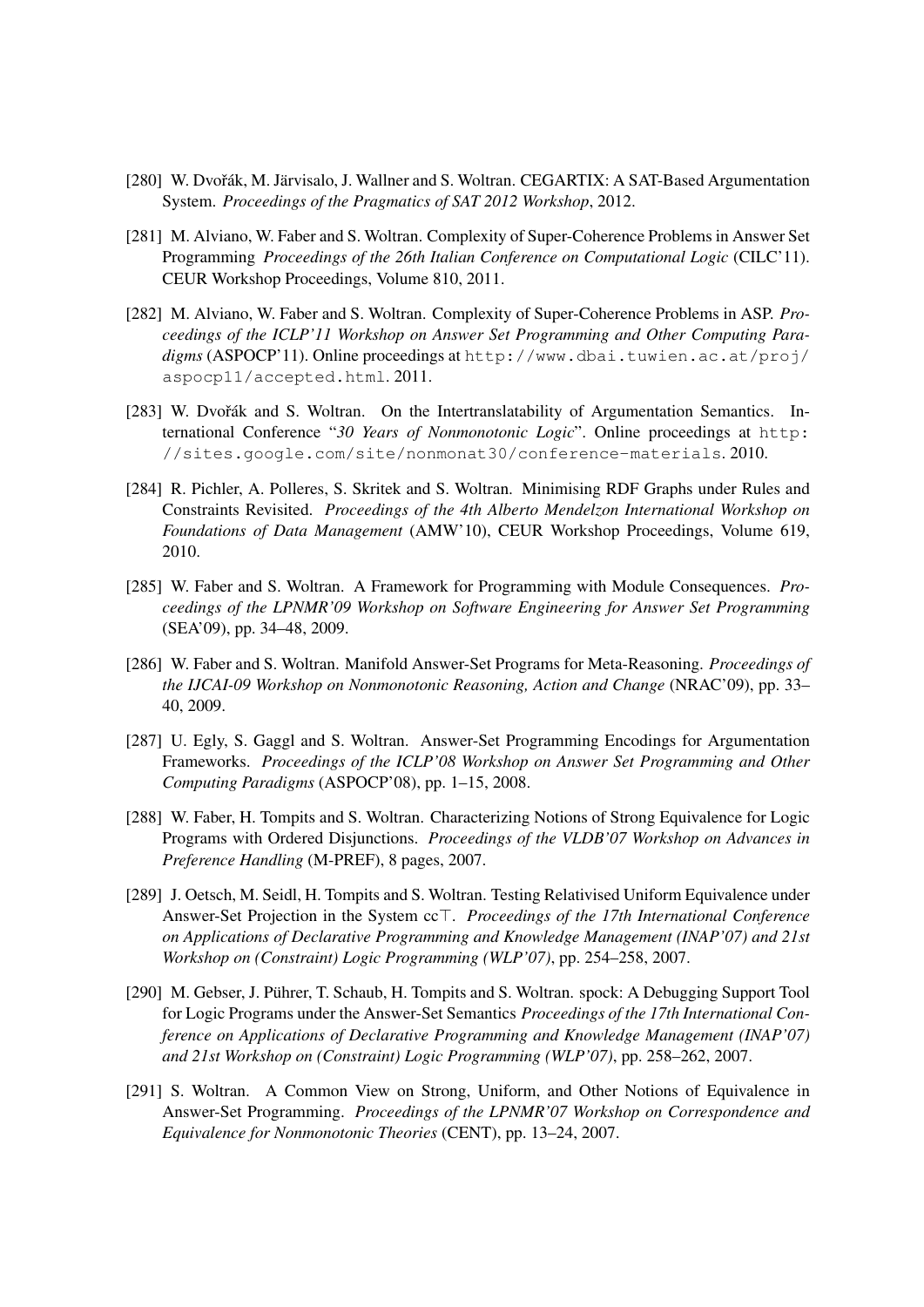- [292] J. Oetsch, H. Tompits and S. Woltran. Facts do not Cease to Exist Because They are Ignored: Relativised Uniform Equivalence with Answer-Set Projection. *Proceedings of the LPNMR'07 Workshop on Correspondence and Equivalence for Nonmonotonic Theories* (CENT), pp. 25–36, 2007.
- [293] M. Gebser, T. Schaub, H. Tompits and S. Woltran. Alternative Characterizations for Program Equivalence under Answer-Set Semantics: Preliminary Report. *Proceedings of the LPNMR'07 Workshop on Correspondence and Equivalence for Nonmonotonic Theories* (CENT), pp. 37–48, 2007.
- [294] D. Pearce, H. Tompits and S. Woltran. Relativised Equivalence in Equilibrium Logic and its Applications to Prediction and Explanation: Preliminary Report. *Proceedings of the LPNMR'07 Workshop on Correspondence and Equivalence for Nonmonotonic Theories* (CENT), pp. 49–60, 2007.
- [295] M. Brain, M. Gebser, J. Pührer, T. Schaub, H. Tompits and S. Woltran. "That is illogical Captain!" – The Debugging Support Tool spock for Answer-Set Programs: System Description. *Proceedings of the LPNMR'07 Workshop on Software Engineering for Answer Set Programming* (SEA'07), pp. 71–85, 2007.
- [296] U. Egly, M. Seidl and S. Woltran. A Solver for QBFs in Nonprenex Form: Overview and Experimental Results. *Proceedings of the Guangzhou Symposioum on Satisfiability in Logic-Based Modeling*, pp. 65–76, 2006.
- [297] J. Oetsch, M. Seidl, H. Tompits and S. Woltran. ccT: A Tool for Checking Advanced Correspondence Problems in Answer-Set Programming. *Proceedings of the ICLP'06 Workshop on Search and Logic – Answer Set Programming and SAT*, pp. 77–92, 2006.
- [298] J. Oetsch, M. Seidl, H. Tompits and S. Woltran. A Tool for Advanced Correspondence Checking in Answer-Set Programming. *Proceedings of the 11th International Workshop on Non-Monotonic Reasoning* (NMR'06), pp. 20–29, 2006.
- [299] T. Eiter, M. Fink, H. Tompits, P. Traxler and S. Woltran. Replacements in Non-Ground Answer-Set Programming. *Proceedings of the 20th Workshop on Logic Programming* (WLP'06), pp. 145–153, 2006.
- [300] J. Oetsch, M. Seidl, H. Tompits and S. Woltran. A Tool for Advanced Correspondence Checking in Answer-Set Programming: Preliminary Experimental Results. *Proceedings of the 20th Workshop on Logic Programming* (WLP'06), pp. 200–205, 2006.
- [301] H. Tompits and S. Woltran. Towards Implementations for Advanced Equivalence Checking in Answer-Set Programming. *Proceedings of the Annual Meeting of WASP, the European Working group on Answer Set Programming* (ASP'05), pp. 115–129, 2005.
- [302] T. Linke, H. Tompits and S. Woltran. On Acyclic and Head-Cycle Free Nested Logic Programs. In *Proceedings of the 10th International Workshop on Non-Monotonic Reasoning* (NMR'04), pp. 267–275, 2004.
- [303] T. Eiter, W. Faber, M. Fink, G. Pfeifer and S. Woltran. Complexity of Answer Set Checking and Bounded Predicate Arities for Non-ground Answer Set Programming. *Proceedings of the Annual Meeting of WASP, the European Working group on Answer Set Programming.* (ASP'03), pp. 69–83, 2003.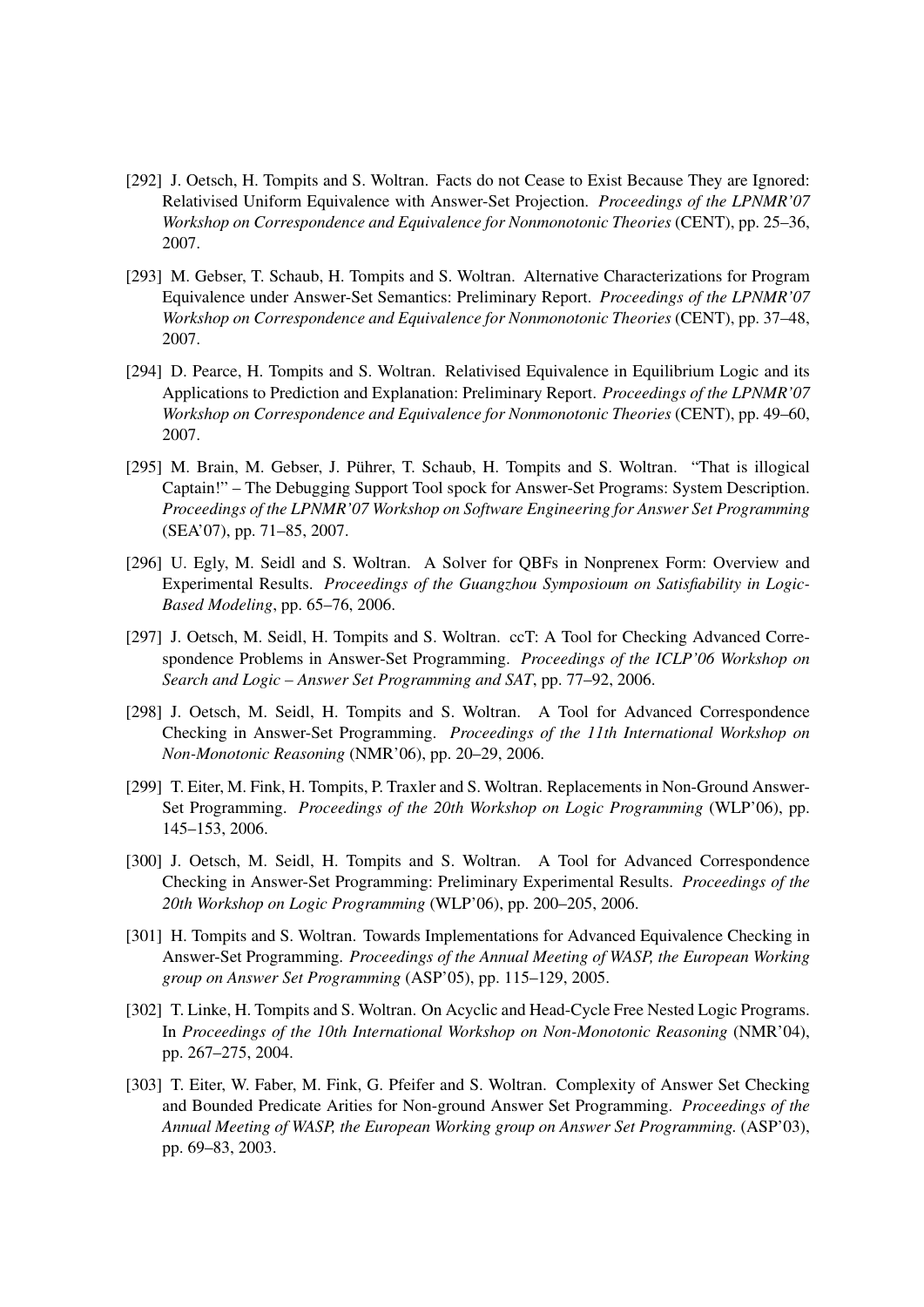- [304] T. Eiter, M. Fink, H. Tompits and S. Woltran. Eliminating Disjunction from Propositional Logic Programs under Stable Model Preservation. *Proceedings of the Annual Meeting of WASP, the European Working group on Answer Set Programming.* (ASP'03), pp. 151–165, 2003.
- [305] U. Egly, M. Seidl, H. Tompits, S. Woltran and M. Zolda. Comparing Different Prenexing Strategies for Quantified Boolean Formulas. *Proceedings of the 6th International Conference on the Theory and Applications of Satisfiability Testing* (SAT'03), pp. 370–378, 2003.
- [306] P. Besnard, T. Schaub, H. Tompits and S. Woltran. Paraconsistent Reasoning via Quantified Boolean Formulas, II: Circumscribing Inconsistent Theories. *Proceedings of the III World Congress on Paraconsistency* (WCP'03), pp. 73–84, 2003.
- [307] D. Pearce, V. Sarsakov, T. Schaub, H. Tompits and S. Woltran. On Implementing Nested Logic Programms: Overview and Comparisons. *Proceedings of the 17th Workshop on Logic Programming and Constraint Systems* (WLP'02). ISSN 1430–211X, pp. 81–95, 2003.
- [308] P. Besnard, T. Schaub, H. Tompits and S. Woltran. Paraconsistent Reasoning via Quantified Boolean Formulas, I: Axiomatising Signed Systems. *Proceedings of the ICLP'02 Workshop on Paraconsistent Computational Logic* (PCL'02), pp. 1–16, 2002.
- [309] U. Egly, R. Pichler and S. Woltran. On Deciding Subsumption Problems. In *Proceedings of the 5th International Symposium on the Theory and Applications of Satisfiability Testing* (SAT'02), pp. 89–97, 2002.
- [310] U. Egly, H. Tompits and S. Woltran. On Quantifier Shifting for Quantified Boolean Formulas. *Proceedings of the SAT'02 Workshop on Theory and Applications of Quantified Boolean Formulas*, pp. 48–61, 2002.
- [311] D. Pearce, V. Sarsakov, T. Schaub, H. Tompits and S. Woltran. A Polynomial Translation of Logic Programs with Nested Expressions into Disjunctive Logic Programs: Preliminary Report. *Proceedings of the 9th International Workshop on Non-Monotonic Reasoning* (NMR'02), pp. 405–420, 2002.
- [312] U. Egly, T. Eiter, V. Klotz, H. Tompits and S. Woltran. Computing Stable Models with Quantified Boolean Formulas: Some Experimental Results. *Proceedings AAAI 2001 Spring Symposium on Answer Set Programming*, pp. 417–422, 2001.
- [313] U. Egly, V. Klotz, H. Tompits and S. Woltran. A Toolbox for Abduction: Preliminary Report. *Proceedings of the IJCAR 2001 Workshop on Theory and Applications of Quantified Boolean Formulas*, pp. 29–39, 2001.
- [314] U. Egly, T. Eiter, R. Feldmann, V. Klotz, S. Schamberger, H. Tompits and S. Woltran. On Mechanizing Modal Nonmonotonic Logics. *Proceedings of the 5th Dutch-German Workshop on Nonmonotonic Reasoning Techniques and their Applications* (DGNMR'01), pp. 44–53, 2001.
- [315] U. Egly, T. Eiter, H. Tompits and S. Woltran. QUIP–A Tool for Computing Nonmonotonic Reasoning Tasks. *Proceedings of the 8th International Workshop on Non-Monotonic Reasoning* (NMR'00), 2000.
- [316] U. Egly, T. Eiter, V. Klotz, H. Tompits and S. Woltran. Experimental Evaluation of the Disjunctive Logic Programming Module of the System QUIP. *Proceedings of the 15th Workshop on Logic Programming and Constraint Systems* (WLP'00). GMD Report 110, pp. 113–122, 2000.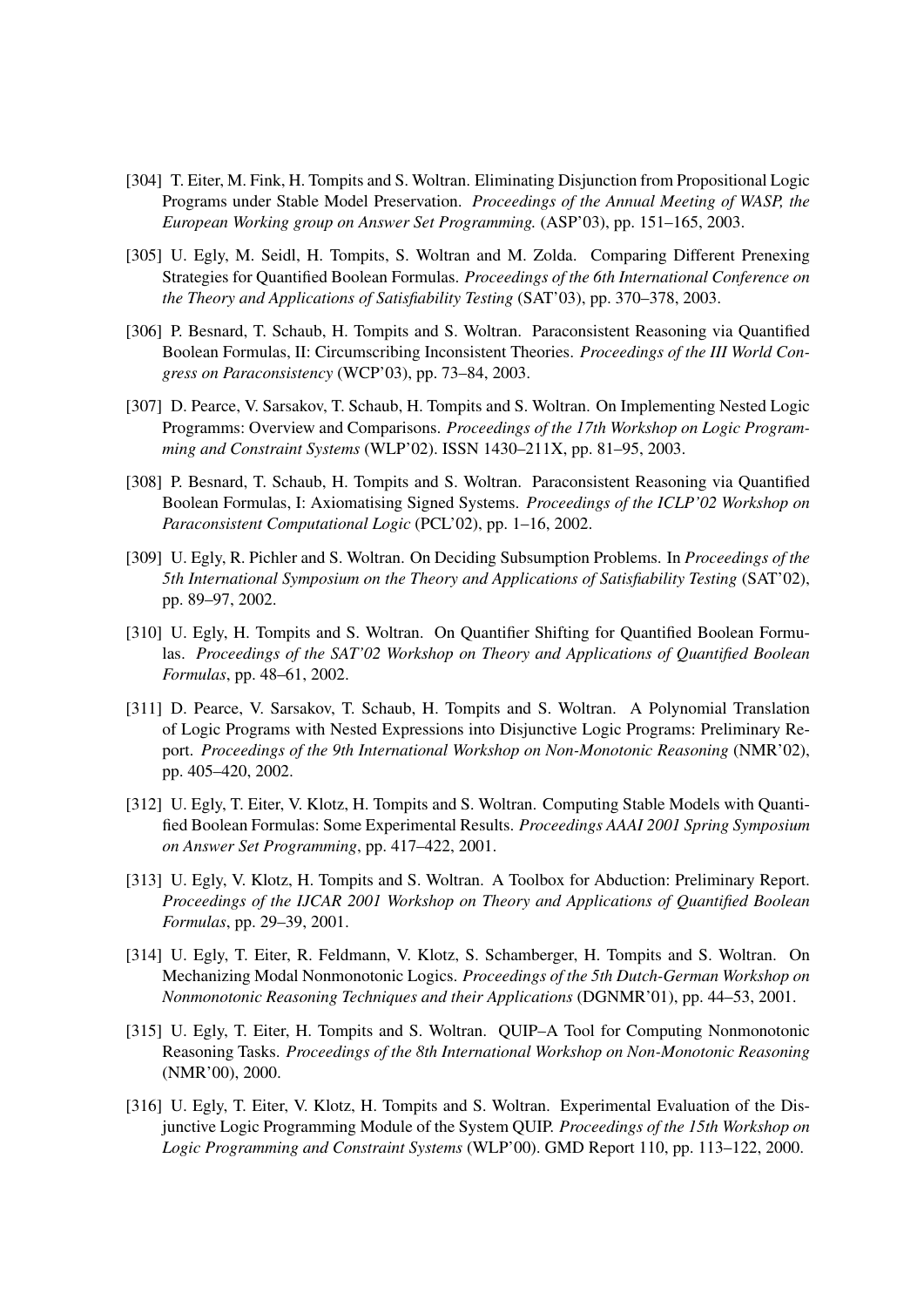[317] U. Egly, T. Eiter, H. Tompits and S. Woltran. Implementing Default Reasoning Using Quantified Boolean Formulae. *Proceedings of the 14th Workshop on Logic Programming* (WLP-99/00). GMD Report 90, pp. 223–225, 2000.

### Qualifying Academic Treaties

- [318] S. Woltran. *Contributions to Advanced Equivalence Checking in Answer Set Programming*. Habilitationsschrift, Technische Universität Wien, Fakultät für Informatik, 2008.
- [319] S. Woltran. *Quantified Boolean Formulas From Theory to Practice*. PhD Thesis, Technische Universität Wien, Institut für Informationssysteme, 2003.
- [320] S. Woltran. *A Framework for Solving Advanced Reasoning Tasks*. Master Thesis, Technische Universität Wien, Institut für Informationssysteme, 2001.

#### Further Publications and Manuscripts

- [321] T. Eiter and S. Woltran. Denkende Maschinen. *Die Münze* 5–8, 2/2019.
- [322] S. Woltran. Wer hat Angst vor künstlichen Vögeln. Zum aktuellen Stand der KI-Forschung. *springerin* 8–9, 1/2018.
- [323] B. Bliem, M. Moldovan and S. Woltran. The D-FLAT System: User Manual. Technical Report DBAI-TR-2017-107, Technische Universität Wien, Institut für Informationssysteme, 2017.
- [324] M. Diller, A. Haret, T. Linsbichler, S. Rümmele and S. Woltran. An Extension-Based Approach to Belief Revision in Abstract Argumentation. Technical Report DBAI-TR-2017-106, Technische Universität Wien, Institut für Informationssysteme, 2017.
- [325] R. Baumann, W. Dvořák, T. Linsbichler and S. Woltran. A General Notion of Equivalence for Abstract Argumentation. Technical Report DBAI-TR-2017-105, Technische Universität Wien, Institut für Informationssysteme, 2017.
- [326] R. Baumann, W. Dvořák, T. Linsbichler, C. Spanring, H. Strass and S. Woltran. On Rejected Arguments and Implicit Conflicts: The Hidden Power of Argumentation Semantics. Technical Report DBAI-TR-2016-102, Technische Universität Wien, Institut für Informationssysteme, 2016.
- [327] J. Fichte, M. Hecher, M. Morak and S. Woltran. Answer Set Solving using Tree Decompositions and Dynamic Programming – The DynASP2 System. Technical Report DBAI-TR-2016- 101, Technische Universität Wien, Institut für Informationssysteme, 2016.
- [328] J. Delgrande, P. Peppas and S. Woltran. General Belief Revision. Technical Report DBAI-TR-2016-100, Technische Universität Wien, Institut für Informationssysteme, 2016.
- [329] J. Fichte, M. Kronegger and S. Woltran. Multiparametric View on Answer Set Programming. Technical Report DBAI-TR-2016-99, Technische Universität Wien, Institut für Informationssysteme, 2016.
- [330] M. Bichler, B. Bliem, M. Moldovan, M. Morak and S. Woltran. Treewidth-Preserving Modeling in ASP. Technical Report DBAI-TR-2016-97, Technische Universität Wien, Institut für Informationssysteme, 2016.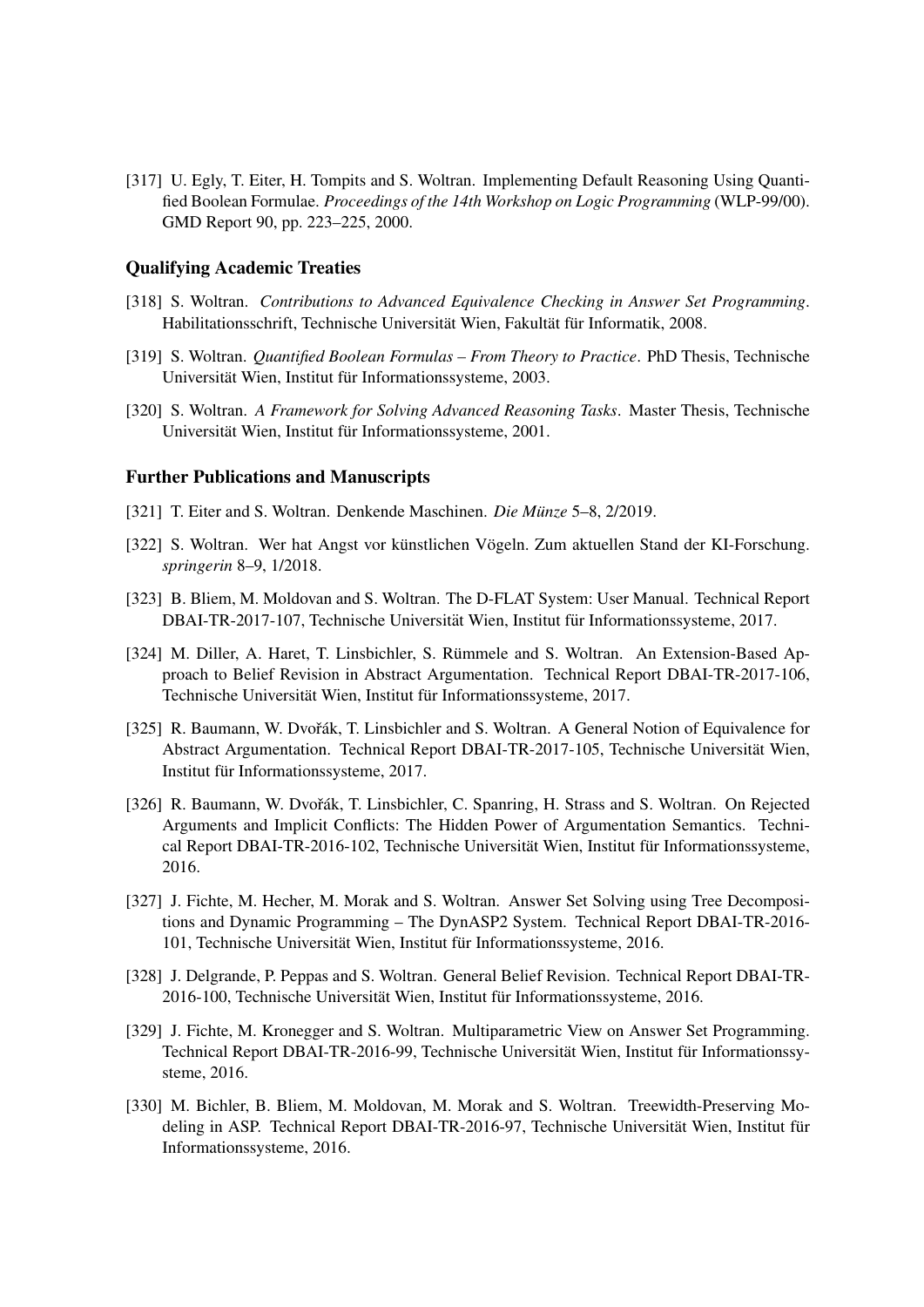- [331] M. Abseher, N. Musliu and S. Woltran. htd A Free, Open-Source Framework for Tree Decompositions and Beyond. Technical Report DBAI-TR-2016-96, Technische Universität Wien, Institut für Informationssysteme, 2016.
- [332] G. Charwat and S. Woltran. BDD-based Dynamic Programming on Tree Decompositions. Technical Report DBAI-TR-2016-95, Technische Universität Wien, Institut für Informationssysteme, 2016.
- [333] M. Abseher, N. Musliu and S. Woltran Improving the Efficiency of Dynamic Programming on Tree Decompositions via Machine Learning. Technical Report DBAI-TR-2016-94, Technische Universität Wien, Institut für Informationssysteme, 2016.
- [334] B. Bliem, G. Charwat, M. Hecher and S. Woltran. D-FLAT<sup> $\sim$ </sup>2: Subset Minimization in Dynamic Programming on Tree Decompositions Made Easy. Technical Report DBAI-TR-2015-93, Technische Universität Wien, Institut für Informationssysteme, 2015.
- [335] S. Gaggl, N. Manthey, A. Ronca, J. Wallner and S. Woltran. Improved Answer-Set Programming Encodings for Abstract Argumentation. Technical Report DBAI-TR-2015-92, Technische Universität Wien, Institut für Informationssysteme, 2015.
- [336] A. Haret, S. Rümmele and S. Woltran. Merging in the Horn Fragment. Technical Report DBAI-TR-2015-91, Technische Universität Wien, Institut für Informationssysteme, 2015.
- [337] P. Dunne, W. Dvořák T. Linsbichler, and S. Woltran. Characteristics of Multiple Viewpoints in Abstract Argumentation. Technical Report DBAI-TR-2015-89, Technische Universität Wien, Institut für Informationssysteme, 2015.
- [338] M. Abseher, B. Bliem, G. Charwat, F. Dusberger, M. Hecher and S. Woltran. D-FLAT: Progress Report. Technical Report DBAI-TR-2013-86, Technische Universität Wien, Institut für Informationssysteme, 2014.
- [339] R. Lemmel-Seedorf, T. Pock and S. Woltran. Eine guter START für die Wissenschaft. *OCG Journal* 38(2):15–16, 2013.
- [340] T. Eiter, M. Fink, J. Pührer, H. Tompits and S. Woltran. Model-Based Recasting in Answer-Set Programming. Technical Report DBAI-TR-2013-83, Technische Universität Wien, Institut für Informationssysteme, 2013.
- [341] G. Charwat, W. Dvořák, S. Gaggl, J. Wallner and S. Woltran. Implementing Abstract Argumentation - A Survey. Technical Report DBAI-TR-2013-82, Technische Universität Wien, Institut für Informationssysteme, 2013.
- [342] W. Faber, M. Truszczyński und S. Woltran. Abstract Preference Frameworks a Unifying Perspective on Separability and Strong Equivalence. Technical Report DBAI-TR-2013-81, Technische Universität Wien, Institut für Informationssysteme, 2013.
- [343] W. Dvořák, S. Szeider and S. Woltran. Abstract Argumentation via Monadic Second Order Logic. Technical Report DBAI-TR-2012-79, Technische Universität Wien, Institut für Informationssysteme, 2012.
- [344] S. Gaggl and S. Woltran. The cf2 Argumenation Semantics Revisited. Technical Report DBAI-TR-2012-77, Technische Universität Wien, Institut für Informationssysteme, 2012.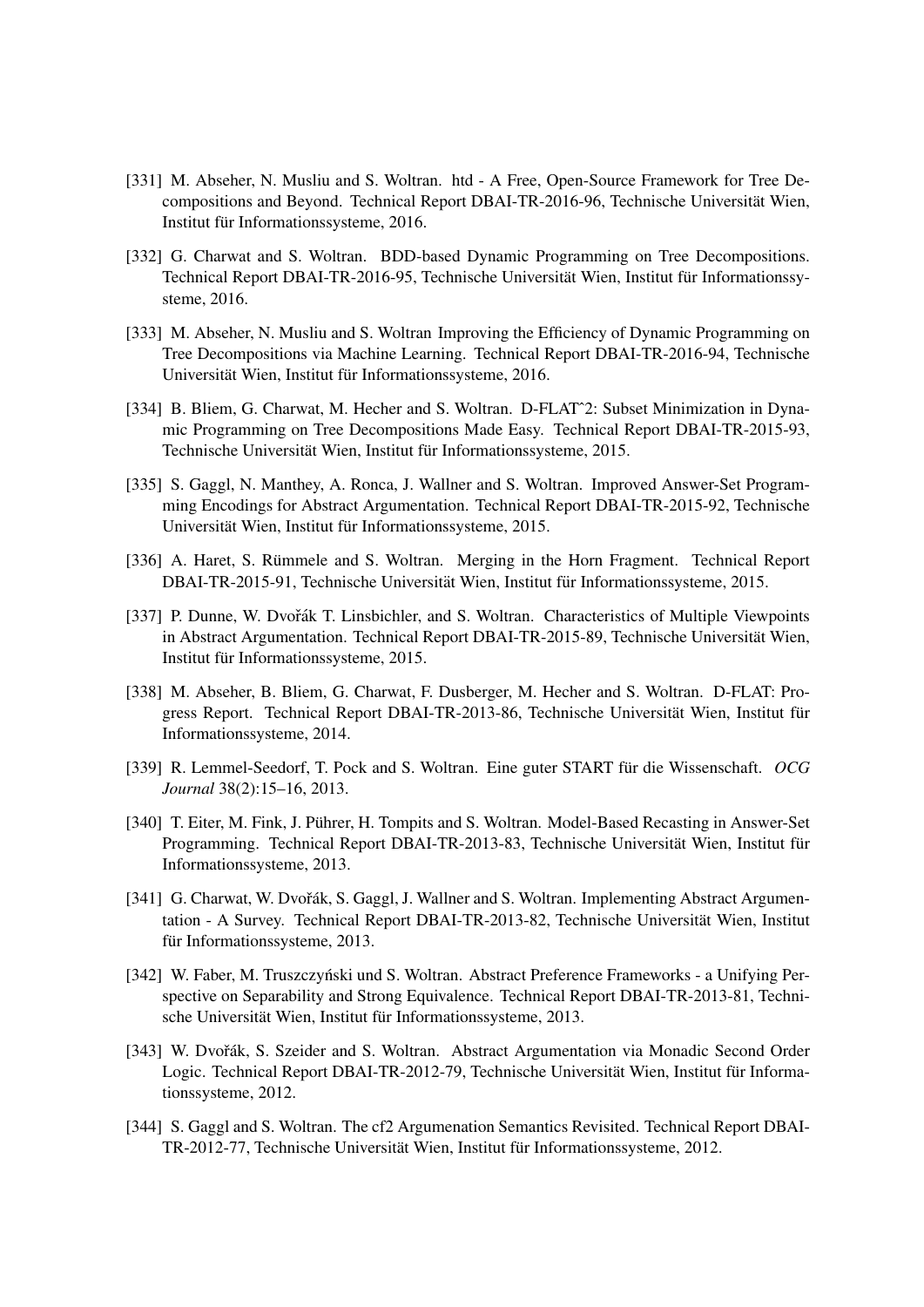- [345] N. Creignou, O. Papini, R. Pichler and S. Woltran. Belief Revision within Fragments of Propositional Logic. Technical Report DBAI-TR-2012-75, Technische Universität Wien, Institut für Informationssysteme, 2012.
- [346] W. Dvořák, R. Pichler and S. Woltran. Towards Fixed-Parameter Tractable Algorithms for Abstract Argumentation. Technical Report DBAI-TR-2011-74, Technische Universitat Wien, ¨ Institut für Informationssysteme, 2011.
- [347] M. Morak, N. Musliu, S. Rümmele, S. Woltran and R. Pichler. Evaluating Tree-Decomposition Based Algorithms for Answer Set Programming. Technical Report DBAI-TR-2011-73, Technische Universität Wien, Institut für Informationssysteme, 2011.
- [348] M. Morak and S. Woltran. Preprocessing of Complex Non-Ground Rules in Answer Set Programming. Technical Report DBAI-TR-2011-72, Technische Universität Wien, Institut für Informationssysteme, 2011.
- [349] W. Dvořák, S. Szeider and S. Woltran. Reasoning in Argumentation Frameworks of Bounded Clique-Width. Technical Report DBAI-TR-2011-71, Technische Universität Wien, Institut für Informationssysteme, 2011.
- [350] W. Dvořák, S. Gaggl, J. Wallner and S. Woltran. Making Use of Advances in Answer-Set Programming for Abstract Argumentation Systems. Technical Report DBAI-TR-2011-70, Technische Universität Wien, Institut für Informationssysteme, 2011.
- [351] S. Gaggl and S. Woltran. Strong Equivalence for Argumentation Semantics based on Conflictfree Sets. Technical Report DBAI-TR-2011-68, Technische Universität Wien, Institut für Informationssysteme, 2011.
- [352] R. Pichler, A. Polleres, S. Skritek and S. Woltran. Redundancy Elimination on RDF Graphs in the Presence of Rules, Constraints, and Queries. Technical Report DERI 2010-04-23, Digital Enterprise Research Institute, Galway, Ireland, 2010.
- [353] R. Pichler, S. Rümmele and S. Woltran. Multicut Algorithms via Tree Decompositions. Technical Report DBAI-TR-2009-67, Technische Universität Wien, Institut für Informationssysteme, 2009.
- [354] W. Dvořák and S. Woltran. Technical Note: Complexity of Stage Semantics in Argumentation Frameworks. Technical Report DBAI-TR-2009-66, Technische Universität Wien, Institut für Informationssysteme, 2009.
- [355] W. Dvořák, G. Gottlob, R. Pichler and S. Woltran. Alternation as a Programming Paradigm. Technical Report DBAI-TR-2008-64, Technische Universität Wien, Institut für Informationssysteme, 2009.
- [356] M. Truszczyński and S. Woltran. Relativized Hyperequivalence of Logic Programs for Modular Programming. Technical Report DBAI-TR-2009-63, Technische Universität Wien, Institut für Informationssysteme, 2008.
- [357] U. Egly, S. Gaggl and S. Woltran. Answer-Set Programming Encodings for Argumentation Frameworks. Technical Report DBAI-TR-2008-62, Technische Universität Wien, Institut für Informationssysteme, 2008.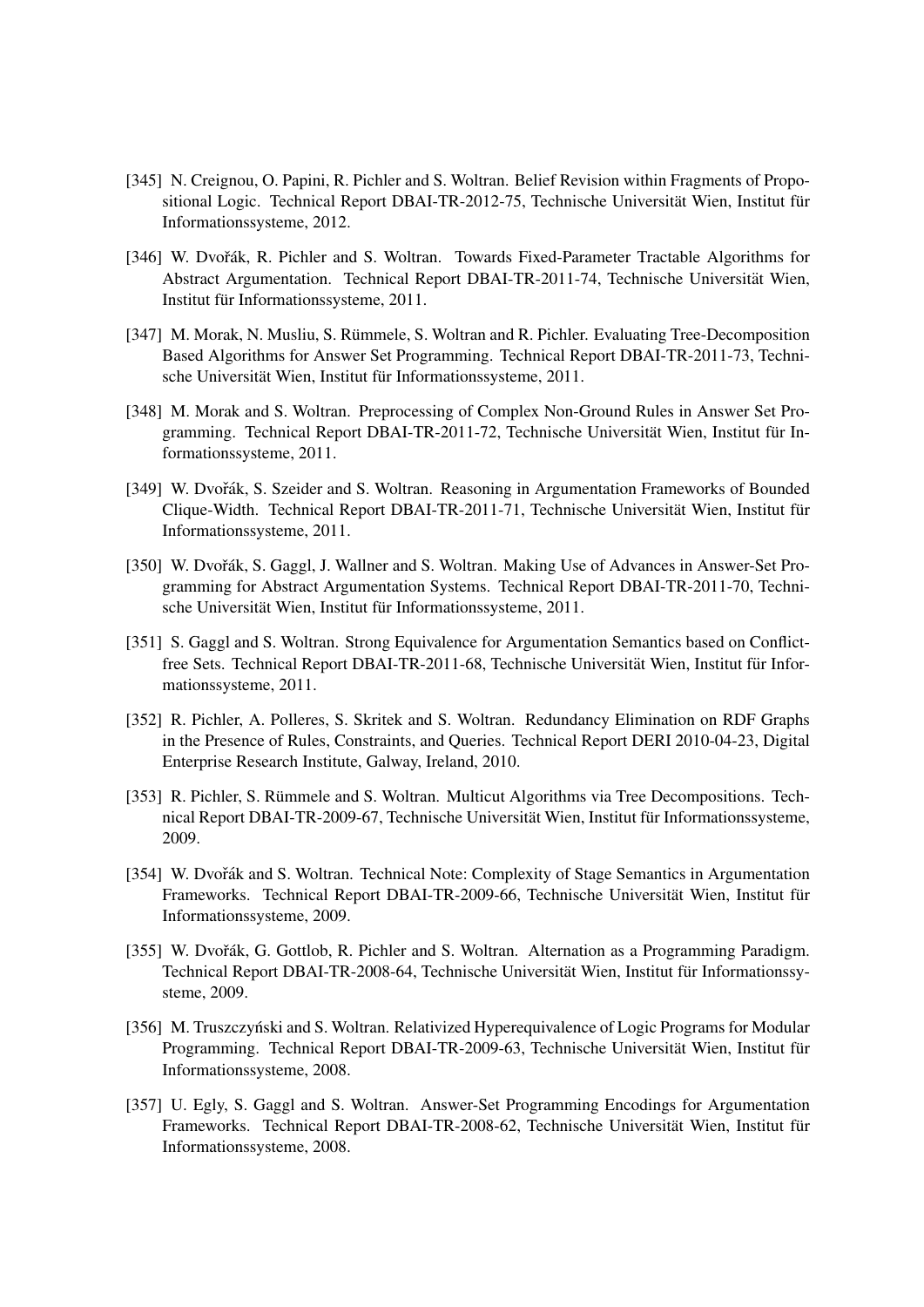- [358] M. Jakl, R. Pichler, S. Rümmele and S. Woltran. Fast Counting with Bounded Treewidth. Technical Report DBAI-TR-2008-61, Technische Universität Wien, Institut für Informationssysteme, 2008.
- [359] P. Besnard, A. Hunter and S. Woltran. Encoding Deductive Argumentation in Quantified Boolean Formulae Technical Report DBAI-TR-2008-60, Technische Universität Wien, Institut für Informationssysteme, 2008.
- [360] U. Egly, M. Seidl and S. Woltran. A Solver for QBFs in Negation Normal Form. Technical Report INFSYS RR-1843-08-03, Technische Universität Wien, Institut für Informationssysteme, 2008.
- [361] R. Pichler, A. Polleres, F. Wei and S. Woltran. Entailment for Domain-restricted RDF. Technical Report DBAI-TR-2008-59, Technische Universität Wien, Institut für Informationssysteme, 2008.
- [362] M. Truszczyński and S. Woltran. Hyperequivalence of Logic Programs with Respect to Supported Models. Technical Report DBAI-TR-2008-58, Technische Universität Wien, Institut für Informationssysteme, 2008.
- [363] D. Pearce, H. Tompits and S. Woltran. Characterising Equilibrium Logic and Nested Logic Programs: Reductions and Complexity. Technical Report GIA-TR-2007-12-01. Universidad Rey Juan Carlos, Grupo de Inteligencia Artificial, 2007.
- [364] T. Eiter, M. Fink and S. Woltran. Semantical Characterizations and Complexity of Equivalences in Answer Set Programming. Technical Report INFSYS RR-1843-05-01, Technische Universität Wien, Institut für Informationssysteme, 2005.
- [365] W. Faber and S. Woltran. KR 2004 Konferenzbericht.  $\ddot{O}GM$  Journal 23(2):24–27, 2004.
- [366] T. Eiter, M. Fink, H. Tompits and S. Woltran. On Eliminating Disjunctions in Stable Logic Programming. Technical Report INFSYS RR-1843-03-12, Technische Universitat Wien, Institut ¨ für Informationssysteme.
- [367] T. Eiter, W. Faber, M. Fink, G. Pfeifer and S. Woltran. Complexity of Answer Set Checking and Bounded Predicate Arities for Non-Ground Answer Set Programming. Technical Report INFSYS RR-1843-03-11, Technische Universität Wien, Institut für Informationssysteme, 2003.
- [368] U. Egly, R. Pichler and S. Woltran. On Deciding Subsumption Problems. Technical Report INFSYS RR-1843-03-04, Technische Universität Wien, Institut für Informationssysteme, 2003.
- [369] J. Delgrande, T. Schaub, H. Tompits and S. Woltran. On Computing Solutions to Belief Change Scenarios. Technical Report INFSYS RR-1843-03-03, Technische Universität Wien, Institut für Informationssysteme, 2002.
- [370] D. Pearce, V. Sarsakov, T. Schaub, H. Tompits and S. Woltran. A Polynomial Translation of Logic Programs with Nested Expressions into Disjunctive Logic Programs. Technical Report INFSYS RR-1843-02-15, Technische Universität Wien, Institut für Informationssysteme, 2002.
- [371] S. Woltran. A Framework for Solving Advanced Reasoning Tasks Summary of the Thesis. *ÖGAI Journal*, 21(4):29–33, 2002.